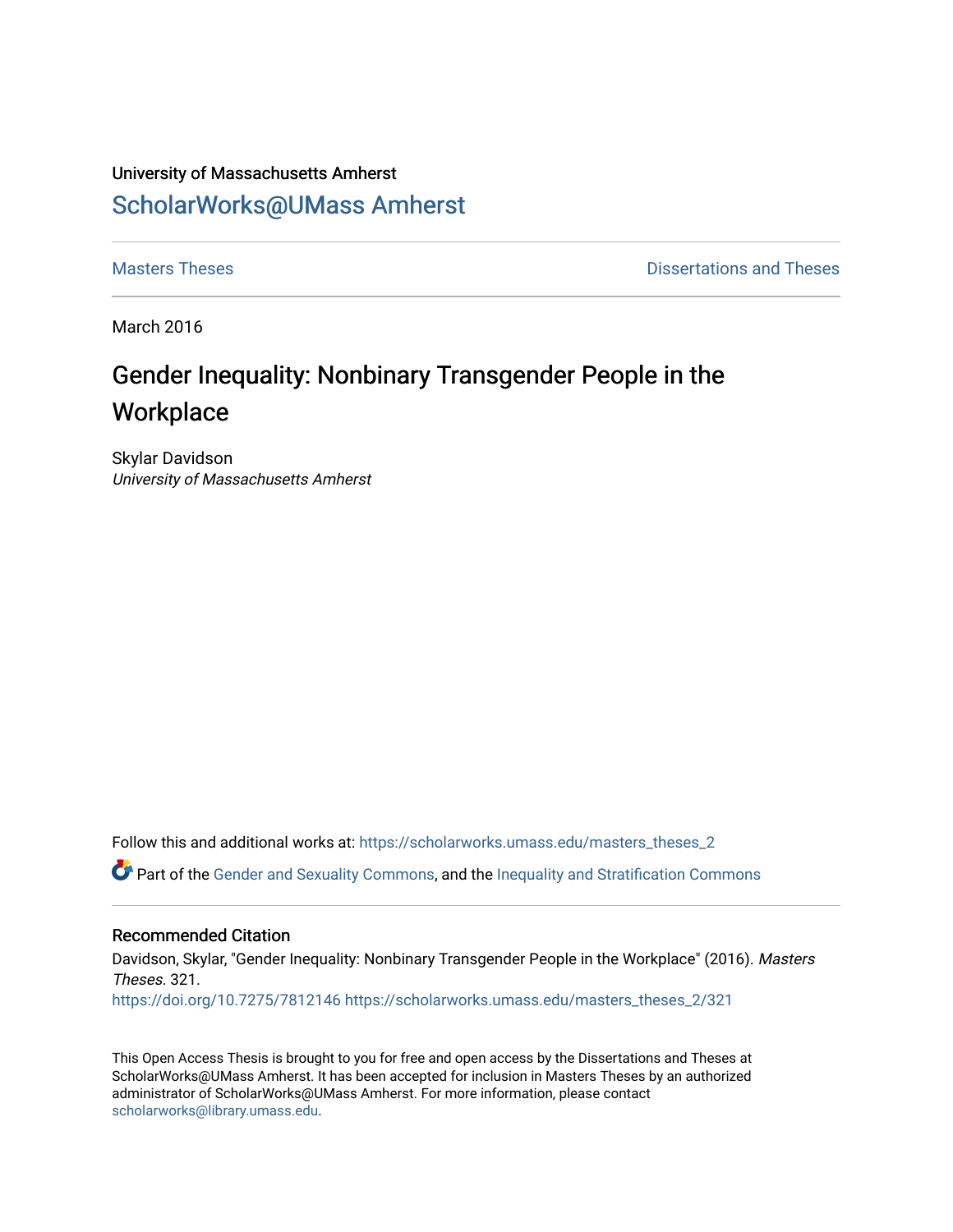Gender Inequality: Nonbinary Transgender People in the Workplace

A Thesis Presented

by

## SKYLAR DAVIDSON

Submitted to the Graduate School of the University of Massachusetts Amherst in partial fulfillment of the requirements for the degree of

MASTER OF ARTS

February 2016

Sociology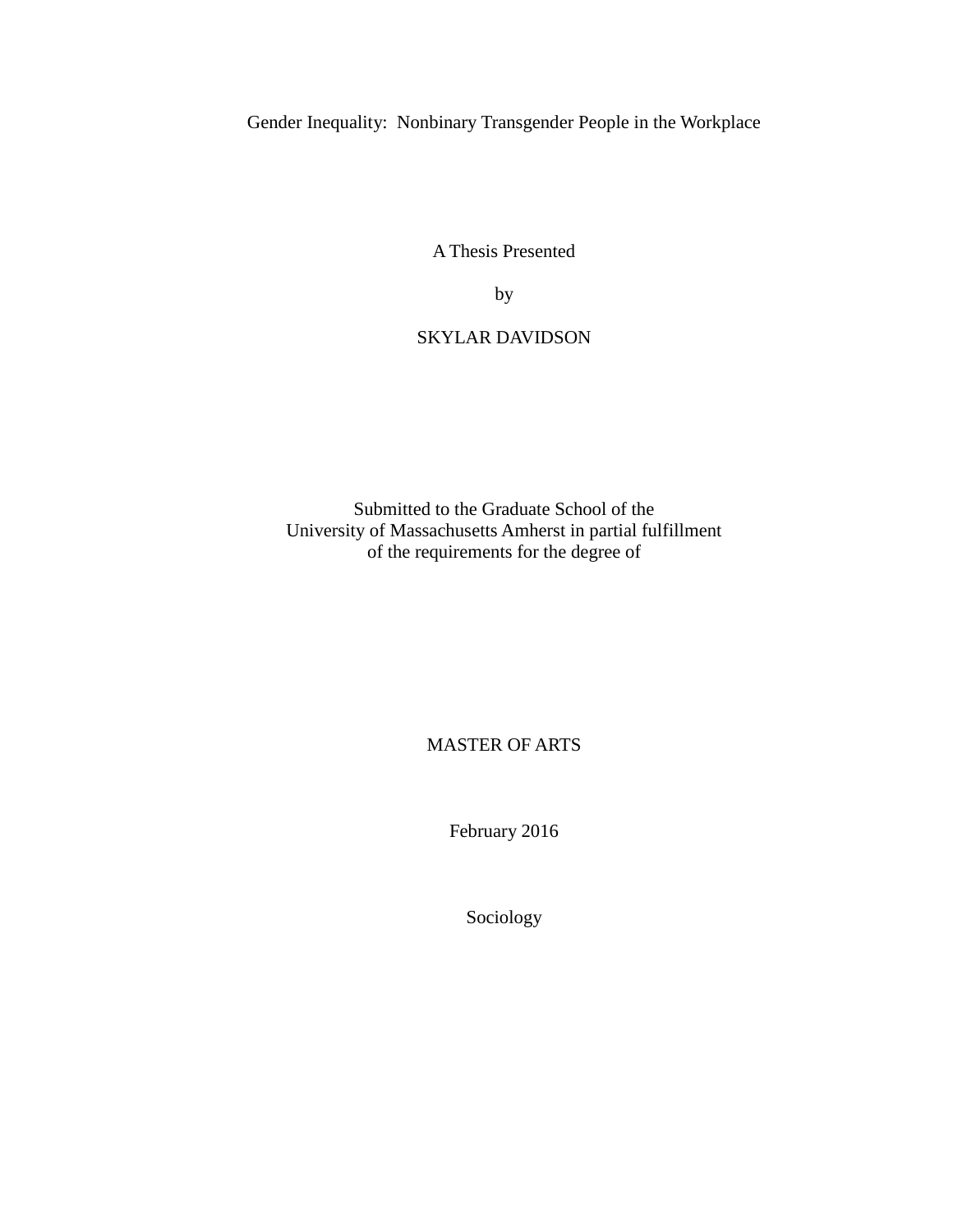Gender Inequality: Nonbinary Transgender People in the Workplace

A Thesis Presented

by

## SKYLAR DAVIDSON

Approved as to style and content by:

\_\_\_\_\_\_\_\_\_\_\_\_\_\_\_\_\_\_\_\_\_\_\_\_\_\_\_\_\_\_

\_\_\_\_\_\_\_\_\_\_\_\_\_\_\_\_\_\_\_\_\_\_\_\_\_\_\_\_\_\_

\_\_\_\_\_\_\_\_\_\_\_\_\_\_\_\_\_\_\_\_\_\_\_\_\_\_\_\_\_\_

Donald Tomaskovic-Devey, Chair

Joya Misra, Member

Naomi Gerstel, Member

Michelle Budig, Department Head Sociology

\_\_\_\_\_\_\_\_\_\_\_\_\_\_\_\_\_\_\_\_\_\_\_\_\_\_\_\_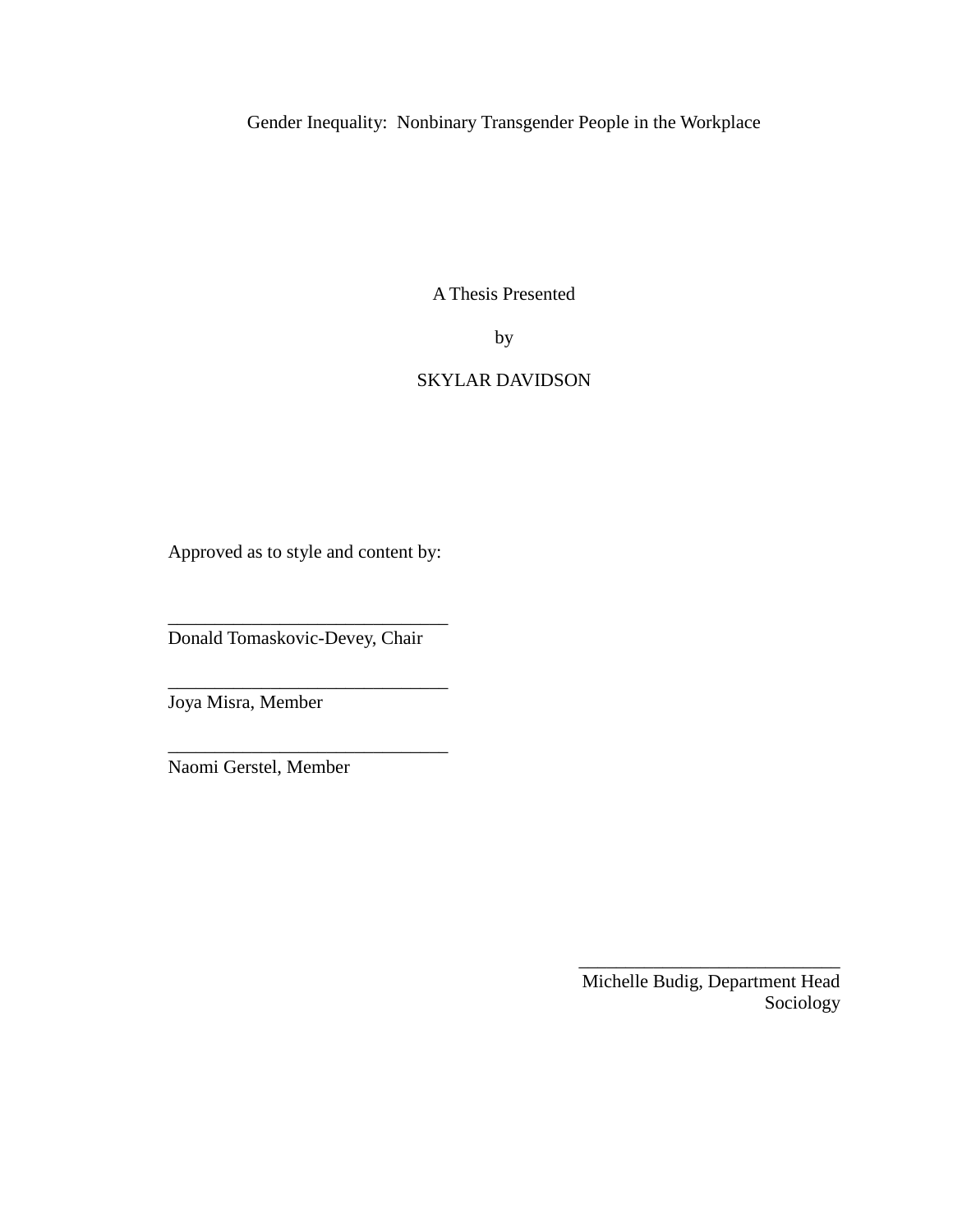### ABSTRACT

## GENDER INEQUALITY: NONBINARY TRANSGENDER PEOPLE IN THE WORKPLACE

## FEBRUARY 2016

## SKYLAR DAVIDSON, B.A. STOCKTON UNIVERSITY

Directed by: Professor Donald Tomaskovic-Devey

Most research on employment gender inequality focuses on differences between men and women, reinforcing a binary conception of gender. This study uses the National Transgender Discrimination Survey to evaluate the employment outcomes of nonbinary transgender people (those who identify as a gender other than man or woman). The results of this study suggest that being out as a nonbinary transgender person negatively affects nonbinary transgender people's employment outcomes. Though all transgender people have higher unemployment rates than the general population, outness has different effects on nonbinary transgender people based on sex assigned at birth, with those assigned male at birth tending to be discriminated against in hiring but those assigned female at birth more likely to experience differential treatment once hired. Race also contributes to differential treatment in the workplace. In an additional comparison between all transgender groups, I find that transgender women tend to have worse employment experiences than nonbinary transgender people and transgender men, the latter two tending to have similar outcomes.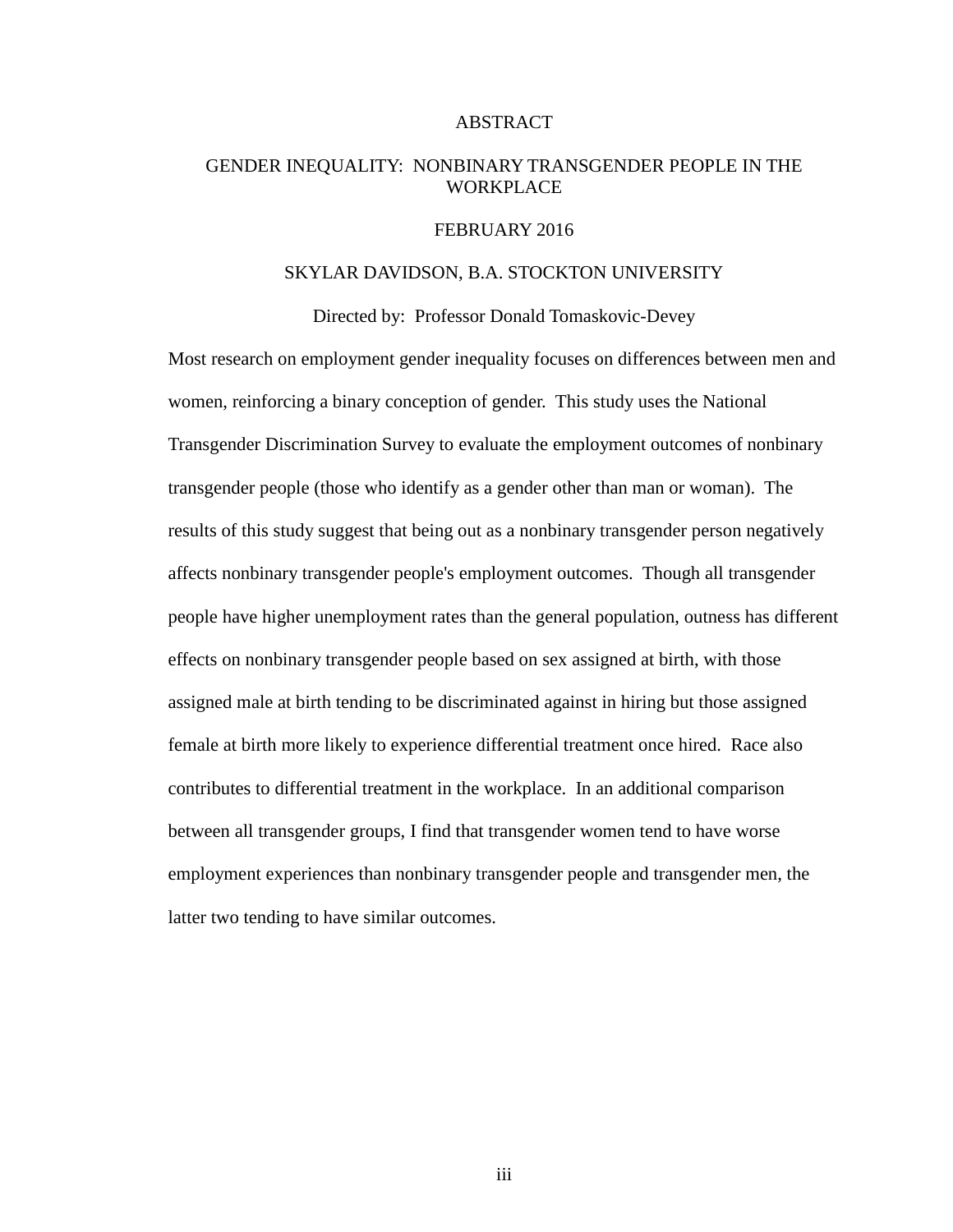## **TABLE OF CONTENTS**

| <b>CHAPTER</b>                                                   |
|------------------------------------------------------------------|
|                                                                  |
|                                                                  |
|                                                                  |
|                                                                  |
|                                                                  |
|                                                                  |
|                                                                  |
| A. Overview of the National Transgender Discrimination Survey 16 |
|                                                                  |
|                                                                  |
|                                                                  |
|                                                                  |
|                                                                  |
|                                                                  |
|                                                                  |
|                                                                  |
|                                                                  |
|                                                                  |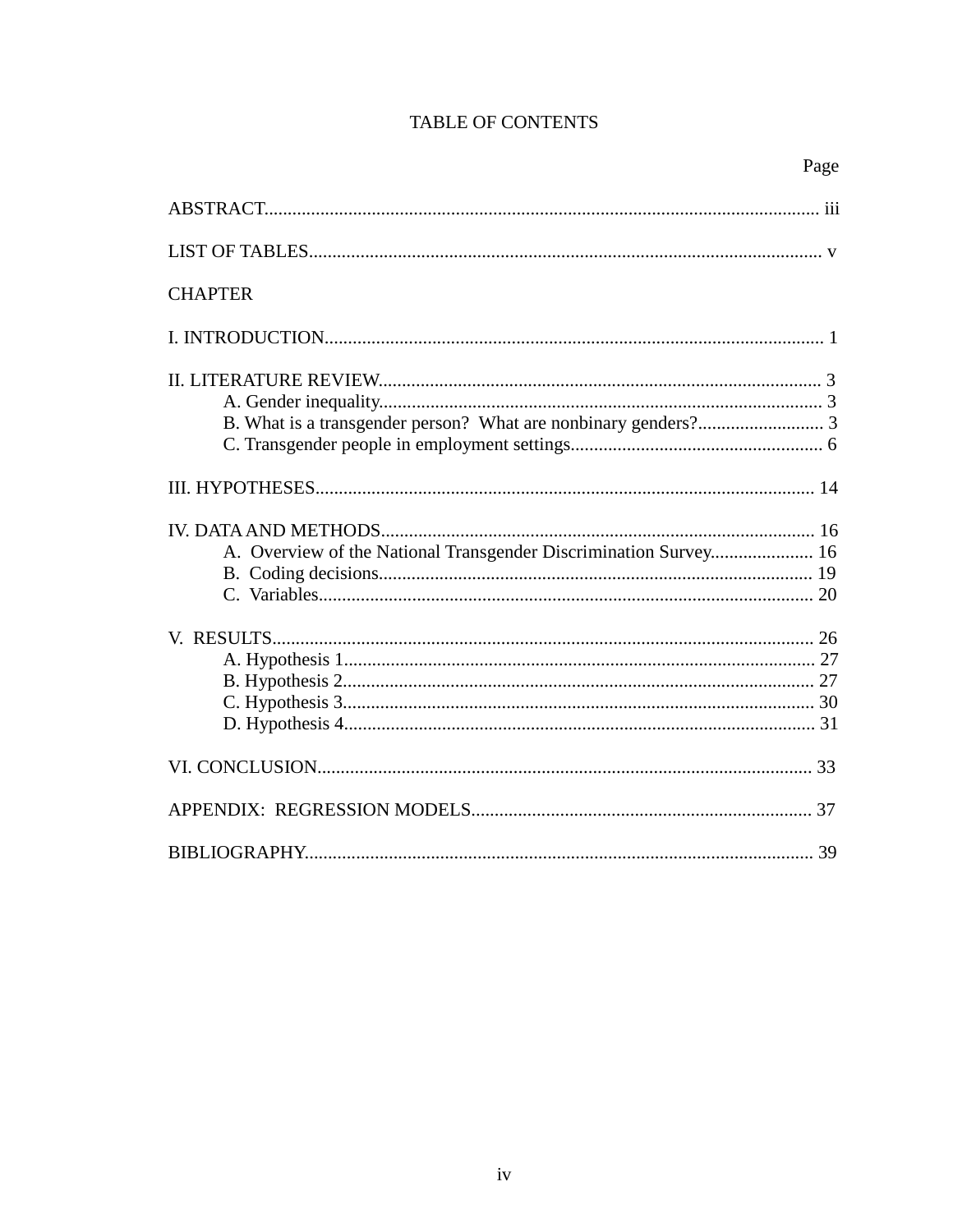## LIST OF TABLES

| Table<br>Page                                                                   |  |
|---------------------------------------------------------------------------------|--|
| 1. Age Distributions for the General U.S. Population, Nonbinaries, Transgender  |  |
| 2. Race Distribution for the General U.S. Population, Nonbinaries, Transgender  |  |
| 3. Educational Distributions for the General U.S. Population, Nonbinaries,      |  |
|                                                                                 |  |
| 5. Comparing Outness and Appearance in Nonbinaries, Transgender Men, and        |  |
| 6. Labor Market Outcomes of Nonbinaries, Transgender Men, and Transgender Women |  |
|                                                                                 |  |
|                                                                                 |  |
|                                                                                 |  |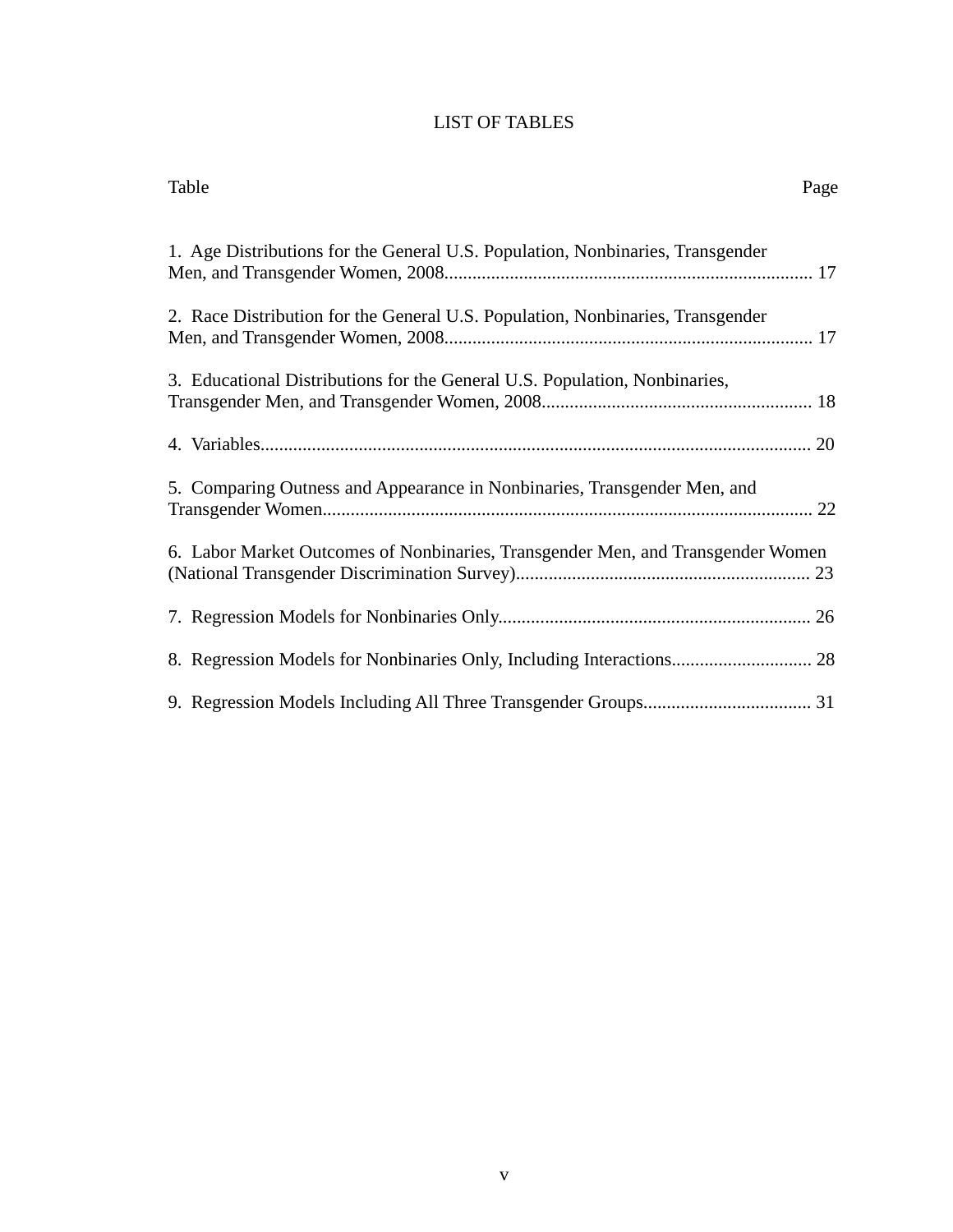### **CHAPTER 1**

## **INTRODUCTION**

Most research on employment gender inequality focuses on the distinctions between men and women, reinforcing a binary conception of gender. Even the United States Equal Employment Opportunity Commission (EEOC) includes only male and female as gender options, meaning that the EEOC cannot identify who is transgender and that nonbinary transgender people (those whose gender identity is something other than only man or only woman) are not acknowledged and counted. My study compares employment outcomes among a variety of transgender people: transgender men, transgender women, and nonbinary transgender people (whom I will call "nonbinaries"). Thus my study contributes to employment research by providing information on how nonbinaries, a profoundly understudied group, fare in the workplace.

I use the National Transgender Discrimination Survey, which was conducted by the National Center for Transgender Equality and the National Gay and Lesbian Task Force in 2008. This survey allowed respondents to write in their own gender identity if the three predefined categories (male/man, female/woman, or part time as one gender, part time as another) were not appropriate. There were a variety of written-in responses, including but not limited to genderqueer, androgynous, nongendered, culturally specific third genders (e.g., Two-Spirit, Mahuwahine), and some unique responses (e.g., birl, OtherWise). It also permitted respondents to state the degree to which a variety of transgender terms (e.g., genderqueer, male to female) represent them. It also asked for sex assigned at birth. This allowed me to obtain a final sample of 1389 nonbinaries, 2906 transgender women, and 1347 transgender men. Using a survey of this size allows me to greatly expand upon prior research on transgender people, much of which has been based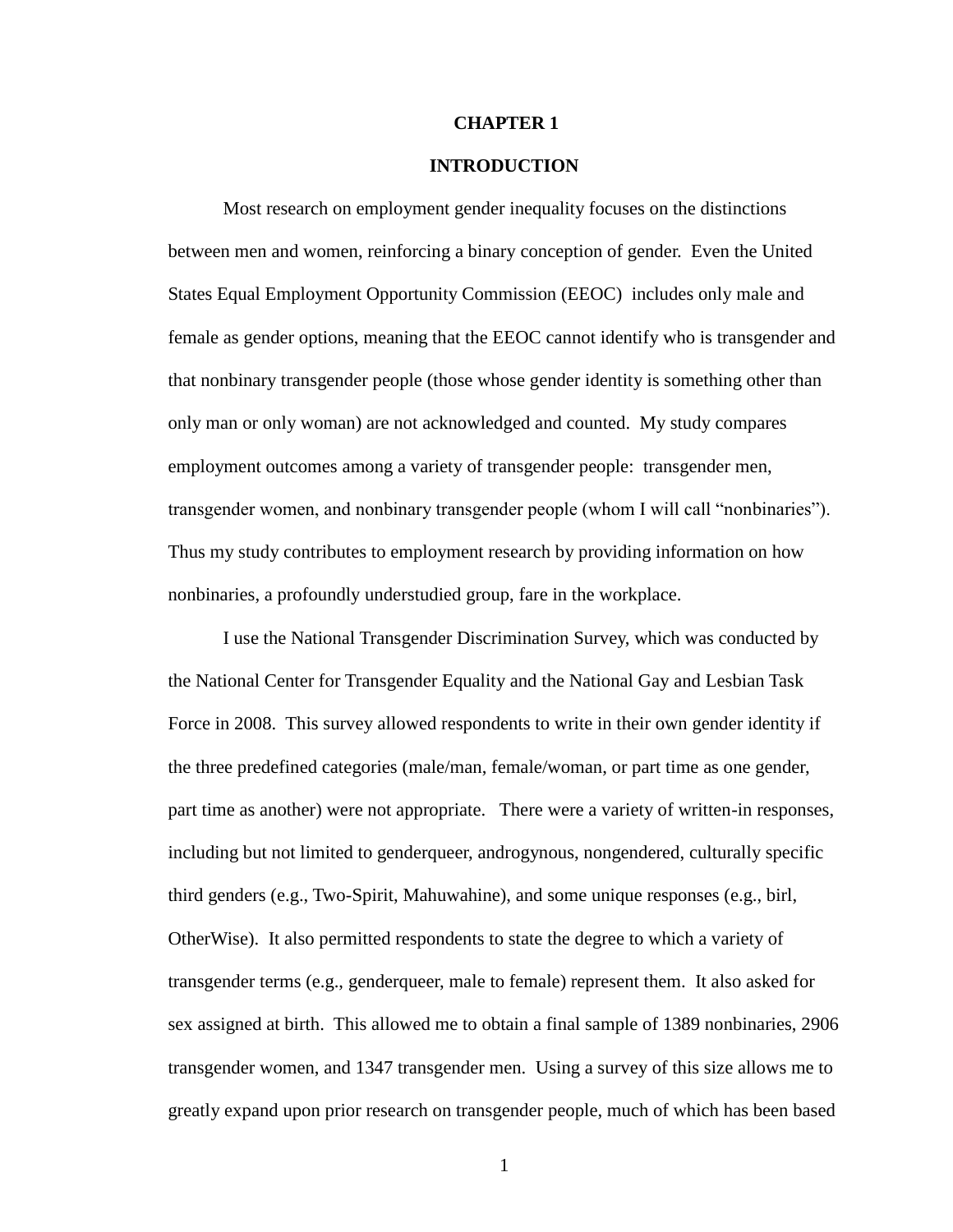on small samples and has not recognized the possibility of nonbinary genders.

Recently, there has been attention to transgender people in the mainstream media, including coverage of the suicide of Leelah Alcorn, of Caitlyn Jenner's male to female transition, and of the fashion choices of masculine transgender people. Further academic research is needed to both advance scholarly understanding of transgender people and to provide material that increases the public's understanding of transgender people. My study increases knowledge about transgender people's experiences through exploring how nonbinaries' outness in work settings influence their income, work status, and status within workplace hierarchies. At the same time, my study investigates the nature of gender as an interactional accomplishment. Though survey data does not provide a comprehensive explanation of interactions, I approach evaluating interactions through the questions in this survey regarding whether the respondent is out at the workplace and whether people perceive their appearance as being transgender or gender-nonconforming. In the next section, I introduce my theoretical approach to gender inequality, followed by an overview of my data and methods, my hypotheses, and my results.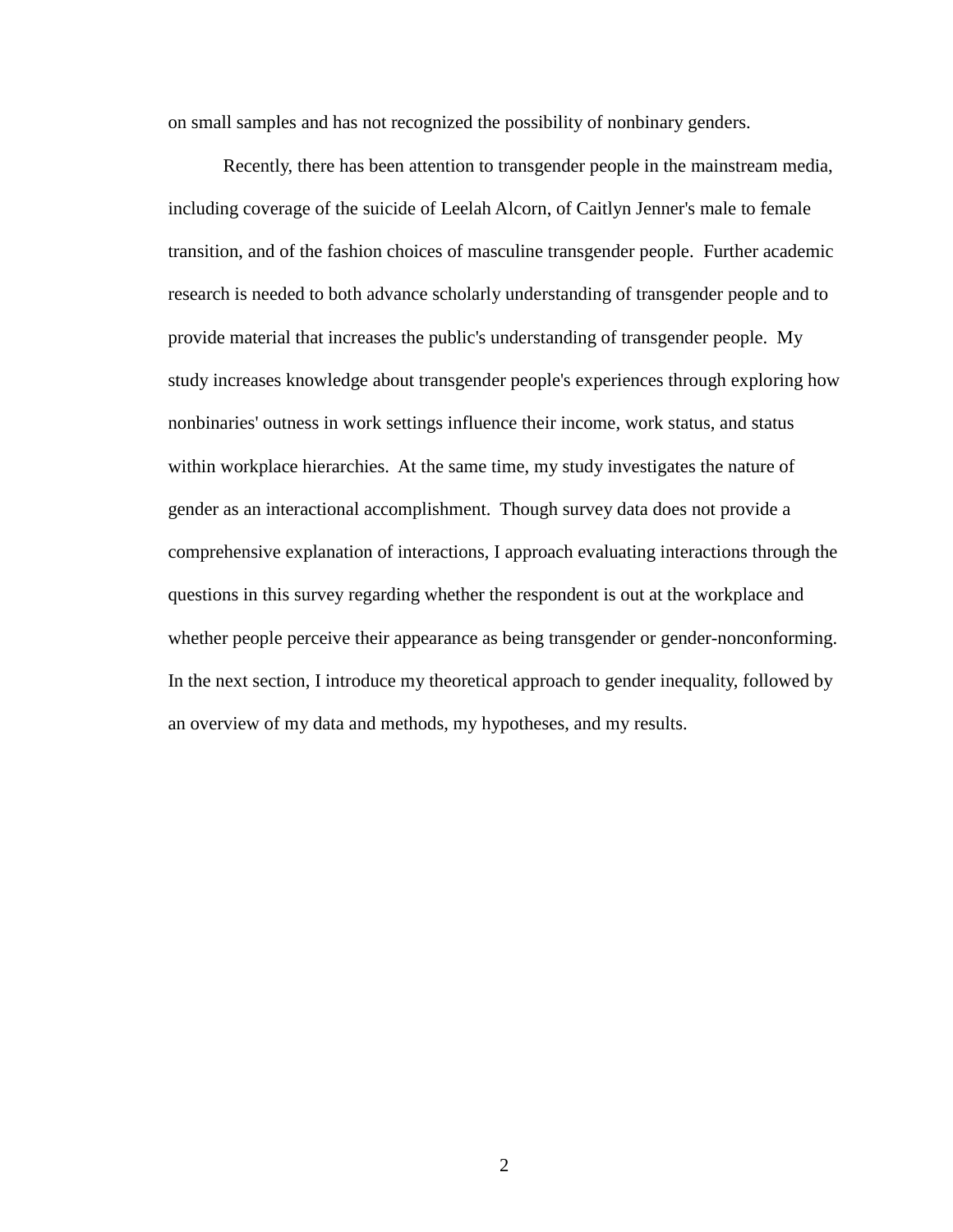### **CHAPTER 2**

#### **LITERATURE REVIEW**

#### **A. Gender Inequality**

A variety of theories about inequality between men and women posit that categorical distinctions allow for the generation of inequality on the basis of gender and other categories (e.g., Ridgeway 2011; Tilly 1998). Acker (1990) portrayed organizations as being based on stereotypically male "ideal workers" rather than being gender-neutral. In discussing gendered and racialized discrimination, Harvey Wingfield (2009) explained how stereotypes hinder people's relationships with both coworkers and supervisors and that both the stereotypes and the separation from coworkers can contribute to people's reduced chances for success in the workplace. Nonbinaries, however, do not inhabit a widely known and understood category, and transgender men and transgender women transition between categories. Because the norm in Western society is to view gender as a binary biological construct, transgender and gender nonconforming people challenge the categorical norms about gender and sexuality (Monro 2003). My research builds upon research about categorization and inequality by exploring what happens to people in a group that is likely to be miscategorized or not categorized.

#### **B. What is a transgender person? What are nonbinary genders?**

Because transgender terminology is complex and rapidly changing, I will describe how I am using important terms in this paper. "Transgender" is an umbrella term that refers to people whose gender identity differs from the sex they were assigned at birth, and the term "cisgender" refers to people whose gender identity corresponds to the sex they were assigned at birth. Thus someone who is not transgender is cisgender, though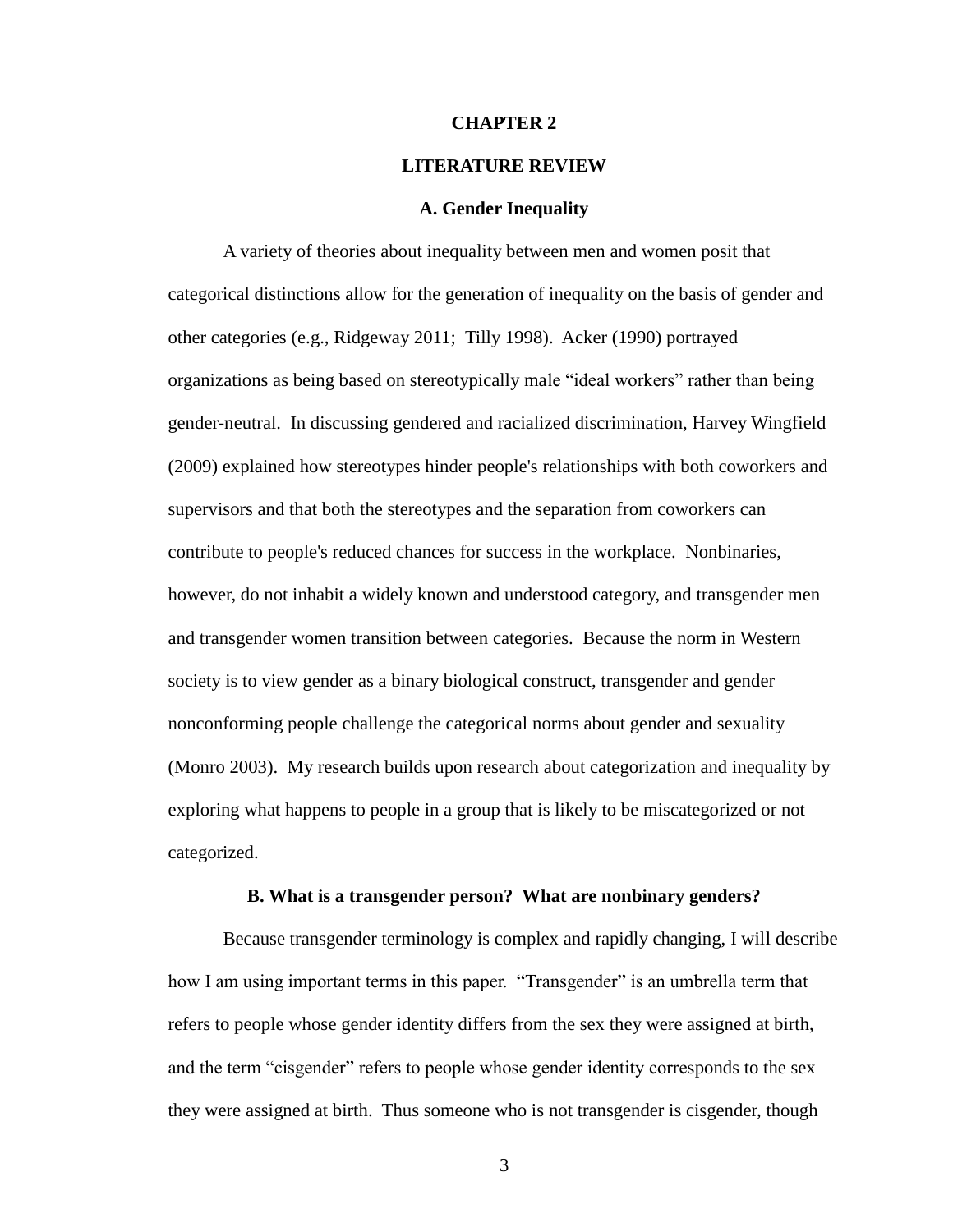people who are intersex can trouble this binary. Sex is a biological category: designations of male, female, or intersex are based on a number of factors, including chromosomes, hormones, and genitalia. Though it is typical to view sex as a binary of male and female, the way in which this is done has varied across time and place (Fausto-Sterling 2000). Gender is distinct from sex, but related: it is the translation of biological realities into social expectations for "men" and "women" (Beemyn and Rankin 2011; Sausa 2002). As with sex, it is common to view gender as a binary and marginalize expression that does not fit within this binary.

Gender identity refers to individual people's sense of their own gender, which may differ from their sex assigned at birth, from their gender expression, and from the way other people perceive their gender (Beemyn and Rankin 2011). Though most intersex people are assigned male or female at birth, some identify with a different gender later in life. Intersex people may come to identify with any gender identity (man, woman, or a nonbinary gender). Some people, regardless of sex assigned at birth, choose not to label themselves either cisgender or transgender. Gender identity is distinct from sexual orientation, which is the pattern of a person's attraction to others (Sausa 2002). Both transgender and cisgender people may identify with any sexual orientation, including but not limited to heterosexual, gay, lesbian, bisexual, queer, or asexual (Beemyn and Rankin 2011). Gender identity is not the same as gender expression, which is the degree to which someone expresses masculinity, femininity, both, or neither.

People's gender identity may be man or woman, or it may be something else, such as both man and woman, neither man nor woman, or a unique identity. For example, Beemyn and Rankin (2011) conducted a survey in 2005 and 2006, which was open to anyone who considered themselves part of the umbrella term "transgender," regardless of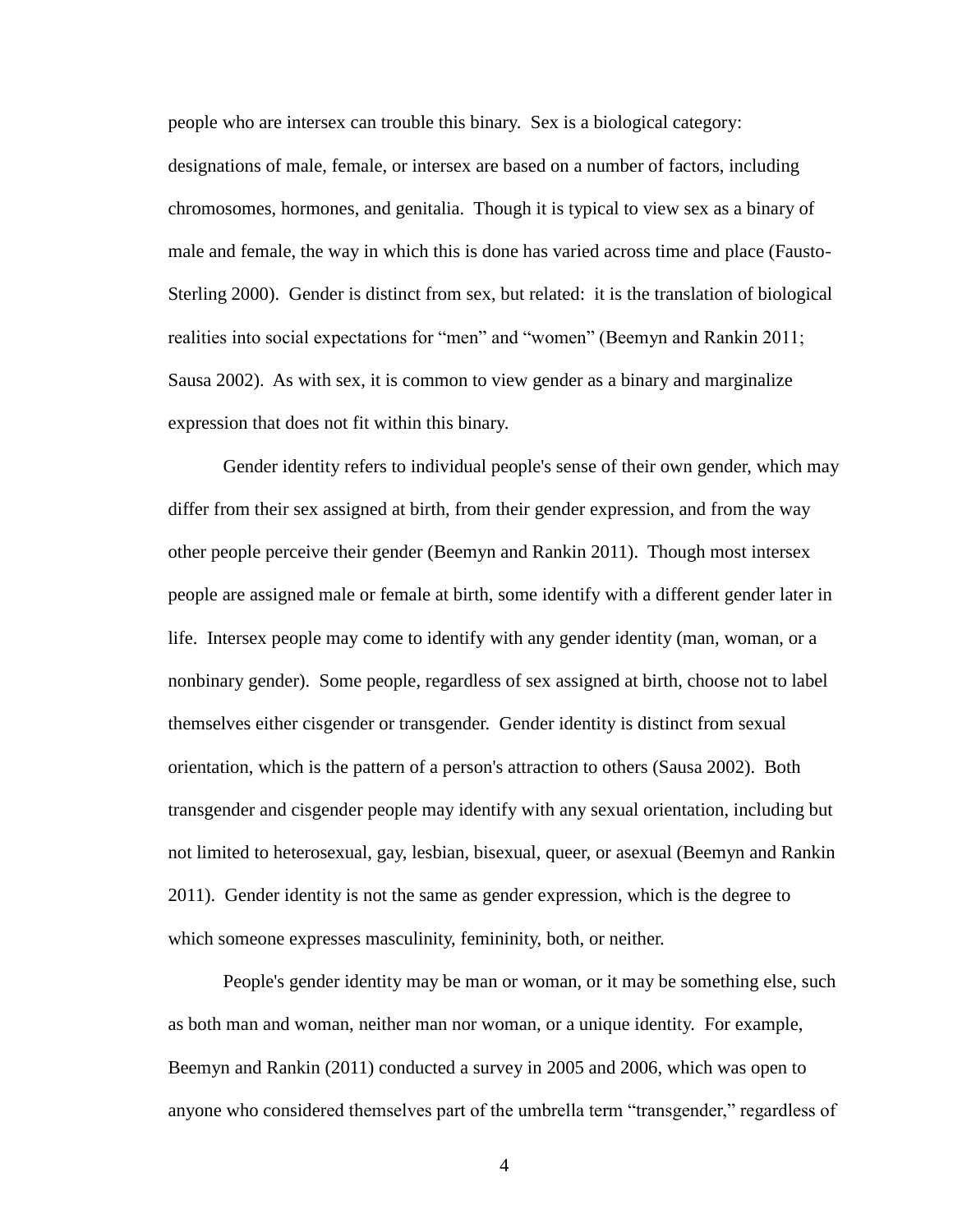whether they used that term for themselves. In order to be inclusive of all gendernonconforming people, they defined "transgender" as "anyone who transgresses or blurs traditional gender categories" (2011:22). Respondents to the survey could describe their gender identity as woman, man, transgender, or other, and those who chose transgender or other were permitted to elaborate on their response in a text box. As in the National Transgender Discrimination Survey, there were varied written responses, some of which were unique (2011:23-25). Some identical write-in responses came both from respondents who chose "transgender" as their gender identity and from respondents who chose "other," indicating that much terminology related to gender is ambiguous (2011:26). This may be related to varying personal experiences with biological sex, gender identity, and gender expression. Some gender identities that fall under the umbrella term "nonbinary gender" are genderqueer, agender, androgynous, Two-Spirit, gender nonconforming or gender variant, third gender, genderfluid, and bigender.

Gender dysphoria refers to transgender people's feelings of distress because of the mismatch between their sex assigned at birth and their gender identity. Gender dysphoria can take the form of physical dysphoria, which is distress regarding sex characteristics such as genitals, breasts and facial hair; social dysphoria, which is distress regarding social interactions such as being perceived as the incorrect gender or being forced to wear clothing associated with the incorrect gender; or both physical and social dysphoria. All three transgender groups (transgender men, transgender women, and nonbinaries) can experience gender dysphoria. In other words, nonbinary genders are identities like those of "man" and "woman," not political statements or fashion choices.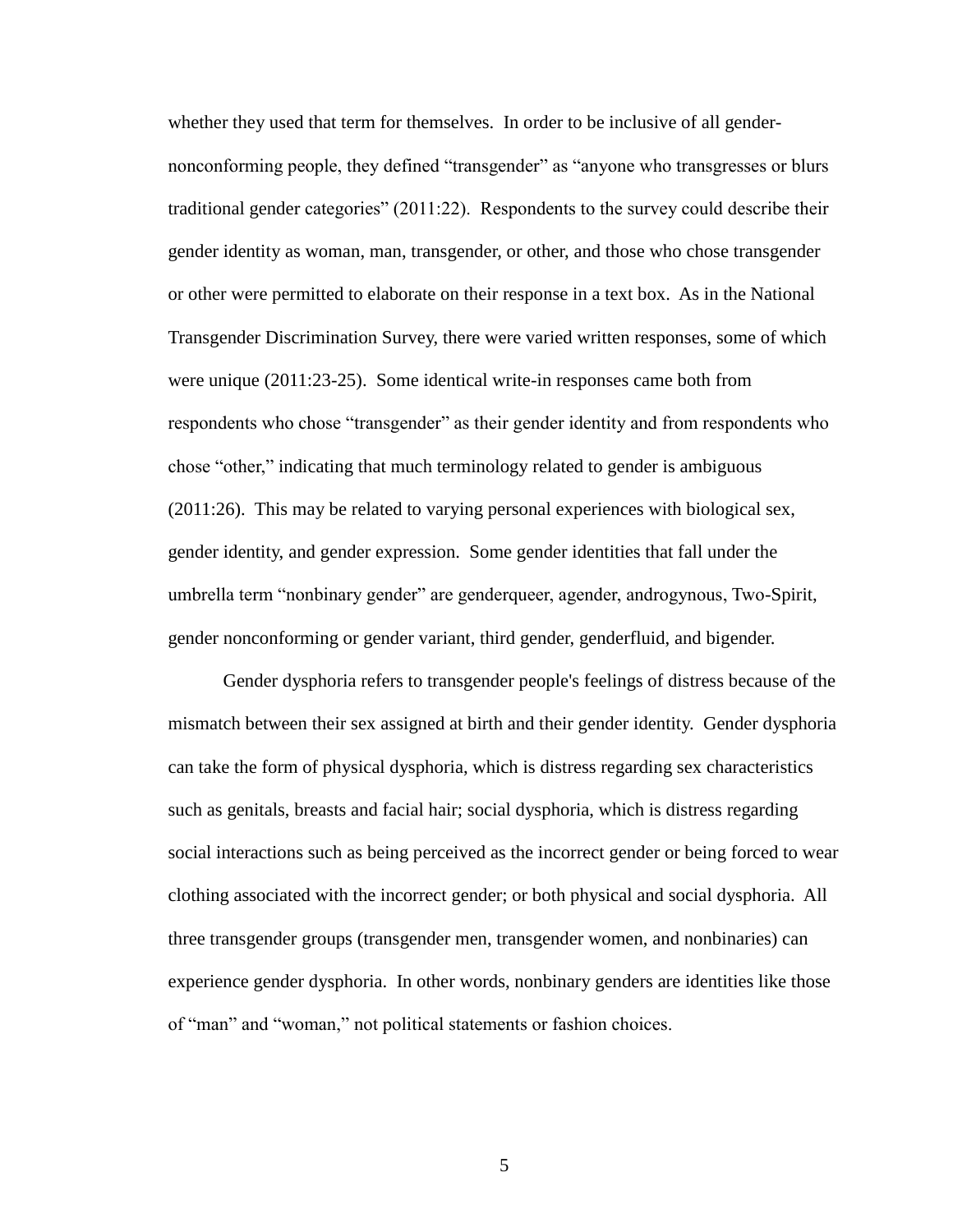#### **C. Transgender People in Employment Settings**

### **Overview of Workplace Inequality for Transgender People**

Transgender people have reported difficulty securing and maintaining employment as a result of their gender identity and expression. Unemployment rates for transgender people are approximately twice as high as those for cisgender people (Grant et al. 2011), about the same difference as between whites and blacks (Bureau of Labor Statistics 2015). About half of transgender people have reported adverse job outcomes, such as being fired, not hired, or denied a promotion as a result of their gender identity or expression (Grant et al. 2011). This is higher than the rates for cisgender people; for example, 5.6% of cisgender people report being fired because of discrimination, 16.0% report not being hired because of discrimination, and 12.7% report being refused a promotion because of discrimination (Kessler, Mickelson, and Williams 1999). Being transgender can also influence someone's salary; Schilt and Wiswall (2008) found that while transgender women on average lose approximately a third of their salary after transitioning, transgender men on average see no change in their salary or a slight increase. This finding relates to the wage gap between men and women more generally; Schilt and Wiswall (2008) connect this inequality to the interactional tendency to treat men with more respect and authority than women. Transgender people of color, particularly African Americans, report poorer employment outcomes than white transgender people (Grant et al. 2011). The literature has established evidence of employment difficulty for transgender people. However, most studies on transgender people have used small qualitative samples without comparison baselines, so the literature has not established the scope of the problem or made comparisons of inequality between different categories of transgender people.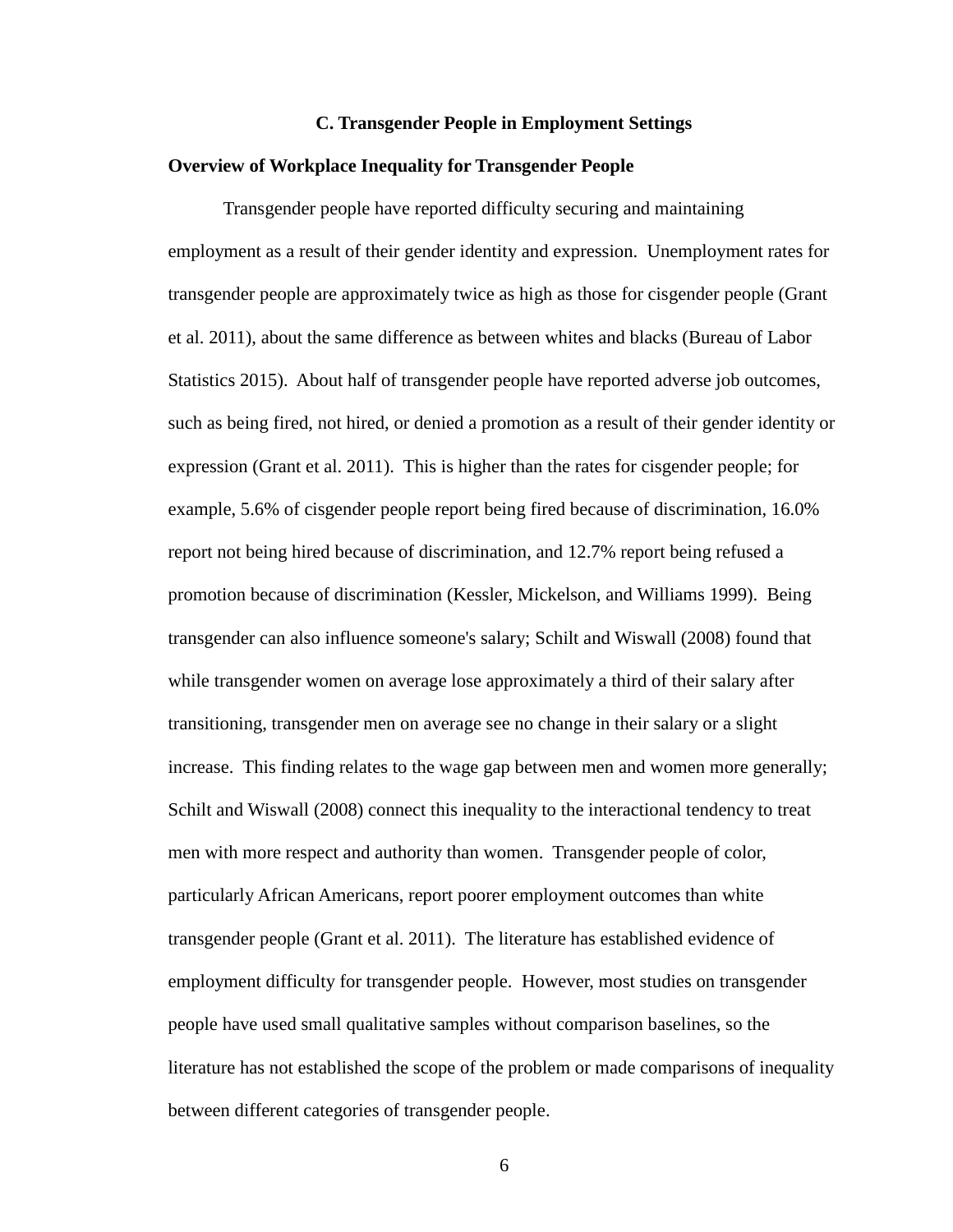#### **The Role of Categorization**

Ridgeway (2011) described how social relations are based on shared knowledge. Drawing on Goffman, she stated that everyday interactions are based on people's ability to coordinate behavior according to a consensus about how actors in a situation are related to one another and how they can be expected to act (2011:35-36). In order to define who people are and whom those people can be compared to, categories are needed. Because categories are based on contrast and differentiation, social coordination is thus based on directing people's attention to differences between people (2011:36-37). In order to facilitate everyday interaction, simple categorical systems are necessary. These "primary category systems" must be broad and general so that they can apply to nearly everyone; thus they must be applicable to many contexts and easily visible. Ridgeway described "sex/gender" as a primary category. The biological baseline of sex becomes culturally specific gender through expanding its range of application (further away from reproductive functions) and expanding behavioral expectations. Nonbinaries, who do not fit the gender binary, disrupt this system.

West and Zimmerman (1987) described gender as a performance that occurs in everyday life, in which people often judge others immediately based on their appearance. When people cannot immediately characterize someone as a woman or man, they become confused and often want to find some way to characterize that person in order to determine how to relate to them (West and Zimmerman 1987:133). Similarly, Monro (2003) stated that there is no socially acceptable category for identities or presentations that are neither male nor female. As a result of the lack of interactional routines for people whose identity or expression transgresses the gender binary, most cisgender people lack interactional scripts with which to process these transgressors. This is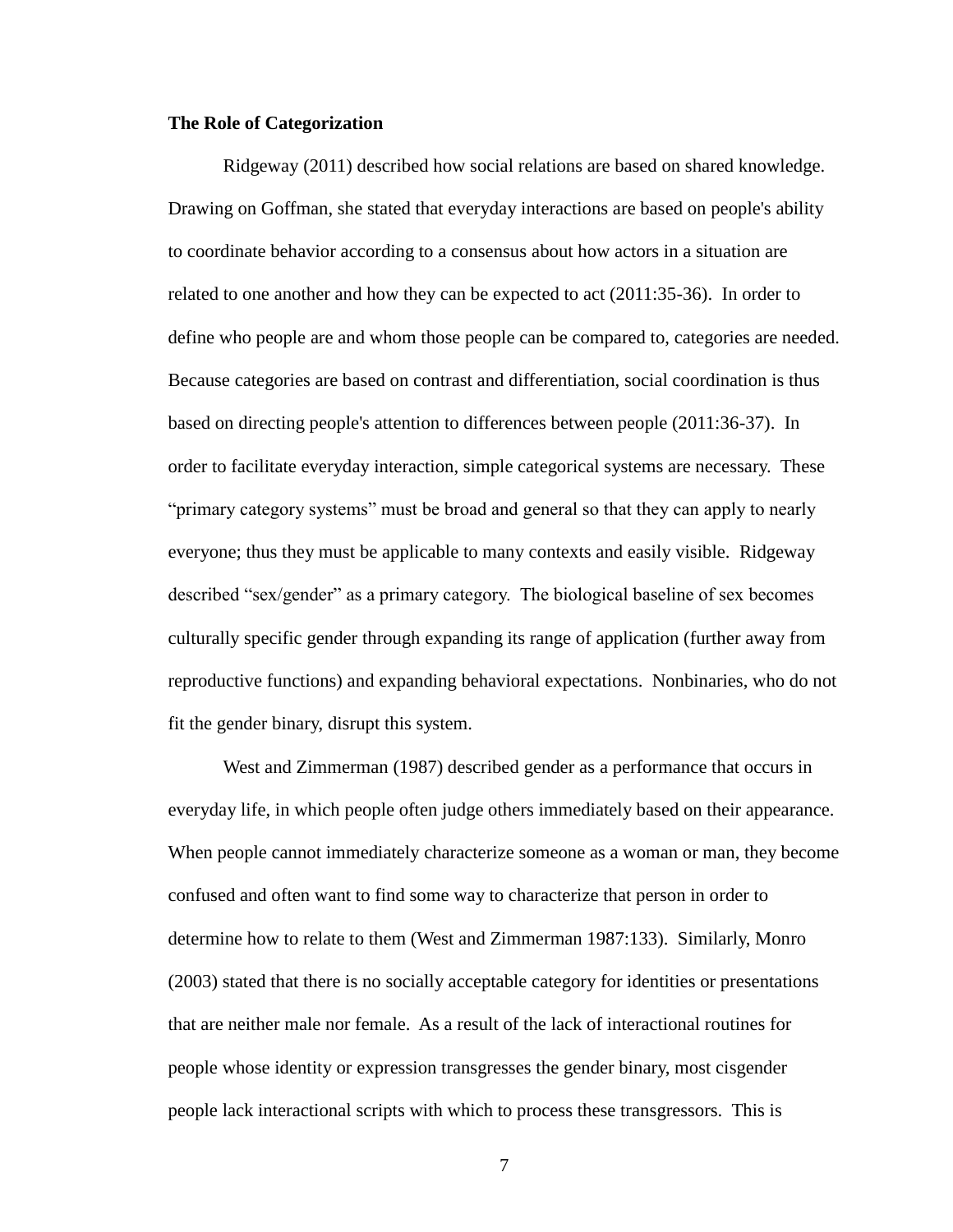corroborated by reports from people whose gender presentation is ambiguous, who describe being stared at in public and overhearing confused remarks (Lucal 1999; Nordmarken 2014). The main trigger point for transgender workplace discrimination appears to be the beginning of the transition process, because the transition disrupts gendered interactional scripts and generates in at least some people annoyance, irritation and even aggression (Whittle, Turner, and Al-Alami 2007:14).

## **Categorization and Discrimination in the Workplace**

Transgender people have identified a number of issues in their workplaces that influence their ability to feel comfortable in their work environment, demonstrating the variety of experiences transgender people have. For transgender people who are transitioning, one issue is workplaces' lack of procedures for ensuring that others in the workplace are aware of how to treat a transgender person who is transitioning (Whittle, Turner, and Al-Alami 2007). As one transgender woman reports:

We had a verbal agreement that I would use the ladies locker room and the customer disabled toilet, I started back to work as \*\*\*\*\*\* (new name) put my stuff away and started work. Half an hour later I was summoned to Personnel, told there was no way I could use the locker room and was made to take my stuff out and carry it though the whole shop and keep it in a computer games cupboard... I was not allowed a key and had to ask a supervisor every time I needed my bag or coat, I was also sitting on the checkouts and getting abuse from customers which led to panic attacks, but they refused to take me off them. I managed to get in touch with my regional Manager and he arranged a meeting with the Manager, my store manager and myself, they told me they had wasted too much time and money on me and that they didn't know what to do with me and that they would not be supporting me... I was given a filing cabinet in the car park attendants office for my bag and, they also decided to keep the disabled toilet locked because it had been vandalised so often and my only alternative was to cross the car park and use the garage toilet. (Whittle, Turner, and Al-Alami 2007:34)

Hierarchical workplaces can exacerbate this issue, because transgender people

must carefully determine the degree to which they can be out at the workplace to avoid

harassment or job loss (Dietert and Dentice 2009). They may only be able to be out to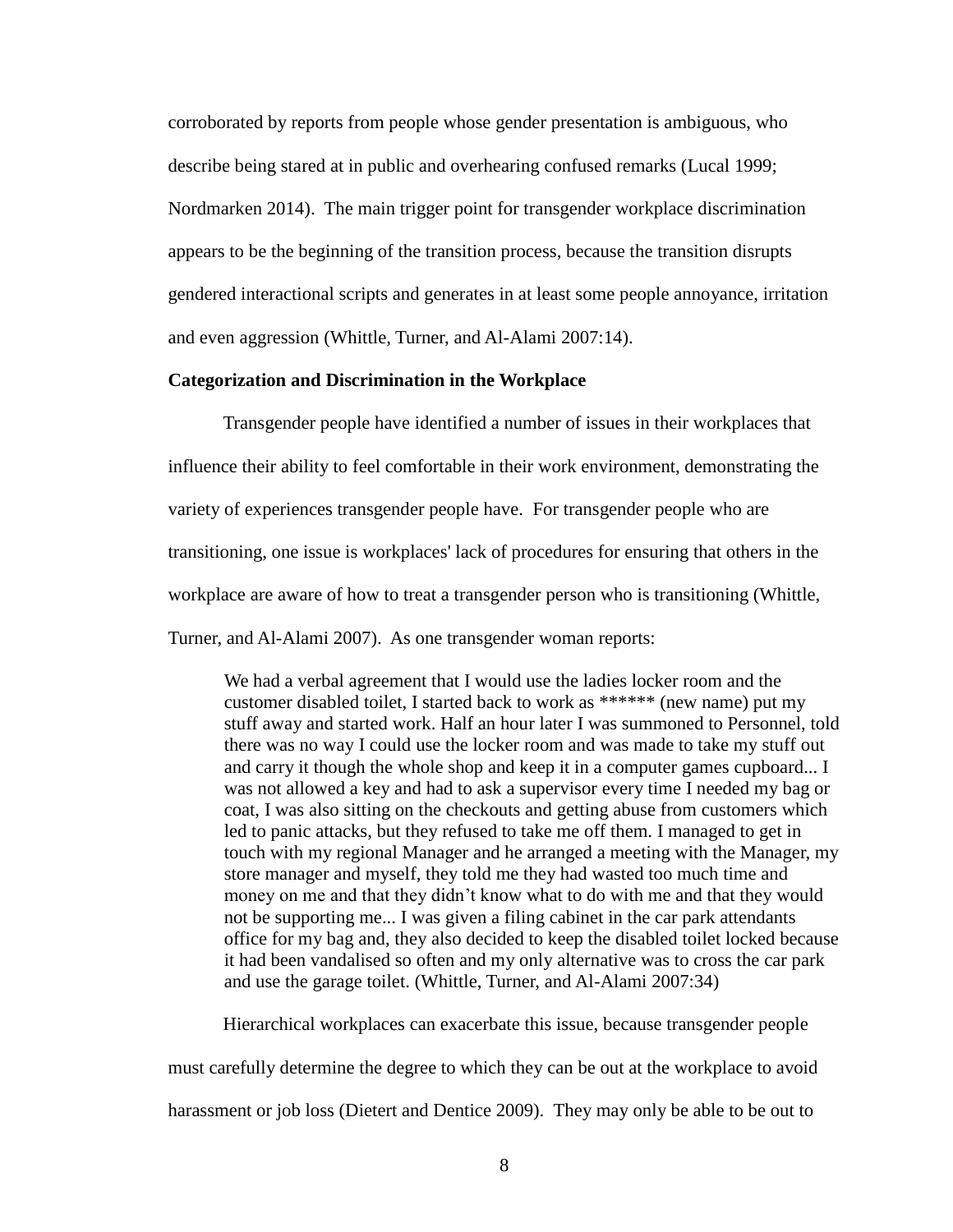some people—possibly only authority figures, and possibly never authority figures (Dietert and Dentice 2009:131, 135). Some transgender people who have already completed their transition attempt to avoid disclosing their transgender status (Dietert and Dentice 2009). Employers and coworkers may cause confusion for transgender people; as one transgender man said:

My boss and I have talked and he said . . . he felt it would be best that I don't come out in the workplace. He says he's trying to look out for my best interests and he's very fearful of what the employees will think or what they'll say. (Dietert and Dentice 2009:136)

Bathrooms are a common source of difficulty for transgender people in the

workplace. Many report being refused access to bathrooms or being verbally or

physically attacked in bathrooms (Herman 2013; Nadal, Skolnik, and Wong 2012). As

one transgender woman reports:

I felt forced to make sure I used the bathroom before I left the house and did not use the public restroom unless I was 100% [sure] there was no one in there or [I would] go to a different floor that I didn't work on where I was less likely to encounter the same [gossiping coworkers], or I waited until I got home to use the bathroom [because] I usually didn't feel safe at all using the restrooms in public. (Herman 2013:75)

Some cisgender people view transgender people they encounter in bathrooms as

"predators," in women's bathrooms or "targets," in men's bathrooms (Nadal, Skolnik, and Wong 2012). Transgender people may avoid using public bathrooms, causing physical discomfort, or may spend time searching for bathrooms that are less often used, so that they do not come into contact with another person there (Herman 2013). Bathroom issues can be especially prominent when a transgender person is just beginning their gender transition and is more visibly transgender (Whittle, Turner, and Al-Alami 2007). Westbrook and Schilt (2013) provide a potential explanation for the bathroom problem by describing people as being more likely to use gender identity as a criteria for determining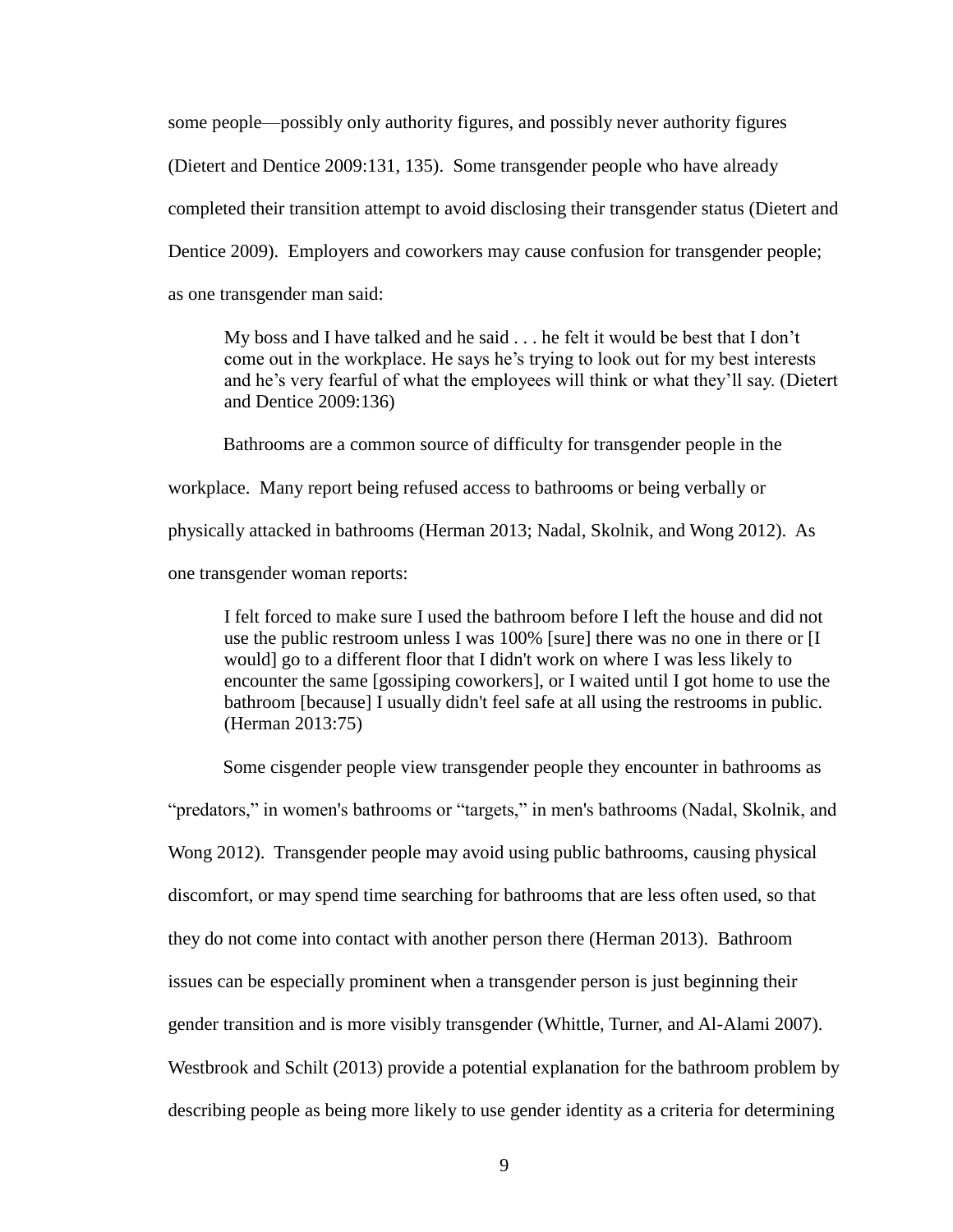gender in gender-integrated spaces but more likely to use biology-based criteria for determining gender in gender-segregated spaces, especially women's spaces, because of the perception that women are vulnerable when in contact with a biologically male person. Transgender people report that finding an acceptable solution can be timeconsuming or distracting, and some quit their jobs because of the lack of a solution (Herman 2013:75). A lack of a solution to this problem can thus contribute to transgender people's lack of job opportunities that reflect their skills and educational qualifications.

Transgender and gender non-conforming people report that gender-specific dress codes cause them difficulty, because they require them to dress in a manner inconsistent with their identity (Levi 2007). People may lose their jobs for disregarding dress code rules (Levi 2007). Because nonbinary genders are not categories considered part of the mainstream, there are typically not social norms of dress, behavior, or communication, so people often want nonbinaries to fit into the category of man or woman. In response, transgender people sometimes attempt to avoid drawing hostility from colleagues by forcing themselves to express gender according to traditional stereotypes (Schilt and Connell 2007). Thus the effect of appearance on interpersonal conflict involving transgender people is ambiguous: sometimes it involves sex assigned at birth, sometimes gender stereotypes, sometimes both.

One problem transgender people experience in a variety of settings is verbal harassment. People may call a transgender or gender nonconforming person by incorrectly gendered terminology, whether intentionally or not, and possibly in a public setting that causes embarrassment (Nadal, Skolnik, and Wong 2012). As one transgender woman recalled: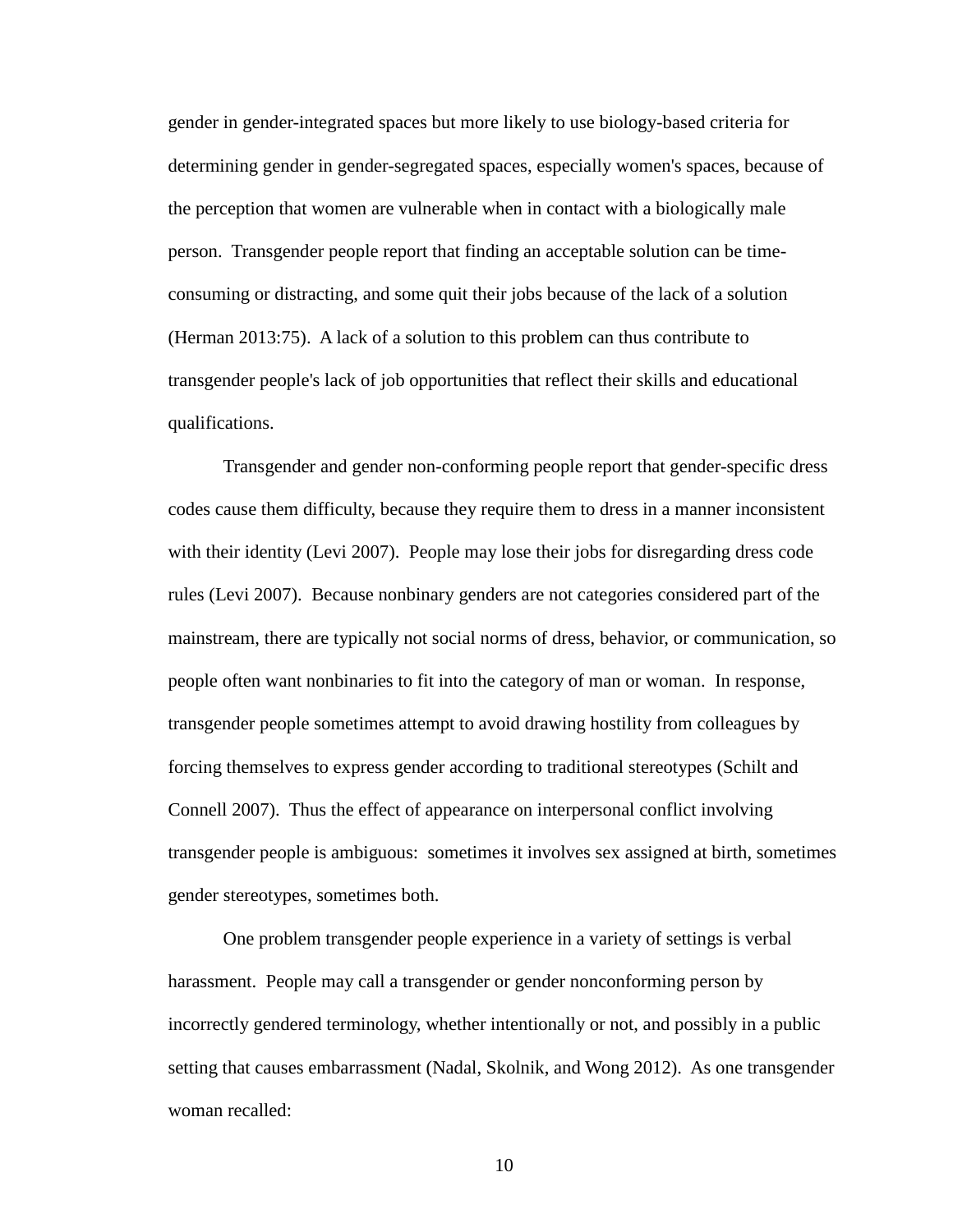I'm very open about being transgender inside the school, and [someone] went and told some students that that's a man and students looked at me and were like, "What, that's not a man. Look at her face and she has breast [sic]. That's not a man." So, they were standing and looking at me like if I was a circus freak, you know . . . as usual. (Nadal, Skolnik, and Wong 2012:69)

People may violate someone's bodily privacy by asking intrusive questions or making intrusive comments about someone's primary or secondary sex characteristics. For example, people may say that a person presenting as feminine is a man or ask that person what type of genitalia they have. Other forms of harassment include assuming that a transgender or gender nonconforming person has sexually transmitted diseases or is sexually deviant, using transphobic slurs, and denying or minimizing a transgender or gender nonconforming person's experiences of transphobia (Nadal, Skolnik, and Wong 2012).

Some transgender or gender nonconforming people fear being physically attacked because of verbal harassment or actually experience physical or sexual harassment because of their gender identity or gender presentation. Although any specific transgender identity is composed of a diverse group of people, there are some stereotypes attached to transgender people, particularly transgender women (Nadal, Skolnik, and Wong 2012). For example, some transgender women, particularly those of color, have reported being profiled as sex workers (Nadal, Skolnik, and Wong 2012). Authority figures who believe stereotypes about transgender people may treat them unequally or harshly. For example, people of color have reported experiencing disrespectful language and physical assault when dealing with police (Grant et al. 2011; Nadal, Skolnik, and Wong 2012; Spade 2006). This may be connected to transgender people of color, particularly African Americans, reporting poorer employment outcomes than white transgender people as well (Grant et al. 2011). Schilt (2010:16) found that transgender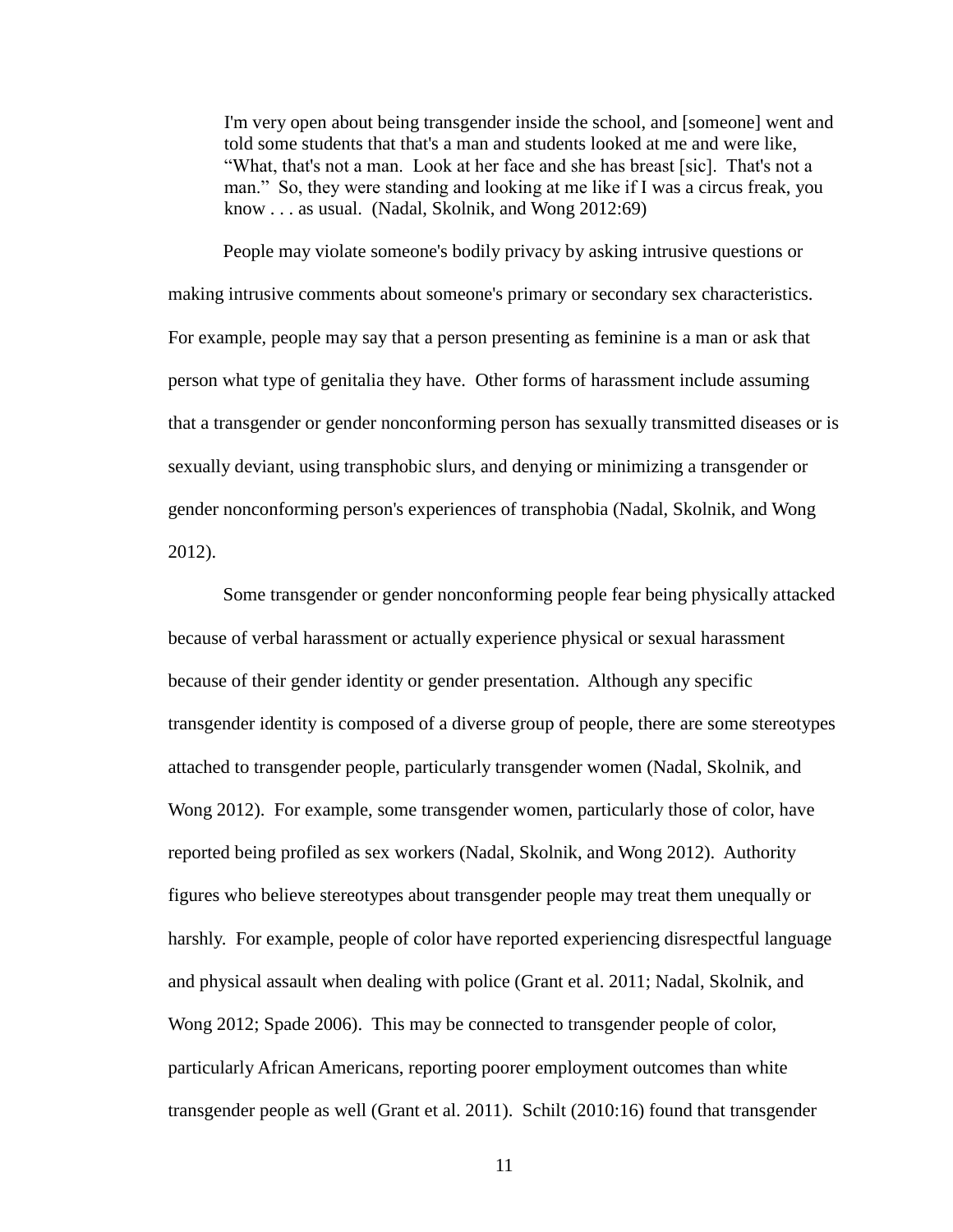men who were tall and white and who appeared to be cisgender men tended to gain more status in the workplace than transgender men who were short, men of color, or who did not appear to be cisgender men. Thus men who fit hegemonic masculinity norms have better outcomes than those who do not (Connell and Messerschmidt 2005). Thus it may be useful, when practical, to look at transgender inequality through an intersectional lens.

Conflicts between someone's gender identity or expression and official identity documentation can lead to confusion or unintended outing. Changing one's name and gender on official identity documents can be difficult, because changing one document is sometimes dependent on changing another, which is in turn dependent on another (Nadal, Skolnik, and Wong 2012:74-75). In most places, it is impossible to obtain official identity documents listing a nonbinary gender. Governments may not have explicit procedures for changing official identity documents (Whittle, Turner, and Al-Alami 2007), and some transgender people are not interested in obtaining surgery, which may be necessary to change official documents. Employers who are unfamiliar with difficulties involved in changing identity documents may be confused and not know how to react (Whittle, Turner, and Al-Alami 2007:41-42).

Even if a workplace has an antidiscrimination policy that includes gender identity and expression, cisgender workers may not understand what it means to be transgender, and this confusion can lead to people's belief that others may use the criteria to enter the incorrect sex-segregated space in order to harm or scare people (Westbrook and Schilt 2013). Without support from upper management, workplace protections for transgender employees may not be enforced (Dietert and Dentice 2009:138).Transgender people can be targets for discrimination and lose job opportunities if they cannot find a solution to these problems. In order to prevent problems, transgender people may sort themselves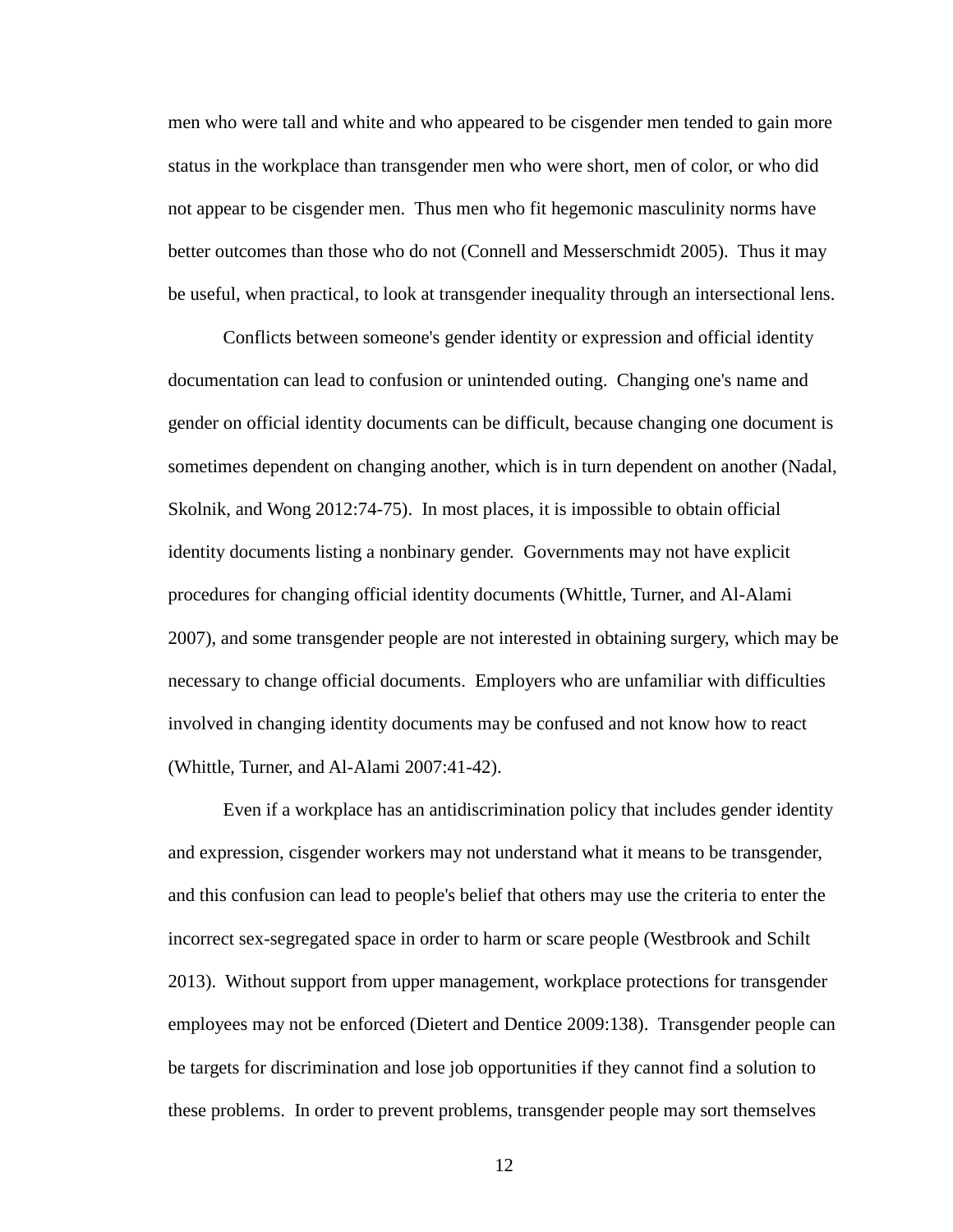into occupations or industries they believe to be friendly to transgender people, similar to what Tilcsik, Anteby, and Knight (2015) found for gays and lesbians.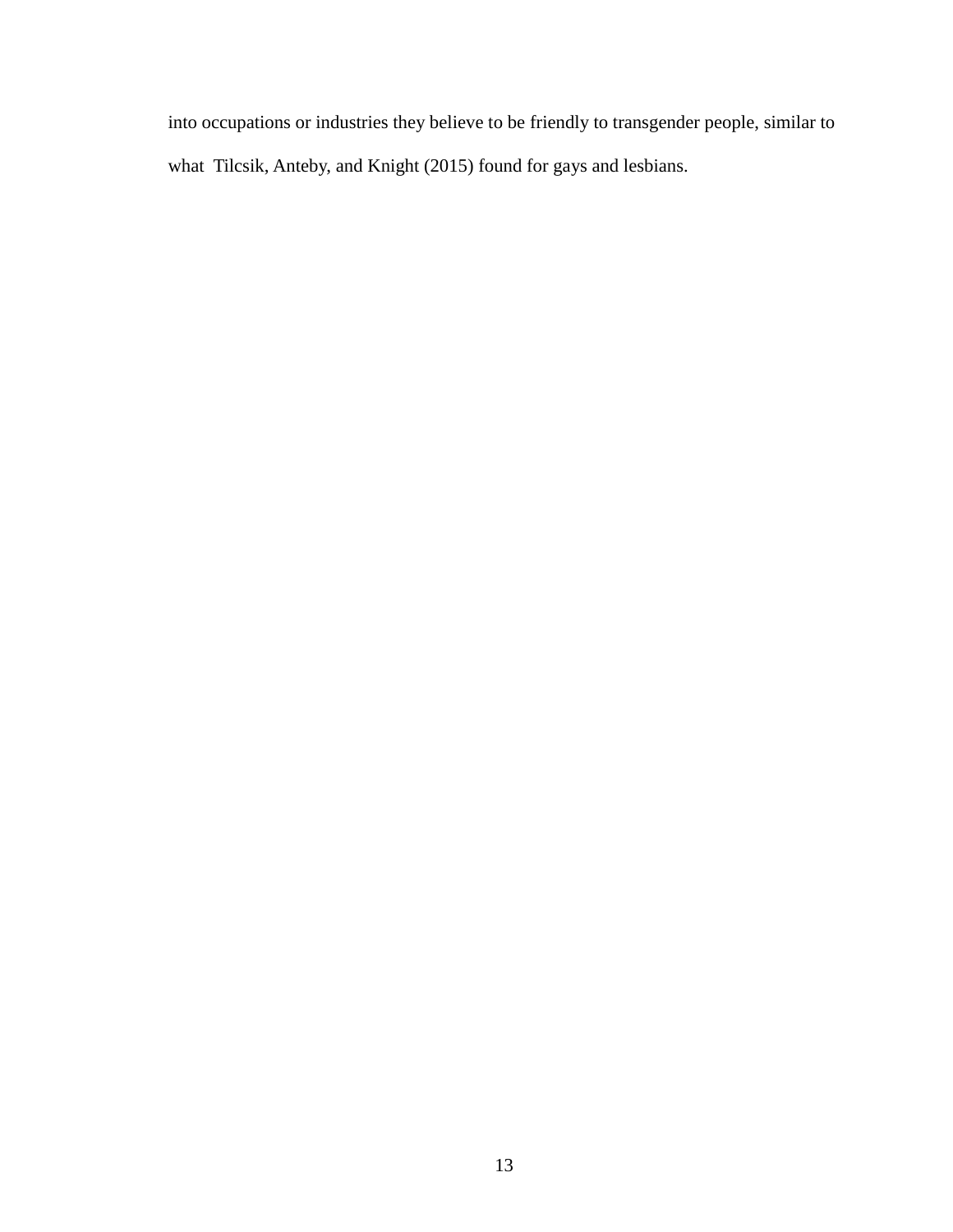### **CHAPTER 4**

## **HYPOTHESES**

There is a lack of data on nonbinary transgender people in the workplace; however, prior research regarding transgender and gender-nonconforming people has demonstrated that both identity and gender presentation can contribute to hostile or unequal outcomes. Though little research has been done to date regarding nonbinary genders, research on gender-nonconforming people has indicated that gendernonconforming people tend to encounter hostile or confused reactions from people in everyday situations. Employment policies acknowledging and protecting transgender people are often lacking, and when they do exist, they may elicit confusion and negative reactions. In many situations, nonbinaries' identities are not acknowledged, and nonbinaries are forced to affiliate with a binary gender option. Thus in many employment situations, nonbinaries find it difficult to fit in, to be acknowledged and accepted by coworkers. My research explores differences in outcomes that can occur as a result of hostile treatment on the part of employers or coworkers.

*Hypothesis 1: Nonbinaries who are open about their gender identity will encounter more negative employment outcomes compared to nonbinaries who are not open about their gender identity.* This is because employers, coworkers, and clients are more likely to harass or discriminate against nonbinaries when nonbinary status is part of the explicit gender display.

*Hypothesis 2: Nonbinaries who were assigned male at birth will encounter more negative employment outcomes than nonbinaries who were assigned female at birth.* As described in the literature, transgender women (assigned male at birth) tend to experience worse outcomes than transgender men (assigned female at birth). I expect people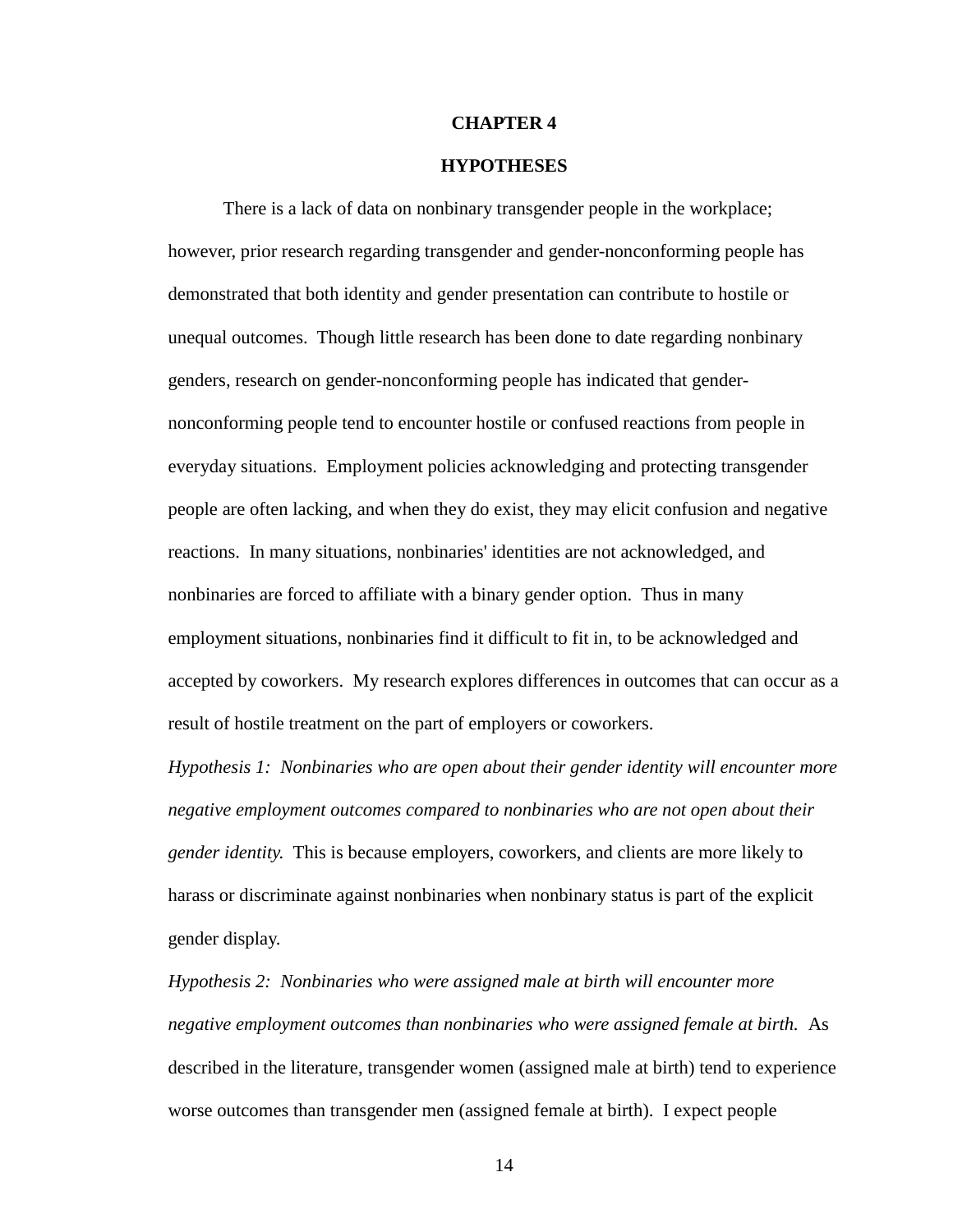assigned male at birth who deviate from masculinity (a valued characteristic) to encounter negative outcomes for doing so, and I expect people assigned female at birth who deviate from femininity (a less valued characteristic) to encounter less hostility for doing so.

*Hypothesis 3: Nonbinaries of color will encounter more negative employment outcomes than white nonbinaries.* Gender identity intersects with race to create additional challenges for people of color.

*Hypothesis 4: Transgender women will encounter more negative employment outcomes than nonbinaries. Transgender men will encounter better employment outcomes than nonbinaries.* Prior research on transgender women describes them as overwhelmingly experiencing negative outcomes. In contrast, there are sometimes benefits for transgender men, such as an increase in salary. I do not expect nonbinaries to experience the potential positive effects some transgender men report, because they do not occupy a category (man) often perceived as valued. However, I do not expect them to experience as much negative outcomes as transgender women, because employers, customers, and coworkers may be more likely to react to nonbinaries with confusion rather than stereotypes associated with a category (woman) often perceived as devalued. In addition, I hypothesize that transgender women will have the worst outcomes because they are stereotyped as sexual deviants and predators and because they report considerable harassment and violence as a result of their identity.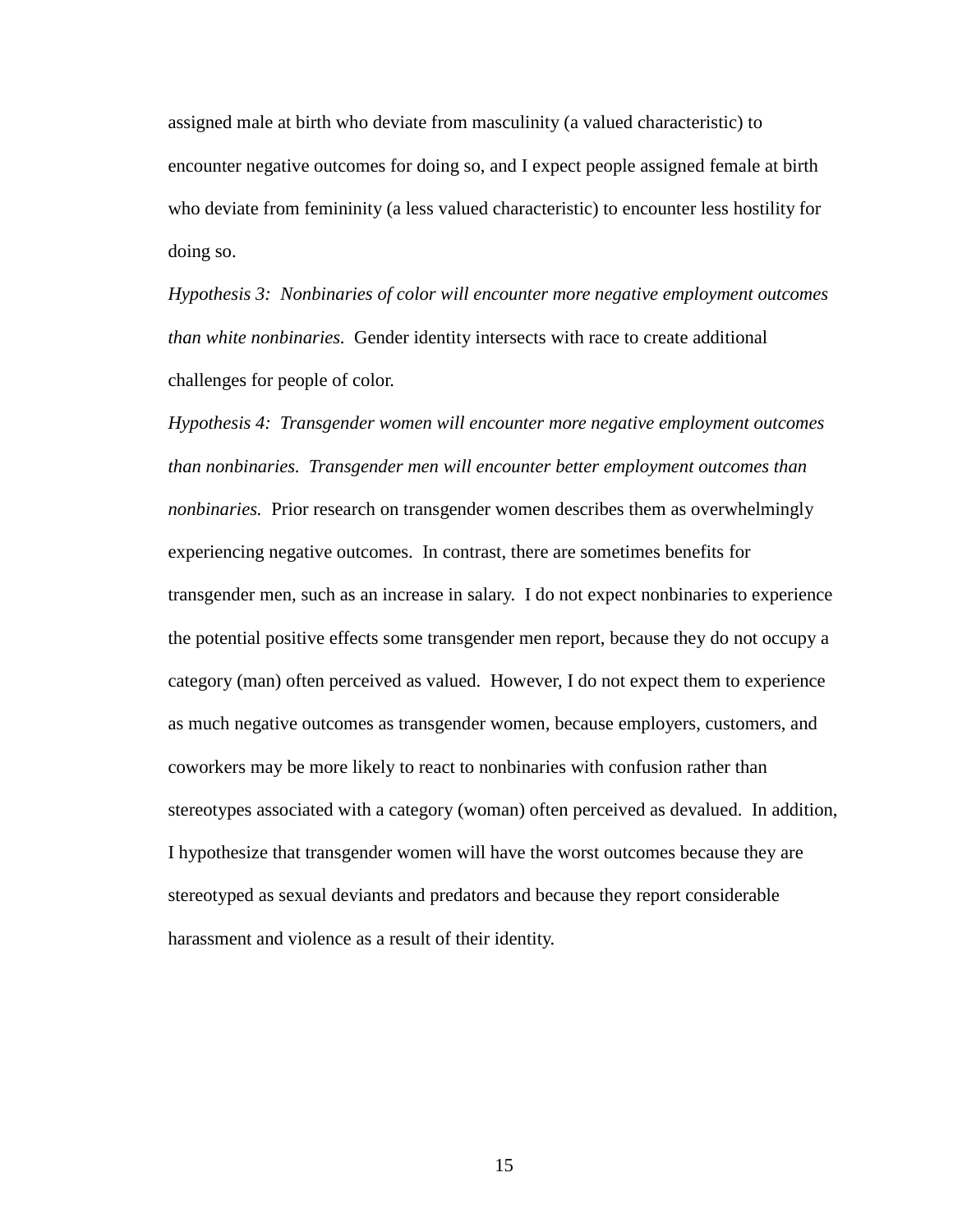#### **CHAPTER IV**

#### **DATA AND METHODS**

### **A. Overview of the NTDS**

I use data from the National Transgender Discrimination Survey. The researchers obtained participants through about 800 transgender organizations and about 150 online listserves. In addition, in order to obtain responses from hard-to-find participants, they distributed more than 2000 paper surveys to rural, homeless, and low-income people (Grant et al. 2011). The survey was available in both English and Spanish. The total number of respondents in this survey was 6456. Most participants took the survey online; about 500 completed paper surveys. The NTDS follows the precedent of Blumstein and Schwartz's (1983) American Couples study in size and methods. For that study, they surveyed about 6000 couples in order to investigate experiences of marriage and cohabitation across sexual orientation, demonstrating the value of large-sample nonrandom surveys for studying LGBT people.

In contrast to much prior research on transgender people, based on small samples, often from clinical settings (Kuper, Nussbaum, and Mustanski 2012), the NTDS was designed to be large and as representative as possible of the transgender and gender nonconforming population of the United States. Though it is not a random sample and probably has some representational bias, perhaps underrepresenting racial and ethnic minorities and overrrepresenting highly educated people (Harris 2015), it does represent a demographically diverse population, including substantial variation along the lines of race, education, and age. It is by far the largest and most diverse sample of transgender people.

Table 1: Age Distributions for the General U.S. Population, Nonbinaries, Transgender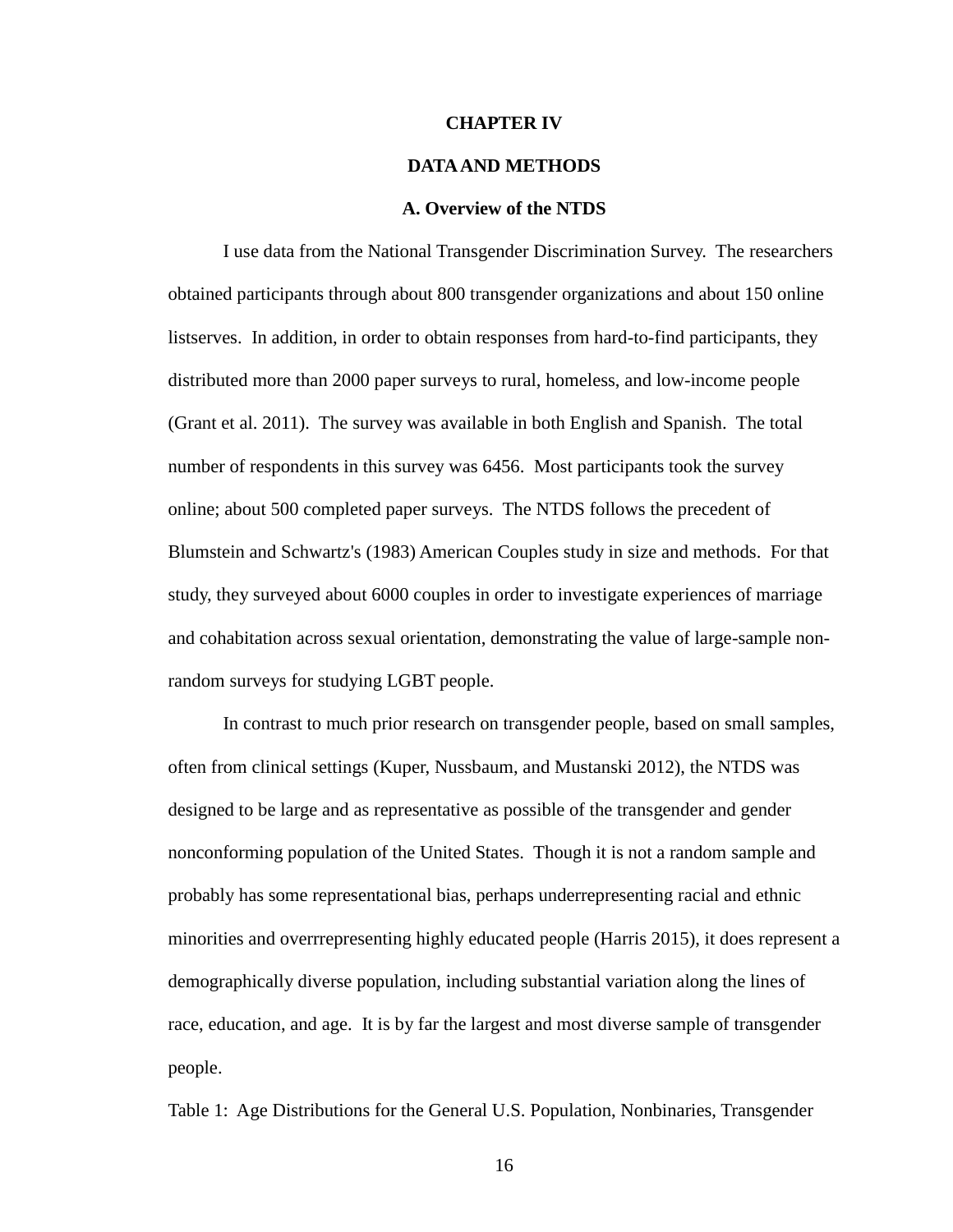| Source     | <b>National Transgender Discrimination Survey</b> |                    |                      | 2008 Current<br>Population<br>Survey |
|------------|---------------------------------------------------|--------------------|----------------------|--------------------------------------|
| Population | Nonbinaries                                       | Transgender<br>Men | Transgender<br>Women | General<br>Population                |
| 18-24      | 26%                                               | 22%                | 10%                  | 8%                                   |
| $25 - 34$  | 41%                                               | 47%                | 23%                  | 13%                                  |
| $35 - 44$  | 15%                                               | 19%                | 20%                  | 14%                                  |
| 45-54      | 11%                                               | 11%                | 27%                  | 15%                                  |
| 55-64      | 8%                                                | 2%                 | 19%                  | 11%                                  |
| $65+$      | 1%                                                | 0%                 | 3%                   | 12%                                  |

Men, and Transgender Women, 2008

CPS broke down age categories into 15-19 and 20-24, so I added 1/5 of the 15-19 value to the 20-24 value to arrive at the 18-24 value.

As Table 1 demonstrates, people who identify in this survey as transgender men or as nonbinary genders tend to be much younger than the general population. This is likely because part of the process of taking on these identities involves understanding that the option to identify as such exists (Beemyn and Rankin 2011). Those identities have not been part of the mainstream discourse as long as that of a transgender woman, which has been in the media since coverage of transgender women such as Christine Jorgensen in the 1950s (Beemyn and Rankin 2011). As a result, it is younger cohorts who are more likely to identify with all three transgender categories, particularly transgender men and nonbinaries.

Table 2: Race Distribution for the General U.S. Population, Nonbinaries, Transgender Men, and Transgender Women, 2008

| Source                | <b>National Transgender Discrimination Survey</b> |                       |     | 2008 Current<br>Population<br>Survey |
|-----------------------|---------------------------------------------------|-----------------------|-----|--------------------------------------|
| Population            | Nonbinaries                                       | General<br>Population |     |                                      |
| Non-Hispanic<br>White | 79%                                               | 79%                   | 83% | 64%                                  |
| <b>Black</b>          | 5%                                                | 5%                    | 5%  | 12%                                  |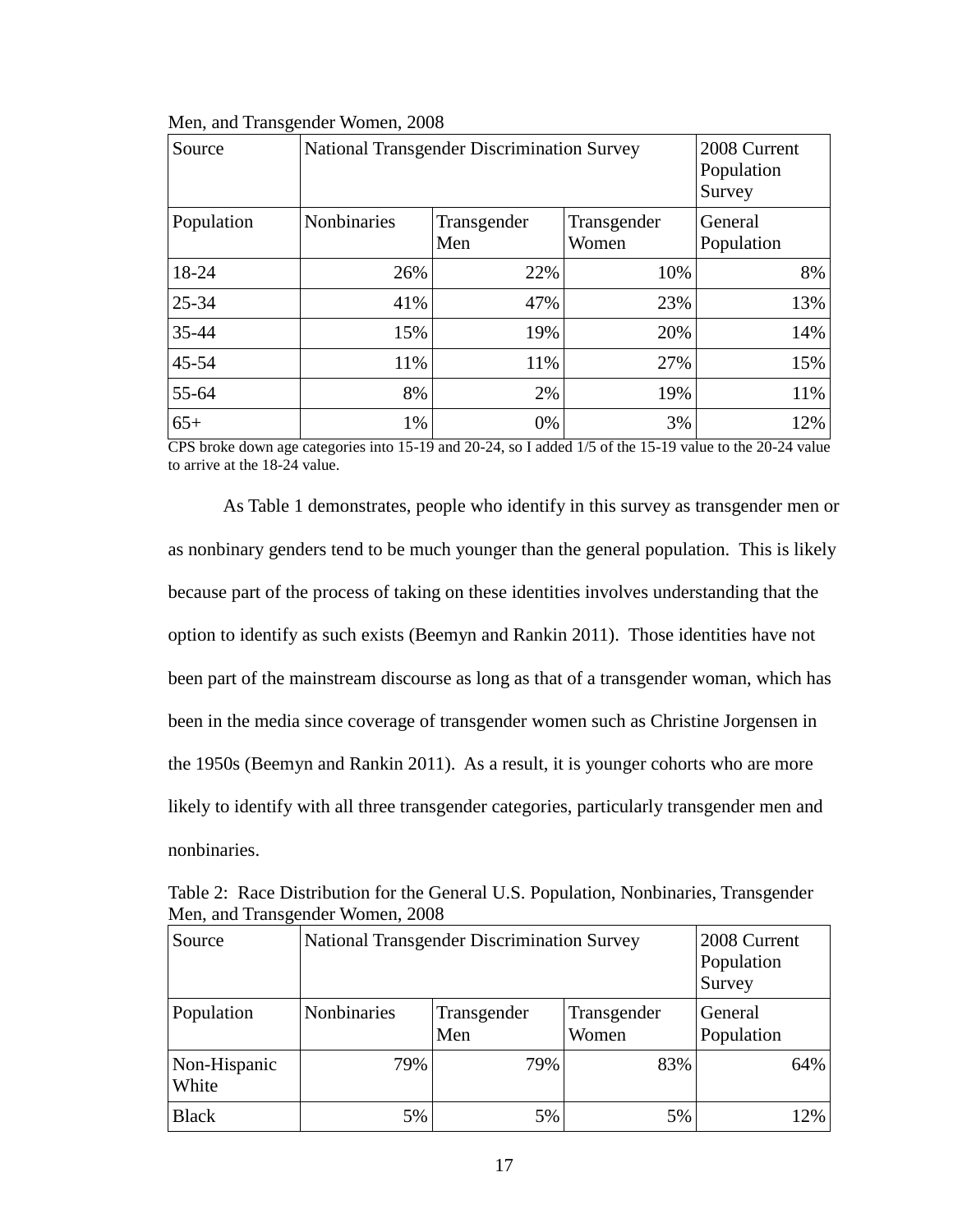| Hispanic                | 6% | 7% | 5% | ا 14% |
|-------------------------|----|----|----|-------|
| Asian                   | 3% | 4% | 3% | $5\%$ |
| Multiracial or<br>Other | 7% | 5% | 4% | $5\%$ |

All gender identities found in the NTDS sample have more non-Hispanic white

people than the general population. Black and Hispanic identities are represented at

between a third and a half of their population rates.

Table 3: Educational Distributions for the General U.S. Population, Nonbinaries, Transgender Men, and Transgender Women, 2008

| Source                                                                          | <b>National Transgender Discrimination Survey</b> |                    |                      | 2008 Current<br>Population<br>Survey |
|---------------------------------------------------------------------------------|---------------------------------------------------|--------------------|----------------------|--------------------------------------|
| Population                                                                      | Nonbinaries                                       | Transgender<br>Men | Transgender<br>Women | General<br>Population                |
| <b>Below High</b><br>School                                                     | 4%                                                | 3%                 | 4%                   | 13%                                  |
| High<br>School/GED                                                              | 7%                                                | 7%                 | 9%                   | 29%                                  |
| Some College,<br>Associate's<br>Degree, or<br>Technical<br><b>School Degree</b> | 39%                                               | 40%                | 45%                  | 26%                                  |
| Bachelor's<br>Degree                                                            | 30%                                               | 30%                | 24%                  | 15%                                  |
| Graduate or<br>Professional<br>Degree                                           | 20%                                               | 20%                | 19%                  | 15%                                  |

The NTDS sample is more highly educated than the general population, with particularly strong representation among those with some college and BA level education and minimal representation among high school and lower graduates. The NTDS nonbinary population is younger, whiter, and more educated than the general population. These are likely to be selection criteria that influence the adoption of nonbinary identity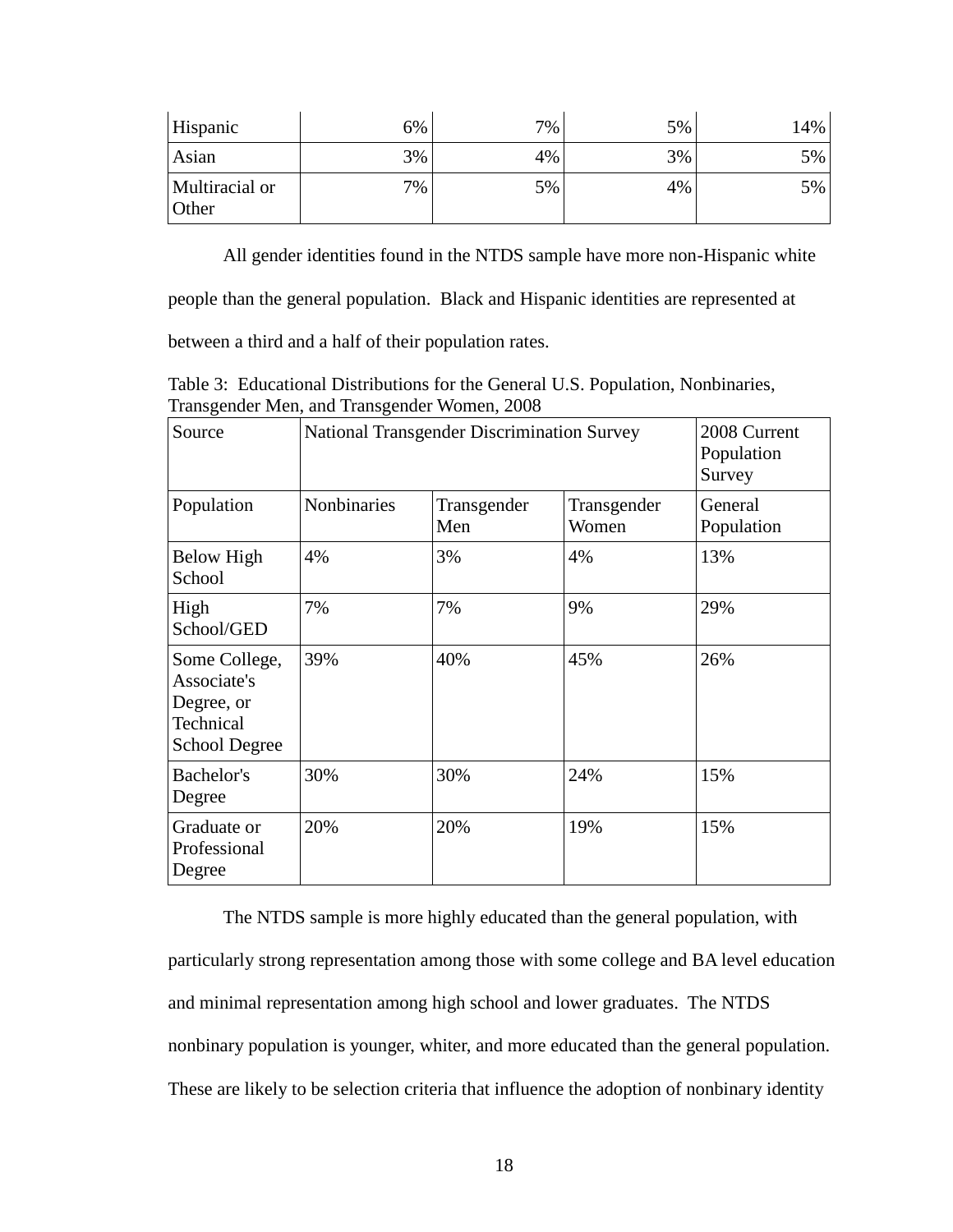labels. It is also possible at least to some extent that they are the result of more educated people (who are also more likely to be white and young) having higher response rates or being more likely to participate in the transgender communities the survey was distributed to.

## **B. Coding Decisions**

The question about sex assigned at birth had two responses, "male" and "female." The question about gender had four responses, "male/man," "female/woman," "part time one gender, part time another," and "other." The NTDS also had questions in which respondents could express the degree to which they identify "not at all," "somewhat," or "strongly" with certain transgender terms.

I coded write-in responses as nonbinaries, regardless of whether they were assigned male or female at birth, for a total of 859. Determining who from the category "part time as one gender, part time as another" counts as a transgender man, a transgender woman, or a nonbinary person is difficult. To create a category of nonbinaries, I added to the respondents who wrote in their gender the respondents who chose "part time as one gender, part time as another" who identified strongly with the terms gender nonconforming or gender variant, genderqueer, androgynous, third gender, Two-Spirit, and other, which are all terms that fall under the umbrella category of "nonbinary gender." I added these 695 people to the category of nonbinaries, for a total of 1554.

The category of transgender women includes those people who chose "female/woman" as their gender identity but did not choose "female" as their sex assigned at birth (2273 people). In addition, the category of transgender women is composed of those people who chose "part time as one gender, part time as another" and also stated that they identified strongly with the term "male to female" (679 people), for a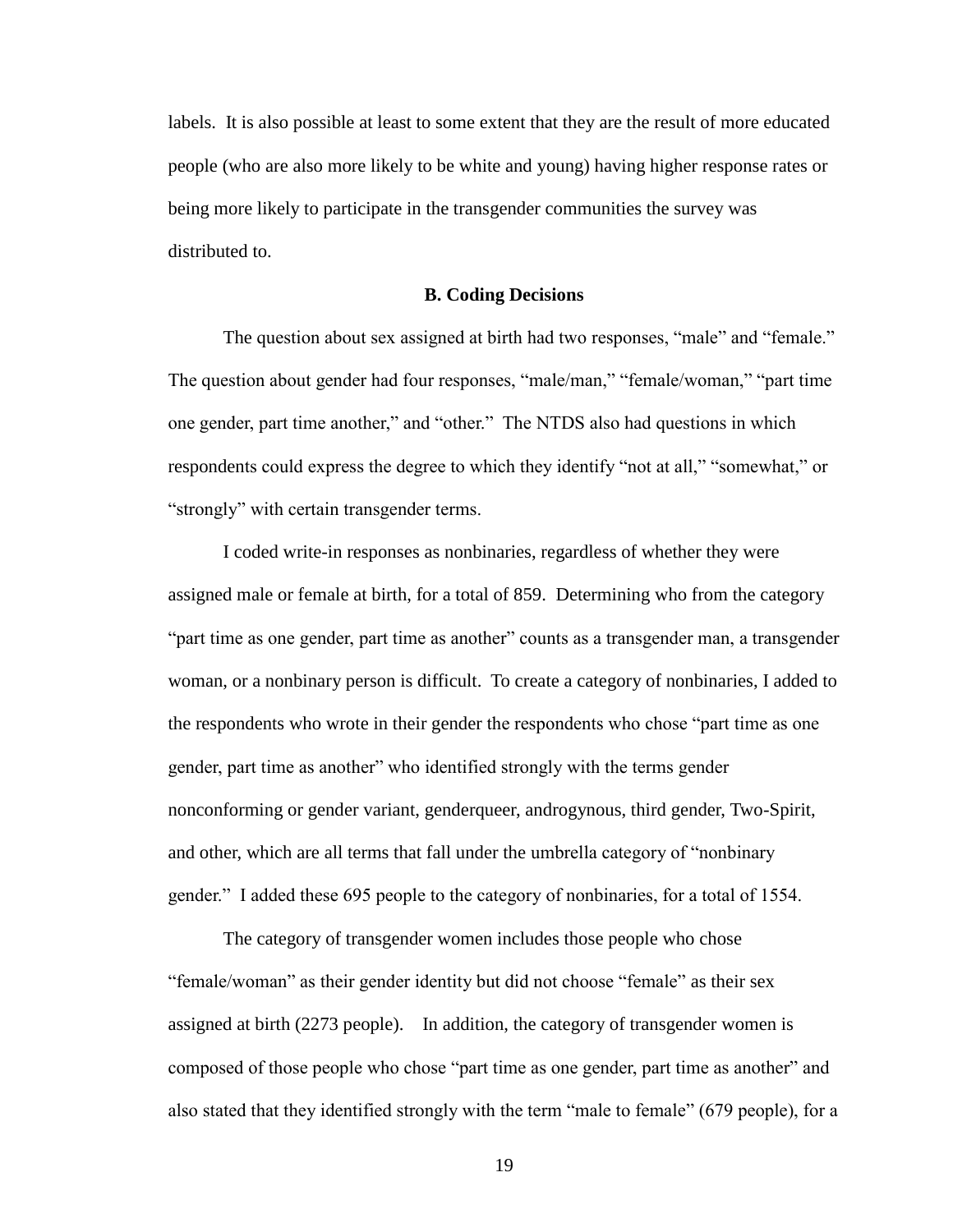total of 2952 transgender women. Similarly, I placed into the category of transgender men those people who chose "male/man" as their gender identity but did not choose "male" as their sex assigned at birth (1319 people). In addition, this category includes those people who chose "part time as one gender, part time as another" and also stated that they identified strongly with the term "female to male" (119 people), for a total of 1438 transgender men. Respondents who fit none of these criteria, including crossdressers and drag queens (1214), were dropped. This means that the resulting 5242 people identify as a gender other than that associated with their sex assigned at birth and are more likely to express their being transgender in everyday settings, such at work.

## **C. Variables**

The variables used and their survey questions are as follows.

| Variable                      | <b>Survey Question</b>                                                                                                                                                         |
|-------------------------------|--------------------------------------------------------------------------------------------------------------------------------------------------------------------------------|
| Gender Identity               | What is your primary gender identity today?                                                                                                                                    |
| Sex Assigned at Birth         | What sex were you assigned at birth, on your original birth<br>certificate?                                                                                                    |
| <b>Outness</b>                | How many people know or believe you are<br>transgender/gender nonconforming on the job?                                                                                        |
| <b>Transgender Appearance</b> | People can tell I'm transgender/gender non-conforming<br>even if I don't tell them.                                                                                            |
| Education                     | What is the highest degree or level of school you have<br>completed? If you are currently enrolled, please mark the<br>previous grade or highest degree received.              |
| Race                          | What is your race/ethnicity?                                                                                                                                                   |
| Disability                    | Not including any gender-related mental health diagnosis,<br>do you have a disability (physical, learning, mental health)<br>that substantially affects a major life activity? |
| Income                        | What is your current gross annual household income<br>(before taxes)?                                                                                                          |
| <b>Currently Unemployed</b>   | What is your current employment status?                                                                                                                                        |
| Have Been Underemployed       | Because of being transgender/gender non-conforming, I<br>am or have been under-employed, that is working in the                                                                |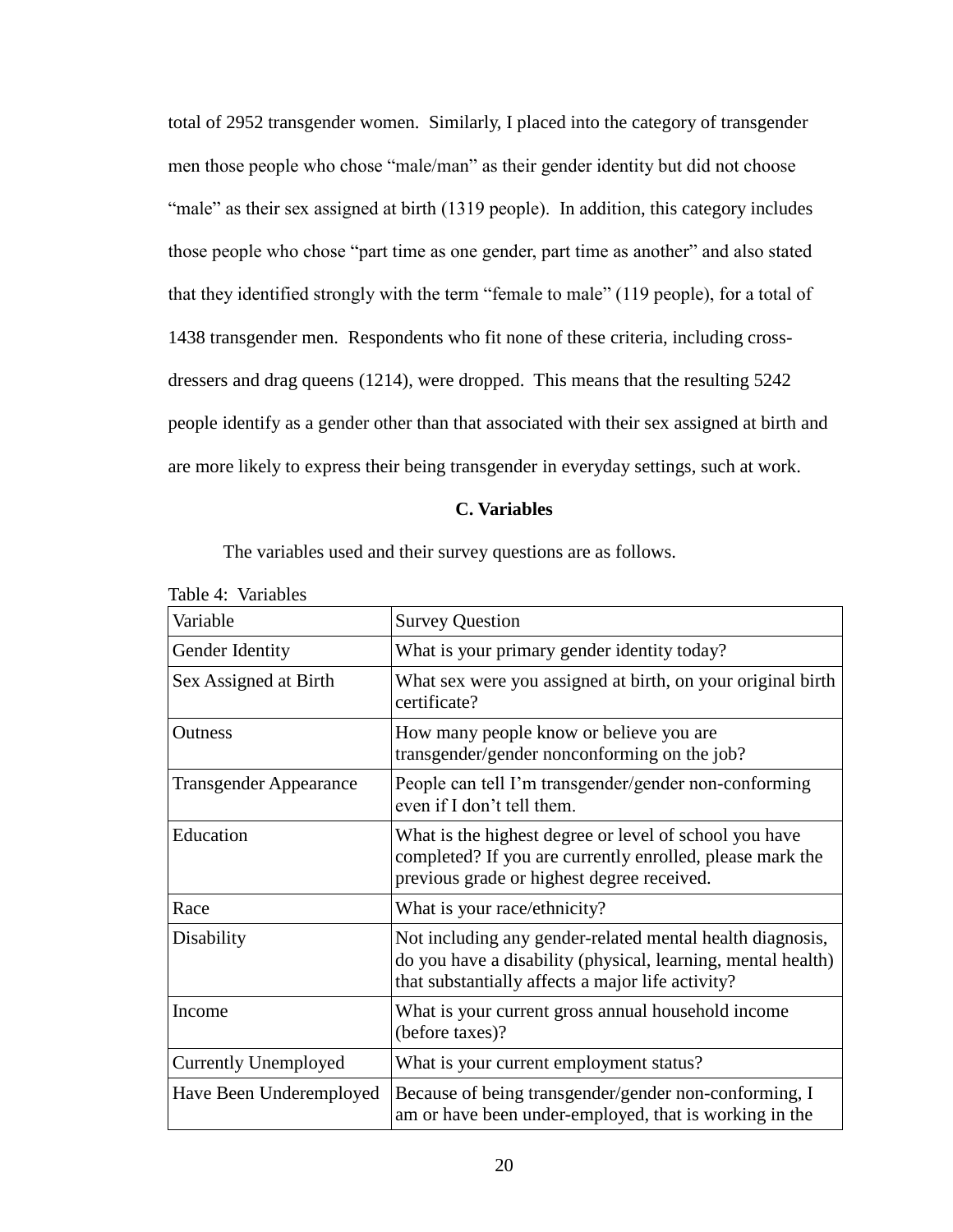|                             | field I should not be in or a position for which I am over-<br>qualified.                                                        |
|-----------------------------|----------------------------------------------------------------------------------------------------------------------------------|
| Lost Job                    | Because of being transgender/gender non-conforming, I<br>lost my job.                                                            |
| <b>Denied Promotion</b>     | Because of being transgender/gender non-conforming, I<br>was denied a promotion.                                                 |
| <b>Removed from Contact</b> | Because of being transgender/gender non-conforming, I<br>was removed from direct contact with clients, customers or<br>patients. |

The dependent variables, the employment outcomes I investigate, are annual income, whether the respondent is currently unemployed, and whether as a result of being transgender the respondent has been underemployed, lost a job, been denied a promotion, and been removed from direct contact with clients, customers, or patients.

The NTDS has only a household income question, not an individual income question. This variable has 14 options. The first 10 are intervals of \$10,000. The next four intervals are \$100,000-\$149,999, \$150,000-\$199,999, \$200,000-\$249,999, and \$250,000 and over. Although there are questions regarding the number of people in the household, whether the respondent has a partner, and whether the respondent is financially responsible for any children, there is no way to determine whether the partner or children live with the respondent, and there is no way to tell who in the household earns income. As a result, I only compare incomes among transgender people who live alone. I recoded each category to its midpoint in order to create a ratio variable, and I collapsed the last three income categories to create a top income category of \$200,000. I counted as unemployed both those respondents who are currently looking for a job and those who have stopped looking. The other four dependent variables are yes/no questions.

The outness and transgender appearance variables are ordinal. The question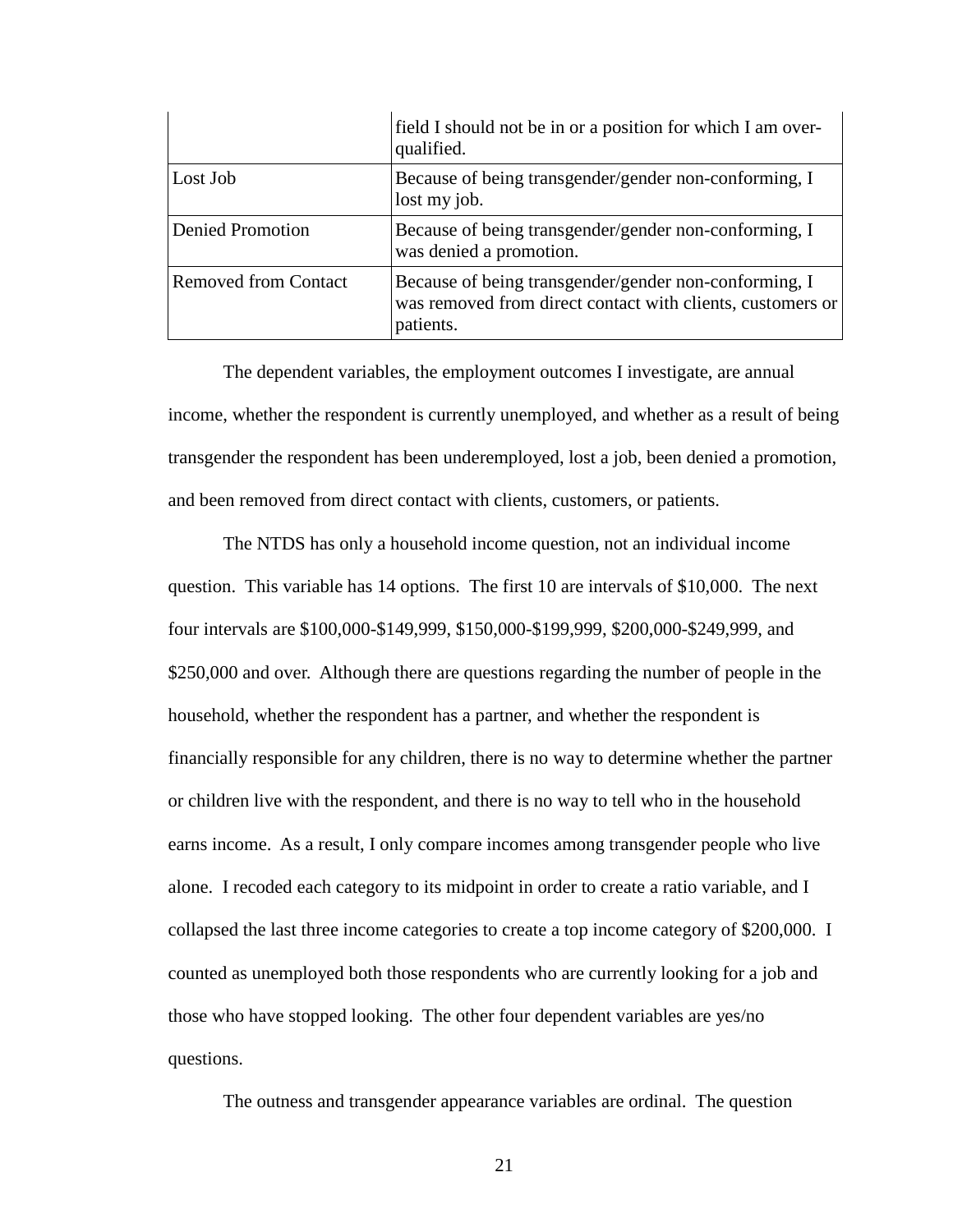regarding outness ("How many people know or believe you are transgender/gender nonconforming on the job?") has these responses: none, a few, some, most, and all. For simplicity, I collapsed the responses into three categories: none, some (composed of "a few" and "some" from the previous question), and most/all (composed of "most" and "all" from the previous question). Outness is the main variable of interest.

The question about transgender appearance ("People can tell I'm transgender/gender non-conforming even if I don't tell them") has these responses: always, most of the time, sometimes, occasionally, and never. I collapsed this question into three responses: always/most of the time (composed of "always" and "most of the time" from the previous question), sometimes (composed of "sometimes" and "occasionally" from the previous question), and never. For all three transgender groups, the survey did not have the means to compare nuances of appearance, such as whether people know whether someone is transgender based on clothing, secondary sex characteristics, mannerisms, a combination of these, or something else. The literature on categorization demonstrates that transgender or gender-nonconforming appearance can lead to negative outcomes for transgender people, so appearance is a control variable in my analyses to distinguish between the effects of appearance and the effects of outness.

| Outness                  | None         | Some      | Most/All                   |
|--------------------------|--------------|-----------|----------------------------|
| <b>Nonbinaries</b>       | 337 (28%)    | 469 (39%) | 408 (34%)                  |
| Transgender Men          | 251 (20%)    | 570 (46%) | 425 (34%)                  |
| <b>Transgender Women</b> | 399 (21%)    | 654 (35%) | 814 (44%)                  |
| Appearance               | <b>Never</b> | Sometimes | Always/Most of the<br>Time |
| <b>Nonbinaries</b>       | 129 (11%)    | 636 (52%) | 449 (37%)                  |
| Transgender Men          | 453 (36%)    | 539 (43%) | 254 (20%)                  |

Table 5: Comparing Outness and Appearance in Nonbinaries, Transgender Men, and Transgender Women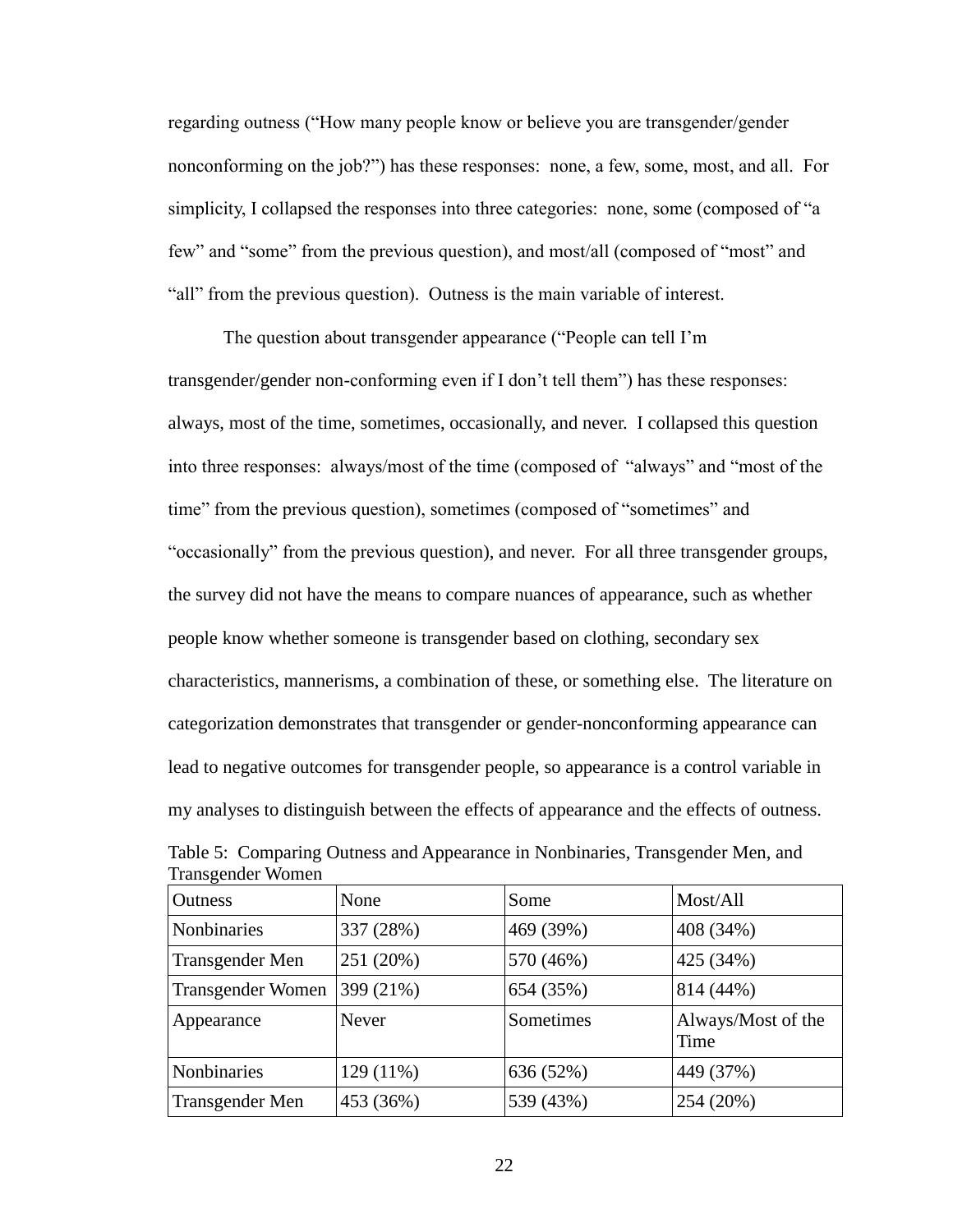| Transgender Women 306 (16%) |  | $ 1241(66\%)$ | 320(17%) |
|-----------------------------|--|---------------|----------|
|-----------------------------|--|---------------|----------|

As Table 5 shows, most people in each of the three transgender categories report that some people can tell from their appearance whether they are transgender or gender nonconforming. Many nonbinaries (37%) report that most or all people can tell, while in contrast, many transgender men (36%) report that no one can tell. The three transgender groups have similar levels of outness in the workplace, with more reporting being out to some or to most or all people than to no one. Outness may reflect different choices for nonbinaries compared to the other two transgender groups, however, because nonbinary genders are not mainstream categories. It is possible for a transgender man or a transgender woman to appear cisgender, so some transgender men and transgender women are able to present themselves as their gender identity without calling attention to their transgender status. In contrast, a nonbinary transgender person must identify themselves as transgender in order for their gender identity to be recognized, indicating that nonbinaries must determine their ability to be out safely in work settings.

## **Baseline Comparisons**

Table 6 descriptively compares nonbinaries, transgender women, and transgender men in terms of labor market outcomes.

|                                | Nonbinaries | Transgender Men | <b>Transgender Women</b> |
|--------------------------------|-------------|-----------------|--------------------------|
| Mean Income                    | \$48,200    | $$45,070*[***]$ | $$53,250***$ [***]       |
| Unemployed                     | 12.53%*     | 13.59%*         | 15.84%*                  |
| Experienced<br>Underemployment | 43.87%***   | 41.44%***       | 49.05%***                |
| Lost Job                       | 18.98% ***  | 19.15%***       | 36.67%***                |
| <b>Denied Promotion</b>        | 20.53% ***  | 16.99% ***      | 29.50%***                |
| Removed from                   | 18.58%***   | 13.19%***       | 26.45% ***               |

Table 6: Labor Market Outcomes of Nonbinaries, Transgender Men, and Transgender Women (National Transgender Discrimination Survey)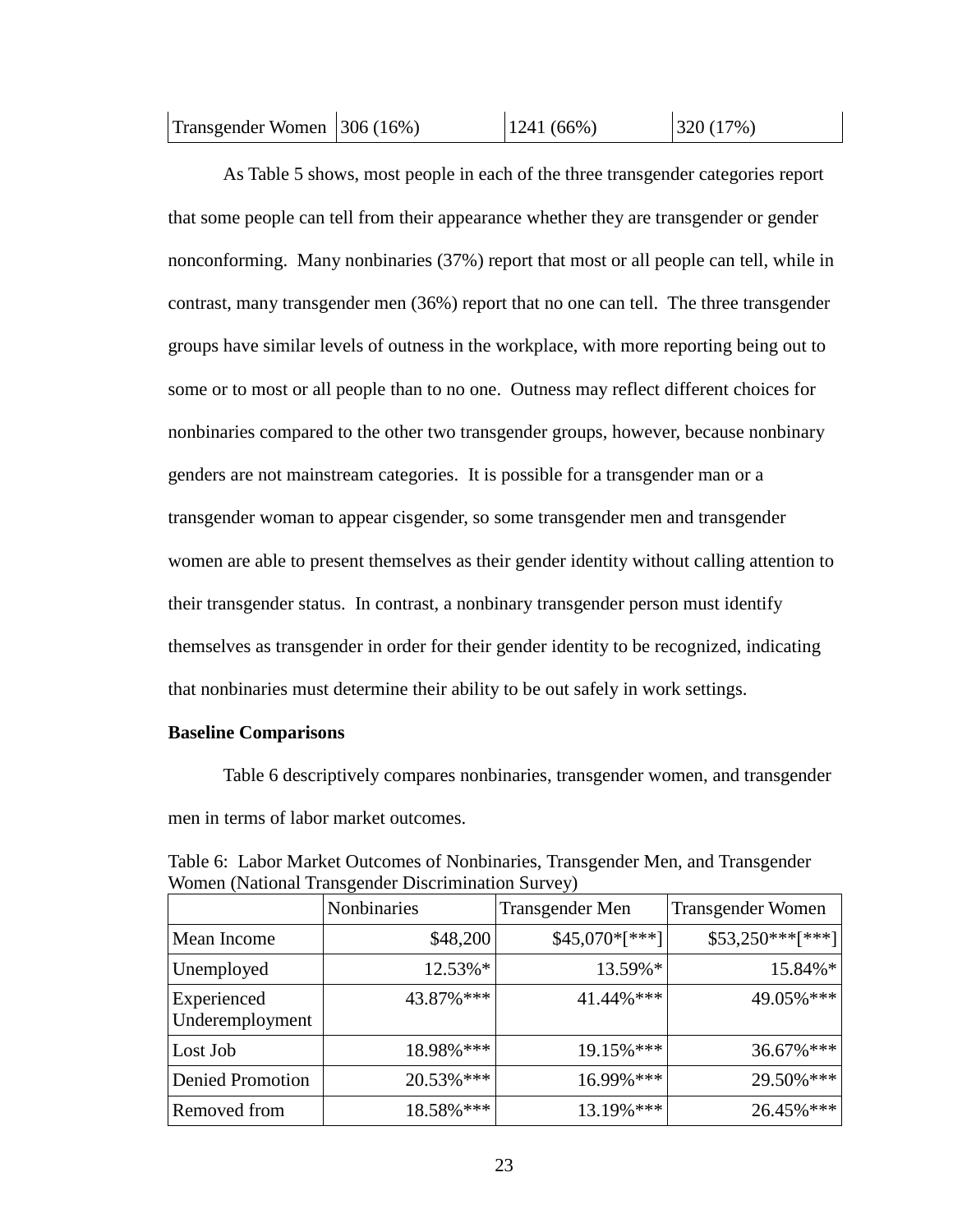#### Contact

Chi-square tests for statistical significance were performed on all variables other than mean income, for which t-tests were used. For the t-tests, asterisks represent differences from nonbinaries, while asterisks in brackets represent the difference between transgender men and transgender women.  $\land$  p < .1;  $\frac{*}{ }$  p < .05;  $\frac{*}{ }$  p < .01;  $\frac{*}{ }$   $\frac{*}{ }$  p < .001

Compared to nonbinaries, transgender women have higher incomes, but they also have a higher unemployment rate and experience more underemployment, job loss, denial of promotions, and removal from contact with clients, customers, or patients. Nonbinaries are more likely to have experienced underemployment, been denied a promotion or been removed from direct contact with clients or customers than transgender men. Like transgender men, nonbinaries have better outcomes than transgender women on all measures other than income, where transgender women have higher incomes. This contrasts with Schilt's (2010) findings, but it is also the case that transgender women in this sample are older and whiter than the comparison groups. All groups of transgender people have a higher unemployment rate than the general population. (The unemployment rate, including discouraged workers, for the United States as a whole in 2008 was 10.5% [Bureau of Labor Statistics 2011]). The regression analyses explore the magnitude of these differences, controlling for relevant demographic and human capital factors.We have already seen that these three groups tend to be more highly educated and more likely to be white than the general population, both of which tend to produce better employment outcomes.

## **Models**

Because income is approximately normally distributed in this sample, I am able to use real income (and ordinary least squares regression) rather than logged income. Models for all other dependent variables use logistic regression. I report odds ratios (a measure of the likelihood of an event occurring). I compare among nonbinaries for each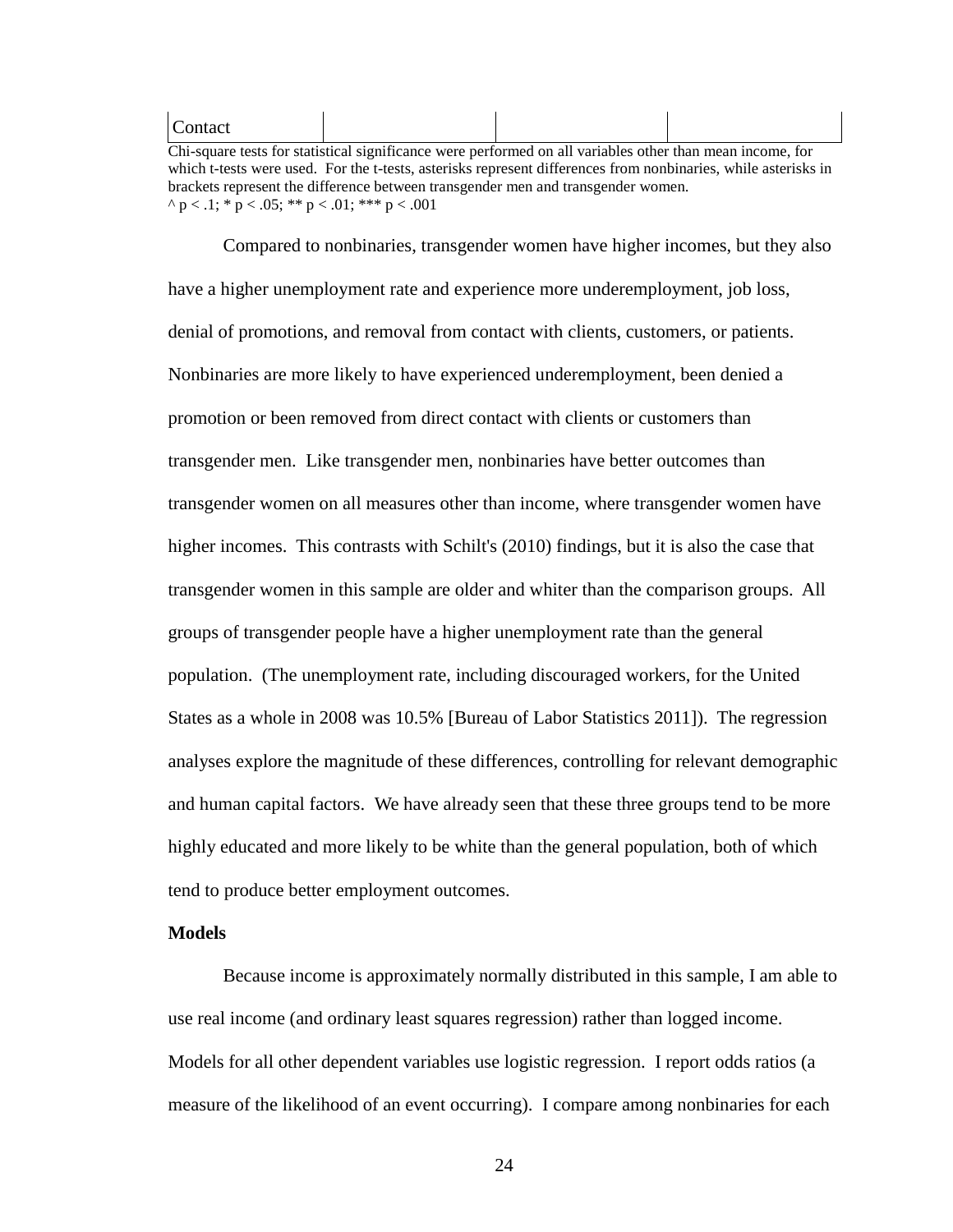dependent variable, focusing on outness, sex assigned at birth, and race, and I also compare nonbinaries to transgender men and to transgender women (with nonbinaries as the reference group) for each dependent variable. Each model includes outness, appearance (appearing transgender or gender nonconforming), and sex assigned at birth. For sex assigned at birth, 0 stands for male and 1 stands for female; for outness, "not out" is the reference group, and for appearance, "not visibly transgender" is the reference group. There is only a moderate correlation (0.38) between outness and appearance.

In addition to these variables, each model also contains several demographic and human capital variables available in the NTDS dataset that typically influence employment outcomes: education (an ordinal measure including below high school, high school, associate's degree/technical school/some college, bachelor's degree, and graduate or professional degree), race (including white, black, Latino, Asian, and other/mixed, with white as the reference group), age, and disability (yes/no). I also run models for nonbinaries that add an interaction effects between sex assigned at birth and outness.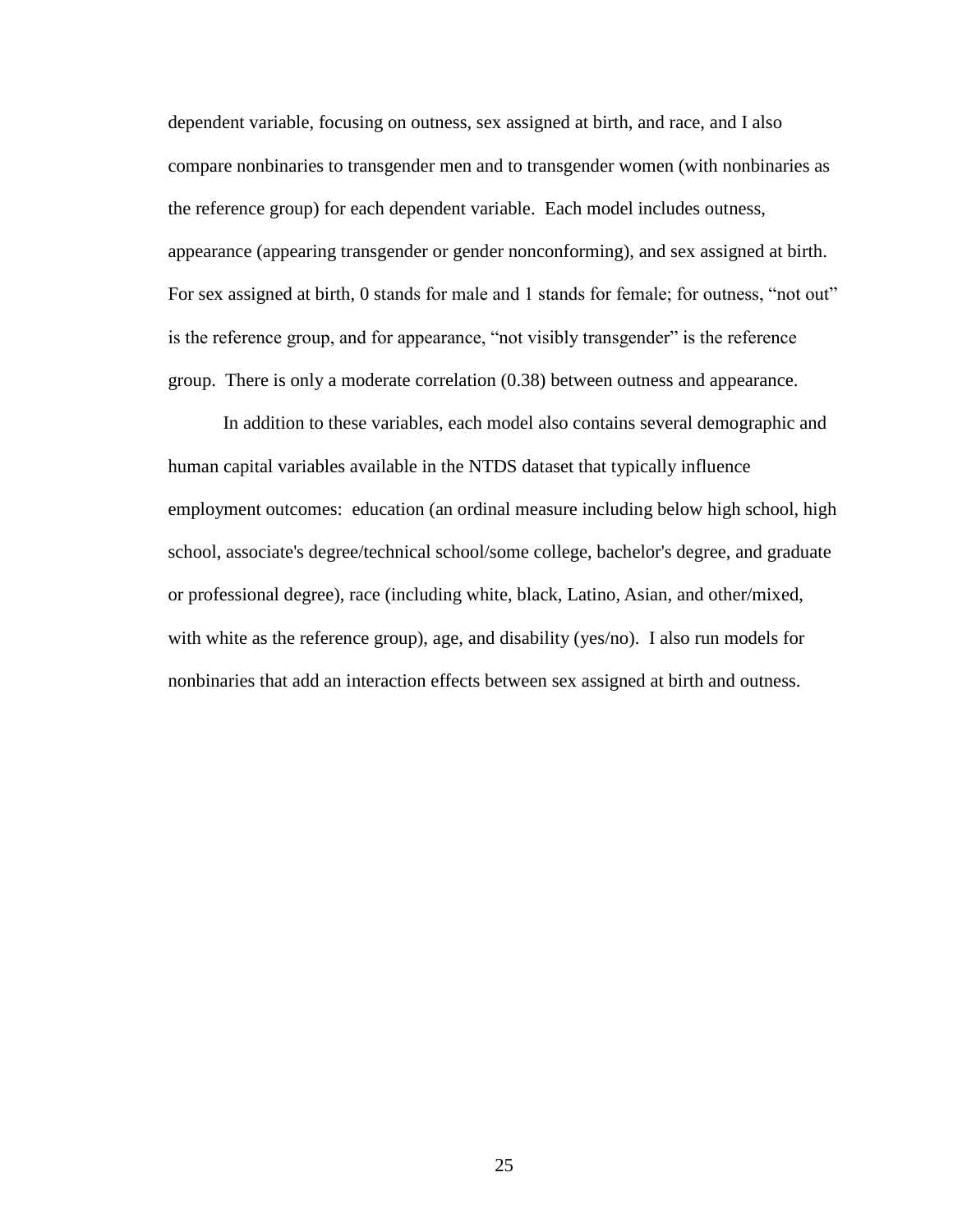## **CHAPTER V**

## **RESULTS**

This section proceeds in the order of the hypotheses. All significance values are

for two-tailed tests.

|                        | Income    | Currently<br>Unemploy<br>ed | Have Been<br>Underempl<br>oyed | Lost Job  | Denied<br>Promotion | Removed<br>from<br>Contact |
|------------------------|-----------|-----------------------------|--------------------------------|-----------|---------------------|----------------------------|
| <b>Birth</b>           | $-9297*$  | 0.06                        | $-0.12$                        | $-0.18$   | $-0.26$             | $-0.41$ ^                  |
| Female                 | (3637)    | (0.24)                      | (0.17)                         | (0.22)    | (0.22)              | (0.23)                     |
| Outness                | $-822$    | $-0.44**$                   | 0.10                           | 0.01      | $0.24^{\circ}$      | 0.19                       |
|                        | (2084)    | (0.14)                      | (0.10)                         | (0.13)    | (0.13)              | (0.13)                     |
| Transgender            | $-2040$   | 0.22                        | 0.19                           | 0.21      | $0.27^{\circ}$      | $0.62***$                  |
| Appearance             | (2550)    | (0.18)                      | (0.12)                         | (0.16)    | (0.15)              | (0.17)                     |
| Education              | 7376***   | $-0.47***$                  | 0.04                           | $-0.17^$  | $-0.18^{\circ}$     | $-0.10$                    |
|                        | (1778)    | (0.11)                      | (0.08)                         | (0.10)    | (0.10)              | (0.10)                     |
| <b>Black</b>           | $-11263*$ | $0.69^{\circ}$              | 0.30                           | $0.78*$   | 0.52                | $0.92***$                  |
|                        | (6022)    | (0.39)                      | (0.31)                         | (0.37)    | (0.38)              | (0.37)                     |
| Latino                 | $-3278$   | 0.49                        | 0.30                           | $-0.78$   | 0.10                | 0.37                       |
|                        | (6440)    | (0.38)                      | (0.30)                         | (0.54)    | (0.37)              | (0.36)                     |
| Asian                  | $-1565$   | 0.43                        | $-0.28$                        | 0.10      | $-0.35$             | $-0.23$                    |
|                        | (6528)    | (0.51)                      | (0.41)                         | (0.51)    | (0.56)              | (0.57)                     |
| Other                  | $-5339$   | 0.55                        | $0.53*$                        | $1.27***$ | $1.36***$           | $1.05***$                  |
|                        | (5904)    | (0.36)                      | (0.26)                         | (0.27)    | (0.27)              | (0.29)                     |
| Age                    | 550***    | $-0.01$                     | 0.00                           | 0.01      | $-0.01$             | 0.00                       |
|                        | (136)     | (0.01)                      | (0.01)                         | (0.01)    | (0.01)              | (0.01)                     |
| Disability             | $-7900**$ | $0.70***$                   | $0.56***$                      | $0.69***$ | $0.34^{\circ}$      | 0.51                       |
|                        | (3430)    | (0.21)                      | (0.15)                         | (0.19)    | (0.19)              | (0.19)                     |
| N                      | 384       | 1071                        | 910                            | 921       | 860                 | 876                        |
| Adjusted R-<br>squared | 0.17      | N/A                         | N/A                            | N/A       | N/A                 | N/A                        |

Table 7: Regression Models for Nonbinaries Only

Income coefficients were derived from OLS regression; all others were derived from logistic regression. The Income column displays dollars; the other columns display log odds. Standard errors are in parentheses.

^ p < .1; \* p < .05; \*\* p < .01; \*\*\* p < .001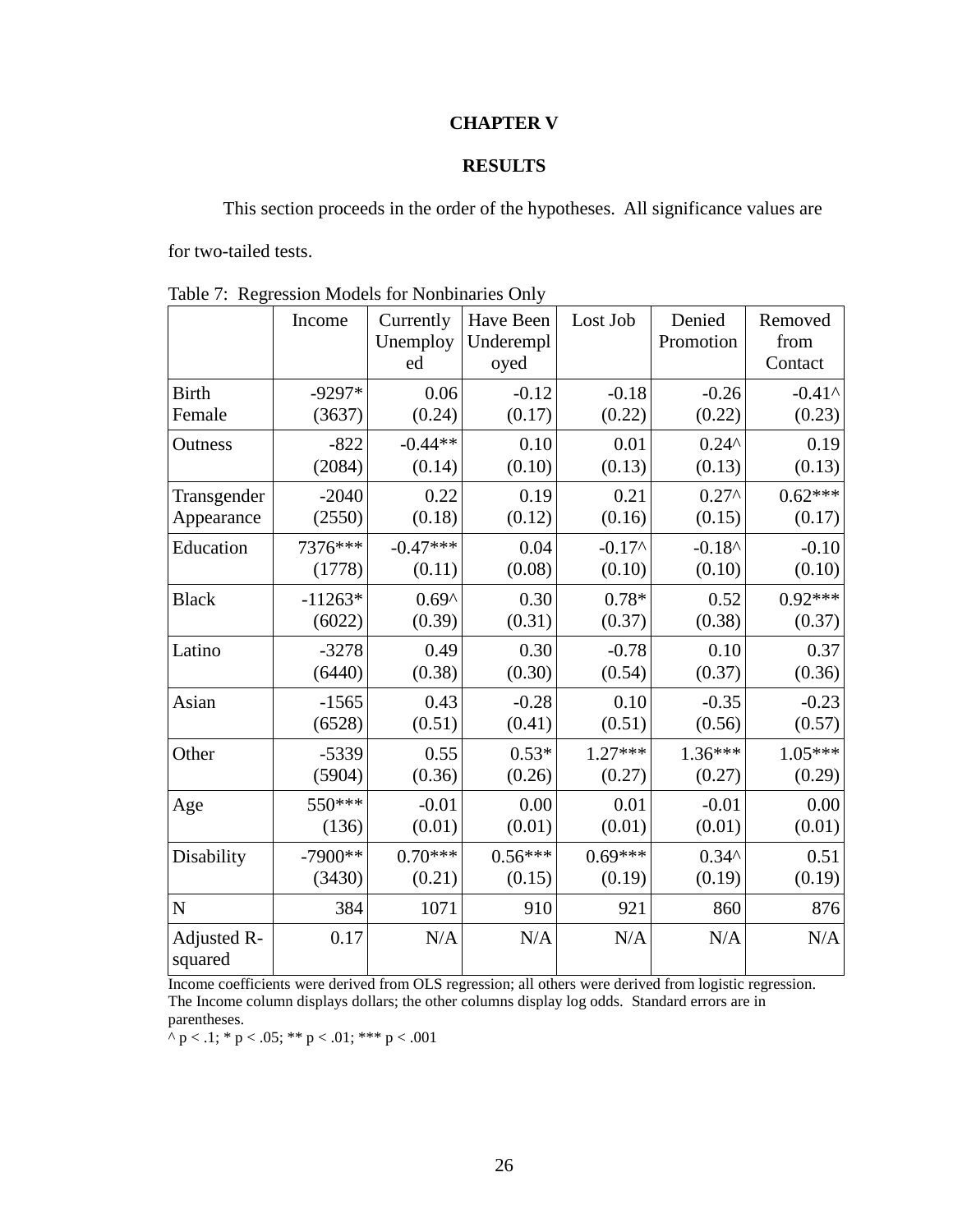#### **A. Hypothesis 1**

Hypothesis 1 was: nonbinaries who are open about their gender identity will encounter more negative employment outcomes compared to nonbinaries who are not open about their gender identity. There is some evidence that nonbinaries' outness influences their employment outcomes, although not all of it supports hypothesis 1. As Table 1 shows, on average, the odds ratio of being unemployed is 0.64 (corresponding to a log odds of -0.44) for each increase of one value on the three-value scale of outness (p < .01), but the odds ratio of being denied a promotion is 1.27 (corresponding to a log odds of 0.24) for each increase of one value on the three-value scale of outness ( $p < 0.1$ ). This may mean that when employers recognize nonbinaries as a category, they are willing to employ them, though they may discriminate against them in job assignment. It may also mean that nonbinaries conceal their gender identity when applying for jobs and are penalized if they come out later on. This would concur with the fact that there was no statistically significant relationship between outness and income, underemployment, or job loss.

#### **B. Hypothesis 2**

 Hypothesis 2 was: nonbinaries who were assigned male at birth will encounter more negative employment outcomes than nonbinaries who were assigned female at birth. There is conflicting evidence for this hypothesis. As Table 1 shows, the odds ratio of being removed from direct contact with clients, customers, or patients for those assigned female at birth, compared to those assigned male at birth, is 0.66 (corresponding to a log odds of -0.41). However, some evidence contradicts hypothesis 2: as Table 1 shows, compared to nonbinaries assigned male at birth, nonbinaries assigned female at birth on average experience incomes lower by \$9297 ( $p < .05$ ). (A regression model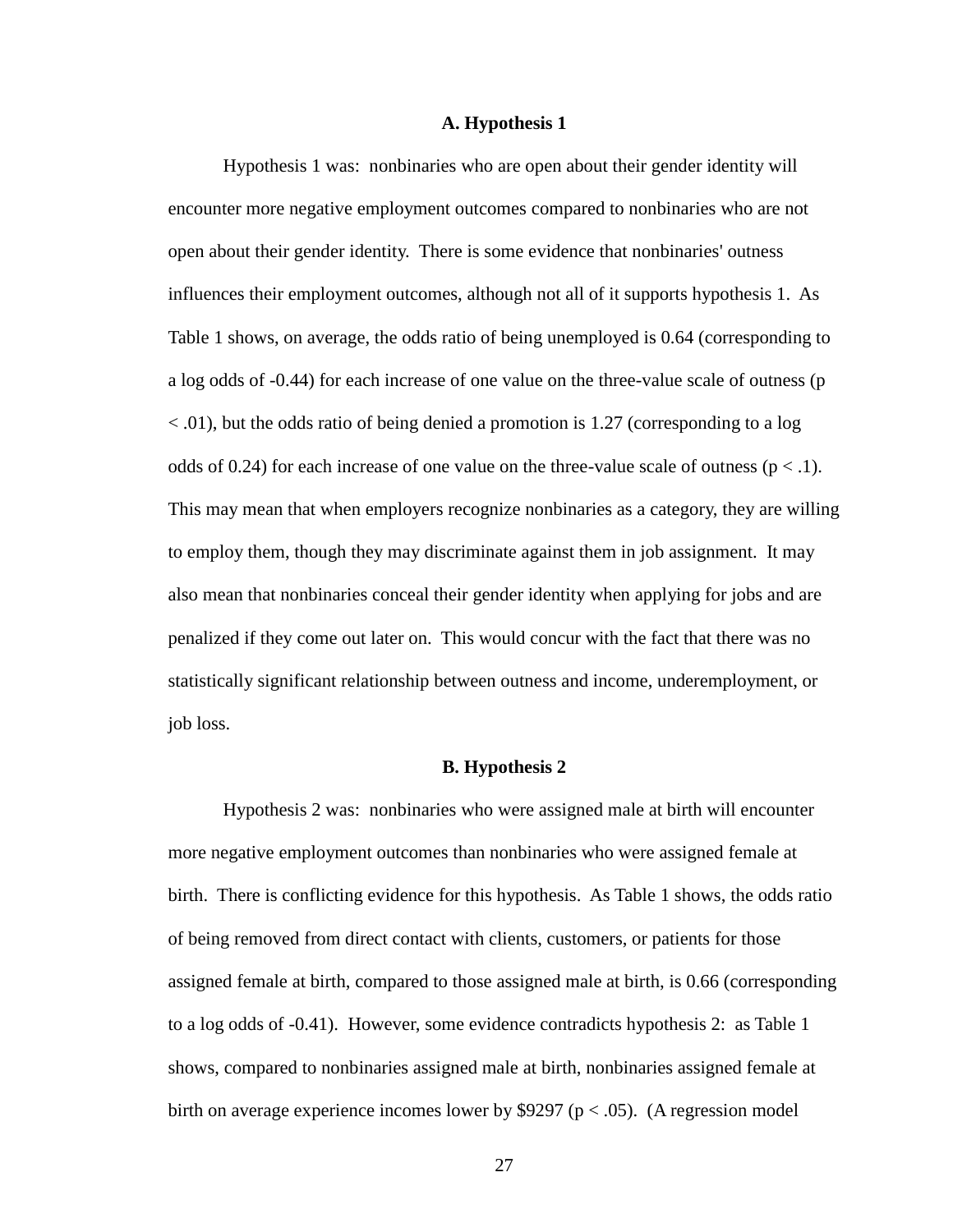using logged income in Table A2 provides a similar result—nonbinaries assigned female at birth on average have incomes 25% lower.) The lower incomes of nonbinaries who were assigned female at birth holds when controlling for the imperfect household composition measures (number of people in the household, whether the respondent has a partner, and whether the respondent is financially responsible for any children). These results suggest the need for future research to investigate transgender people's family relationships, including children they live with and children they pay child support for. The NTDS dataset cannot distinguish between those two categories.

|                     | Income     | Currently<br>Unemploy<br>ed | Have Been<br>Underempl<br>oyed | Lost Job       | Denied<br>Promotion | Removed<br>from<br>Contact |
|---------------------|------------|-----------------------------|--------------------------------|----------------|---------------------|----------------------------|
| <b>Birth</b>        | $-16209**$ | 0.55                        | $-0.56*$                       | $-0.73*$       | $-0.86*$            | $-1.06**$                  |
| Female              | (7765)     | (0.34)                      | (0.27)                         | (0.36)         | (0.37)              | (0.40)                     |
| Outness             | $-4411$    | $-0.12$                     | $-0.15$                        | $-0.27$        | $-0.06$             | $-0.11$                    |
|                     | (3073)     | (0.21)                      | (0.15)                         | (0.19)         | (0.19)              | (0.20)                     |
| Female <sup>*</sup> | 6566       | $-0.55*$                    | $0.42*$                        | $0.50^{\circ}$ | $0.52*$             | $0.53*$                    |
| Outness             | (4141)     | (0.27)                      | (0.19)                         | (0.26)         | (0.26)              | (0.27)                     |
| Transgender         | $-1568$    | 0.20                        | $0.21^{\circ}$                 | 0.23           | $0.29^$             | $0.64***$                  |
| Appearance          | (2561)     | (0.18)                      | (0.12)                         | (0.16)         | (0.16)              | (0.17)                     |
| Education           | 7076***    | $-0.43$                     | 0.02                           | $-0.19^$       | $-0.21*$            | $-0.13$                    |
|                     | (1784)     | (0.11)                      | (0.08)                         | (0.10)         | (0.10)              | (0.10)                     |
| <b>Black</b>        | $-10176$ ^ | $0.67^$                     | 0.32                           | $0.83*$        | 0.58                | 0.94                       |
|                     | (6047)     | (0.39)                      | (0.32)                         | (0.37)         | (0.38)              | (0.37)                     |
| Latino              | $-3742$    | 0.50                        | 0.28                           | $-0.81$        | 0.08                | 0.34                       |
|                     | (6432)     | (0.38)                      | (0.30)                         | (0.54)         | (0.38)              | (0.36)                     |
| Asian               | $-216$     | 0.39                        | $-0.25$                        | 0.14           | $-0.28$             | $-0.15$                    |
|                     | (6568)     | (0.51)                      | (0.41)                         | (0.51)         | (0.56)              | (0.57)                     |
| Other               | $-5103$    | 0.53                        | $0.55*$                        | $1.29***$      | $1.37***$           | $1.06***$                  |
|                     | (5892)     | (0.36)                      | (0.26)                         | (0.28)         | (0.27)              | (0.29)                     |
| Age                 | 545***     | $-0.00$                     | 0.00                           | 0.01           | $-0.01$             | 0.00                       |
|                     | (136)      | (0.01)                      | (0.00)                         | (0.01)         | (0.01)              | (0.00)                     |
| Disability          | $-7726*$   | $0.70***$                   | $0.56***$                      | $0.69***$      | $0.33^$             | $0.51**$                   |
|                     | (3424)     | (0.21)                      | (0.15)                         | (0.19)         | (0.19)              | (0.19)                     |

Table 8: Regression Models for Nonbinaries Only, Including Interactions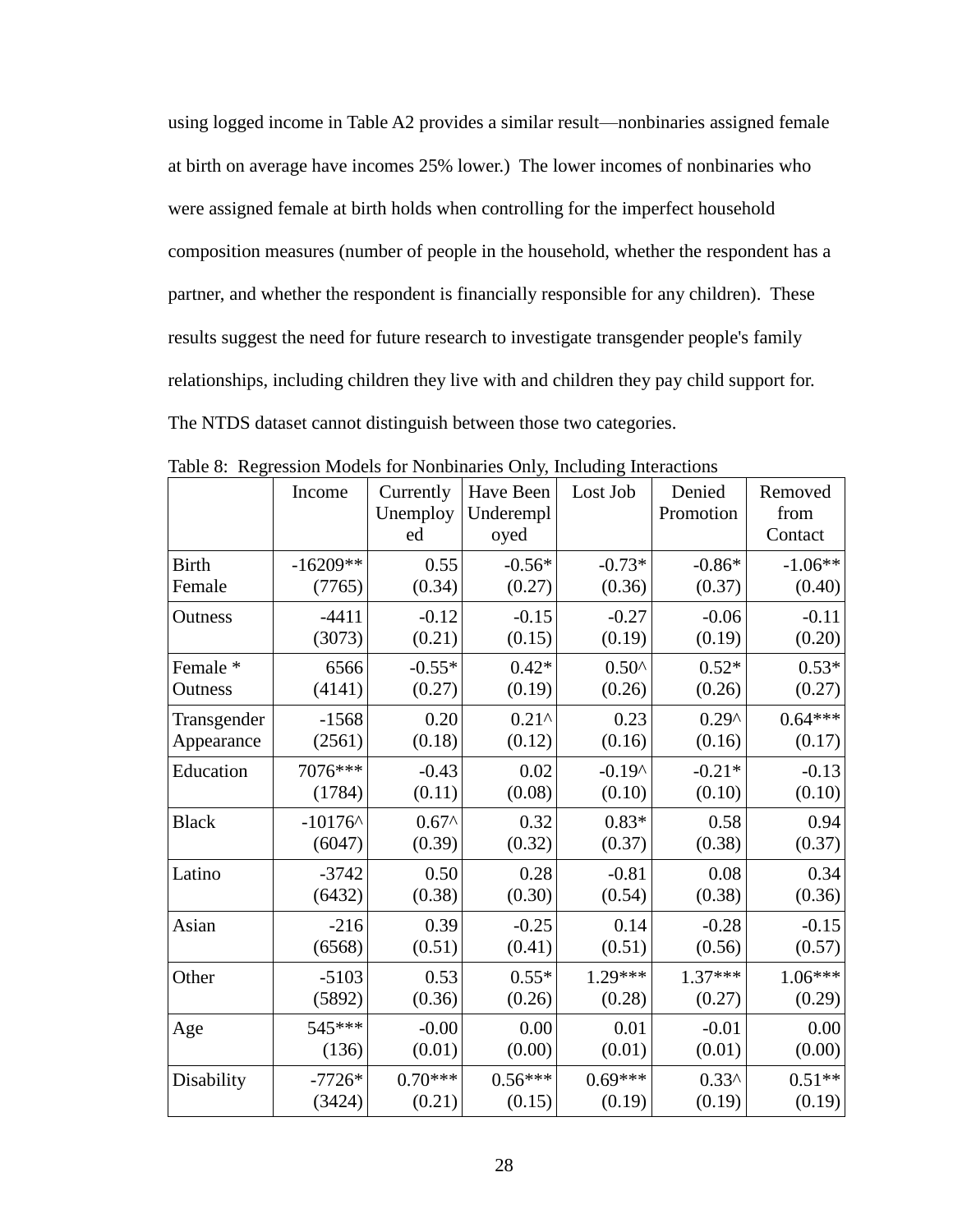| N                      | 384  | 1 $\Omega$ 71 | 910 | 921<br>╯┵┸ | 860 | 876 |
|------------------------|------|---------------|-----|------------|-----|-----|
| Adjusted R-<br>squared | 0.18 | N/A           | N/A | N/A        | N/A | N/A |

Income coefficients were derived from OLS regression; all others were derived from logistic regression. The Income column displays dollars; the other columns display log odds. Standard errors are in parentheses.

 $\land$  p < .1; \* p < .05; \*\* p < .01; \*\*\* p < .001

In an attempt to further explore the impact of outness, I investigated the interaction between sex assigned at birth and outness, as shown in table 8. Employers' reactions to nonbinaries are highly conditioned by sex assigned at birth. Outness does not increase the odds of unemployment for nonbinaries assigned male at birth, but it is associated with substantially lower unemployment among those who were assigned female at birth. In contrast, outness does not increase the odds of underemployment, job loss, denial of promotion, or removal from contact with clients, customers, or patients for nonbinaries assigned male at birth but is associated with higher levels of those four negative employment outcomes for nonbinaries assigned female at birth. Thus outness appears to primarily contribute to discrimination in hiring for nonbinaries assigned male at birth and to discrimination while on the job for nonbinaries assigned female at birth. Specifically, the odds ratio for female\*outness for unemployment is 0.58 (corresponding to a log odds of -0.55); for underemployment, 1.52 (corresponding to a log odds of 0.42); for job loss, 1.65 (corresponding to a log odds of 0.50); for denial of promotion, 1.68 (corresponding to a log odds of 0.52); and for removal from contact, 1.70 (corresponding to a log odds of 0.53). These interactions may mean that while employers are inclined to resist employing nonbinaries assigned male at birth outright, employers are inclined to police what they perceive as a rejection of femininity in a person assigned female at birth among people currently in their employment. As West and Zimmerman (1987:133) described, people often actively attempt to characterize someone as a woman or man. In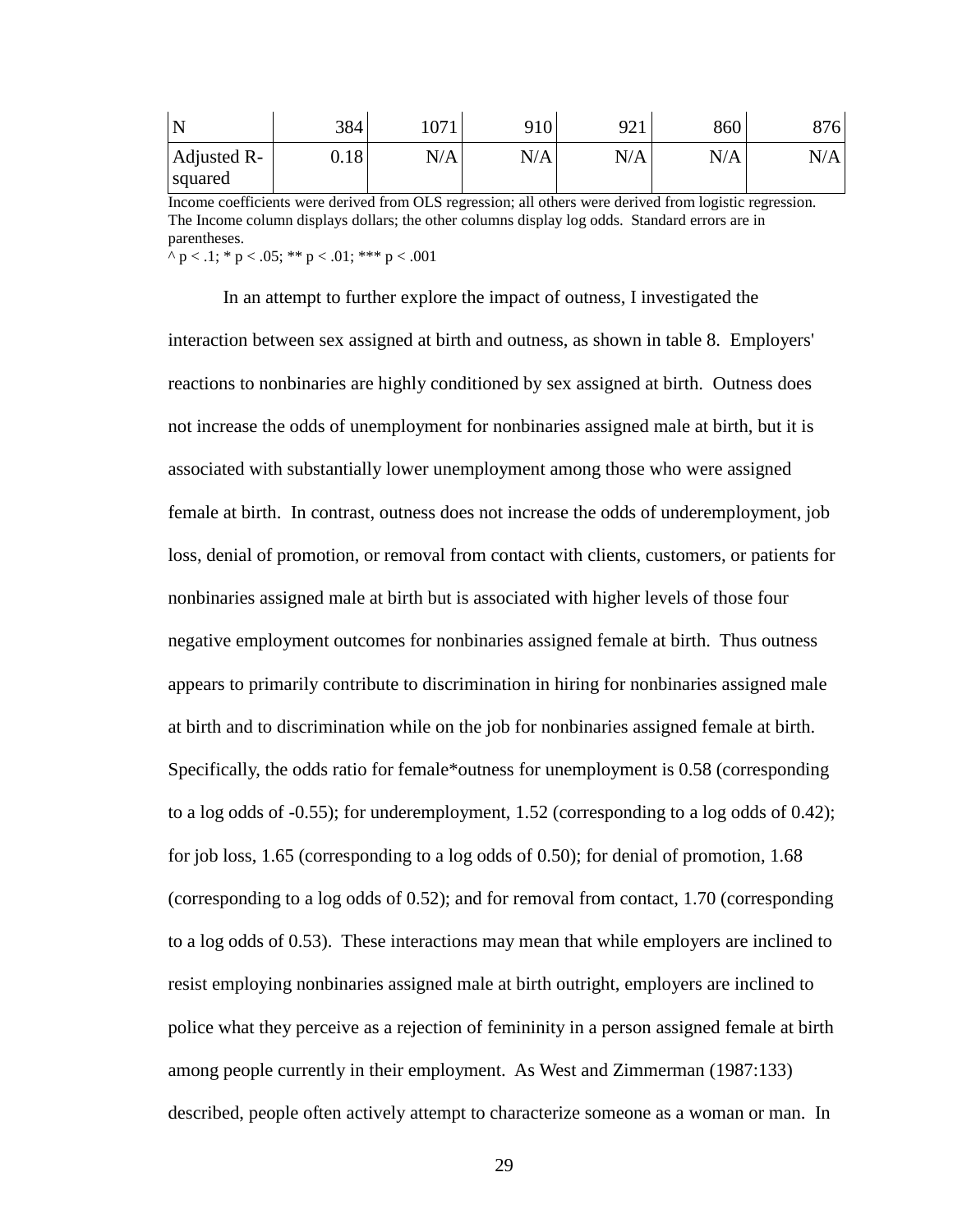the case of nonbinaries assigned female at birth, employers may be categorizing them as women and judging them according to how well or poorly they conform to expectations for women. Nonbinaries assigned male at birth do not appear to be held to the same standards for gender conformity.

#### **C. Hypothesis 3**

Hypothesis 3 was: nonbinaries of color will encounter more negative employment outcomes than white nonbinaries. Consistent with prior research on transgender men and women and providing support for hypothesis 3, nonbinaries of color sometimes experience worse outcomes compared to white nonbinaries. As Table 7 shows, on average, black people experience incomes lower by  $$11,263$  (p < .05). (The regression model using logged income in Table A2 provides a similar evaluation, showing that compared to white nonbinaries, black nonbinaries on average have incomes 44% lower.) As Table 7 shows, on average, the odds ratio of being unemployed for blacks compared to whites is 1.99 ( $p < 0.1$ ), corresponding to a log odds of 0.69; for having lost a job, 2.18 ( $p < .05$ ), corresponding to a log odds of 0.78; and for having been removed from direct contact with customers, clients, or patients,  $2.51$  ( $p < .001$ ), corresponding to a log odds of 0.92. On average, the odds ratio for having been underemployed for people of mixed race or ethnicity or people of a race or ethnicity other than white, black, Latino, or Asian compared to whites is 1.70 ( $p < 0.1$ ), corresponding to a log odds of 0.53; for having lost a job, 3.56 ( $p < .001$ ), corresponding to a log odds of 1.27; for having been denied a promotion, 3.90 ( $p < .01$ ), corresponding to a log odds of 1.36; and for having been removed from direct contact with customers, clients, or patients, 2.86 ( $p < .001$ ), corresponding to a log odds of 1.05. These coefficients suggest that black and mixed race nonbinaries experience racial bias.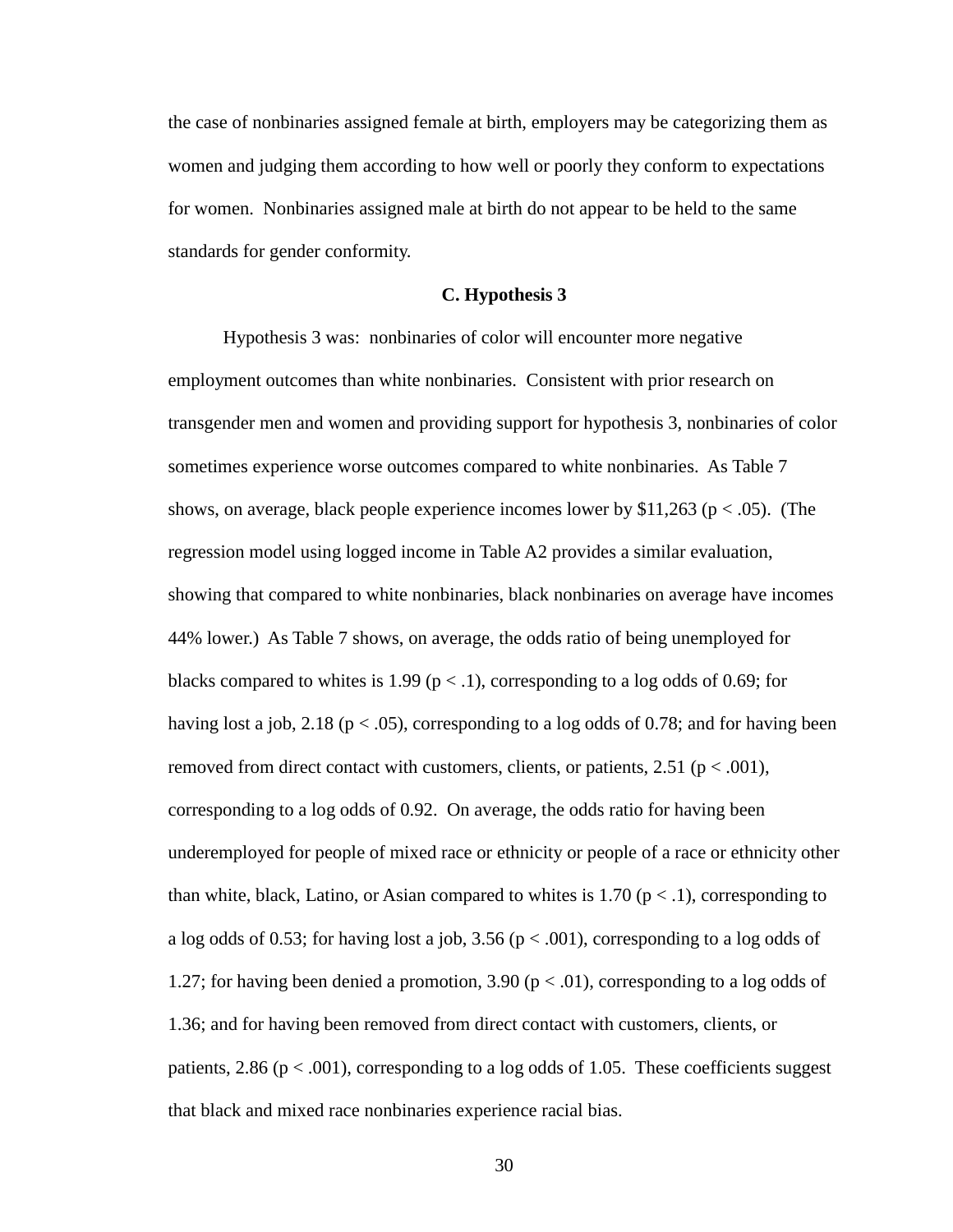## **D. Hypothesis 4**

Hypothesis 4 was: Transgender women will encounter more negative employment outcomes than nonbinaries. Transgender men will encounter better employment outcomes than nonbinaries. There is some evidence that nonbinaries have different outcomes compared to the other two transgender groups; some outcomes are worse for transgender women. Specifically, as shown in Table 2, on average, the odds ratio for having lost a job for transgender women compared to nonbinaries is 2.16 ( $p <$ .001), corresponding to a log odds of 0.77, and the odds ratio for having been removed from direct contact with clients, customers, or patients for transgender women compared to nonbinaries is 1.43 ( $p < 1$ ), corresponding to a log odds of 0.36. Other results do not support hypothesis 4: compared to nonbinaries, on average, transgender women experience incomes higher by \$6664. This large difference is only marginally statistically significant ( $p < 0.1$ ). Information on what occupations and industries the three transgender groups work in (unavailable in this dataset) would improve our understanding of why and where transgender women have higher incomes. There are no statistically significant differences between the outcomes of transgender men and nonbinaries, suggesting again that femininity may play a role in transgender discrimination.

|              | Income   | Currently<br>Unemploy<br>ed | Have Been<br>Underempl<br>oyed | Lost Job  | Denied<br>Promotion | Removed<br>from<br>Contact |
|--------------|----------|-----------------------------|--------------------------------|-----------|---------------------|----------------------------|
| Transgender  | 2463     | 0.16                        | 0.00                           | 0.23      | $-0.08$             | $-0.21$                    |
| Men          | (3307)   | (0.17)                      | (0.12)                         | (0.15)    | (0.15)              | (0.16)                     |
| Transgender  | 8001^    | 0.22                        | 0.06                           | $0.77***$ | 0.31                | $0.36^{\text{A}}$          |
| Women        | (4098)   | (0.21)                      | (0.16)                         | (0.19)    | (0.19)              | (0.20)                     |
| <b>Birth</b> | $-7126^$ | $-0.18$                     | $-0.19$                        | $-0.28$   | $-0.38^$            | $-0.28$                    |

Table 9: Regression Models Including All Three Transgender Groups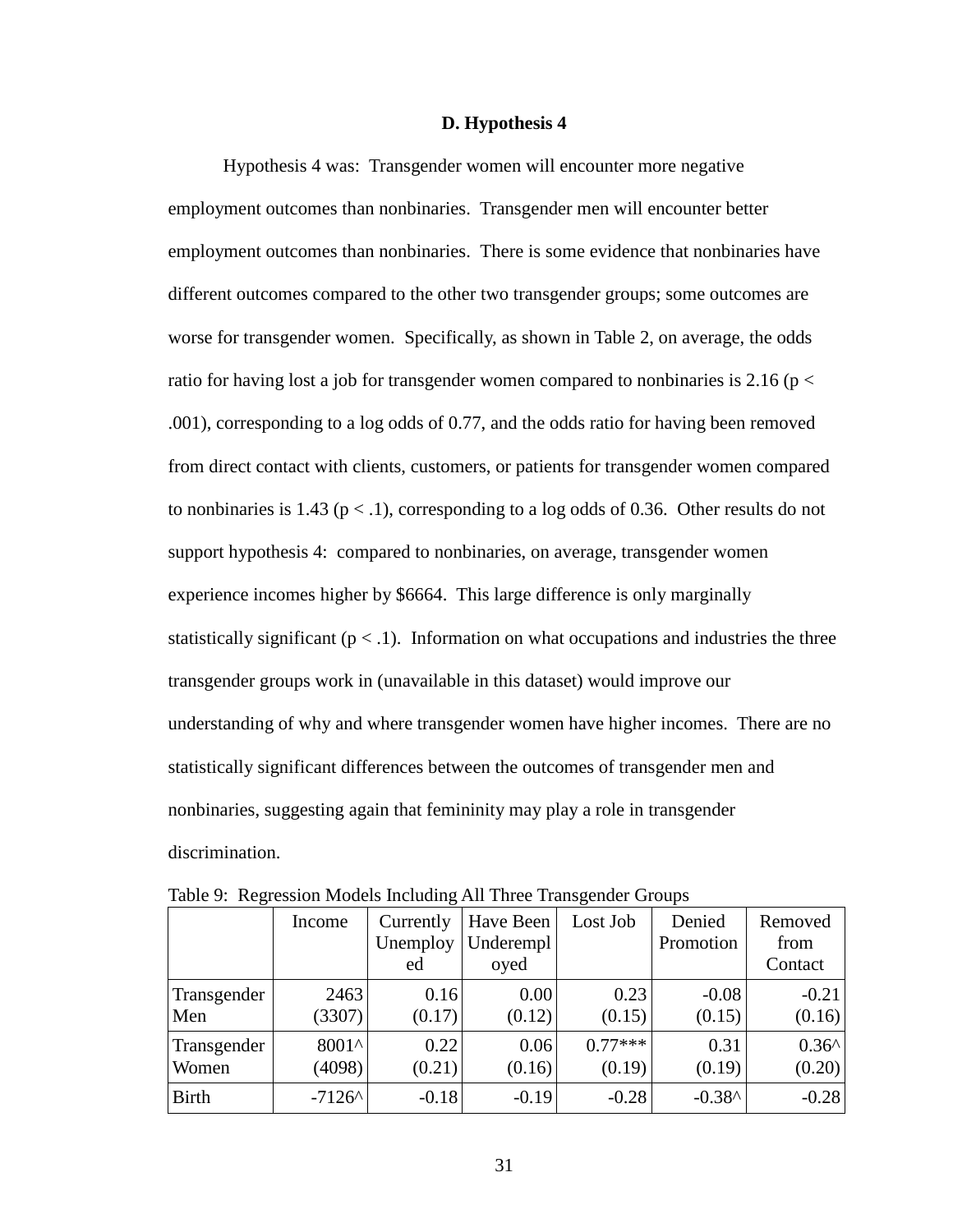| Female                 | (4634)      | (0.23)          | (0.17)          | (0.21)    | (0.21)         | (0.22)    |
|------------------------|-------------|-----------------|-----------------|-----------|----------------|-----------|
| Outness                | $-13$       | $-0.18**$       | $0.03*$         | $-0.04$   | 0.09           | $0.15*$   |
|                        | (1212)      | (0.07)          | (0.05)          | (0.06)    | (0.06)         | (0.06)    |
| Transgender            | $-5015**$   | $0.15^{\wedge}$ | $0.18**$        | 0.06      | $0.17*$        | $0.20**$  |
| Appearance             | (1540)      | (0.09)          | (0.06)          | (0.07)    | (0.07)         | (0.08)    |
| Education              | $10141***$  | $-0.30***$      | 0.06            | $-0.07$   | $-0.03$        | $-0.02$   |
|                        | (1035)      | (0.05)          | (0.04)          | (0.04)    | (0.05)         | (0.05)    |
| <b>Black</b>           | $-3397$     | $0.45*$         | 0.07            | 0.13      | 0.07           | 0.12      |
|                        | (4118)      | (0.20)          | (0.16)          | (0.19)    | (0.20)         | (0.21)    |
| Latino                 | $-764$      | $0.37^$         | $0.27^{\wedge}$ | 0.07      | $0.30^{\circ}$ | 0.26      |
|                        | (4146)      | (0.20)          | (0.15)          | (0.18)    | (0.18)         | (0.19)    |
| Asian                  | $-1039$     | 0.03            | $-0.37^$        | $-0.13$   | $-0.41$        | $-0.32$   |
|                        | (4607)      | (0.27)          | (0.20)          | (0.24)    | (0.27)         | (0.28)    |
| Other                  | $-2157$     | 0.24            | $0.31^$         | $0.69***$ | $0.57**$       | $0.58**$  |
|                        | (4381)      | (0.22)          | (0.16)          | (0.17)    | (0.18)         | (0.18)    |
| Age                    | 506***      | $-0.01$         | 0.00            | 0.00      | $-0.01**$      | 0.00      |
|                        | (79)        | (0.00)          | (0.00)          | (0.00)    | (0.00)         | (0.00)    |
| Disability             | $-15129***$ | $0.63***$       | $0.54***$       | $0.57***$ | $0.49***$      | $0.39***$ |
|                        | (2102)      | (0.11)          | (0.08)          | (0.09)    | (0.09)         | (0.10)    |
| ${\bf N}$              | 1385        | 3837            | 3362            | 3488      | 3259           | 3316      |
| Adjusted R-<br>squared | 0.20        | N/A             | N/A             | N/A       | N/A            | N/A       |

Income coefficients were derived from OLS regression; all others were derived from logistic regression. The Income column displays dollars; the other columns display log odds. Standard errors are in parentheses.

 $\wedge$  p < .1;  $\ast$  p < .05;  $\ast \ast$  p < .01;  $\ast \ast \ast$  p < .001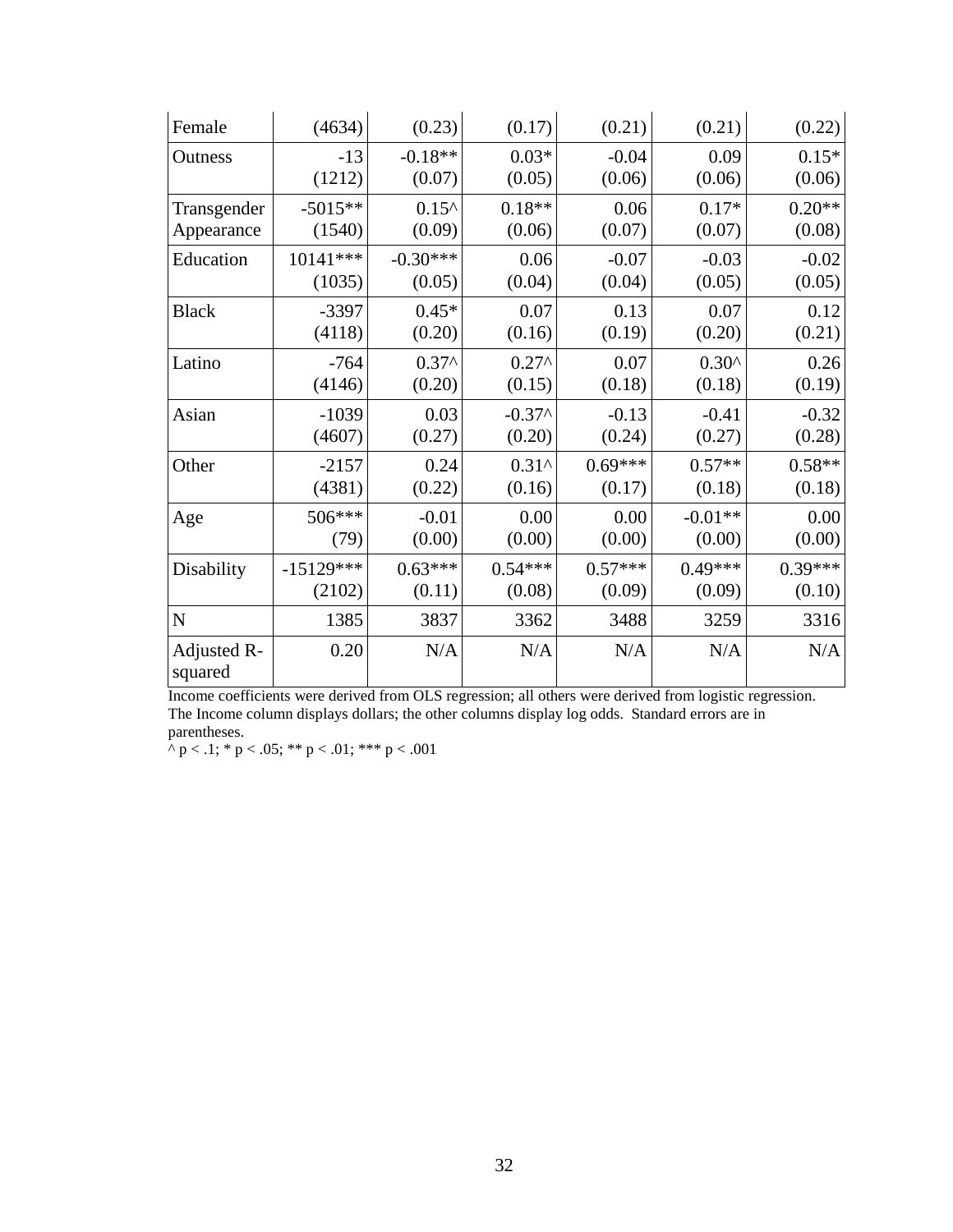### **CHAPTER VI**

## **CONCLUSION**

The results from this study suggest that being out at the workplace has negative effects for nonbinaries. Nonbinaries who are more out at the workplace are less likely to be unemployed but more likely to have been denied a promotion, indicating that although employers may be willing to work with nonbinaries, some are inclined to discriminate against them in access to authority. While employers appear more inclined to avoid hiring nonbinaries assigned male at birth compared to those assigned female at birth, they appear more inclined to discriminate after hire against nonbinaries assigned female at birth than those assigned male at birth once hired, suggesting that employers are inclined to police femininity. It is also possible that nonbinaries assigned male at birth and those assigned female at birth differ in their perceptions of discrimination or their willingness to report perceived discrimination, or that nonbinaries assigned male at birth are more likely to sort themselves into occupations that are less hostile to transgender people. This is unconfirmable using this dataset because there are no questions about occupation and industry, and it is always difficult to definitely observe discrimination with survey data.

The results of this study indicate that nonbinaries fare better than transgender women. Consistent with the literature on doing gender (West and Zimmerman 1987), this study has demonstrated that nonbinaries disrupt binary gender expectations through being out as a nonbinary gender identity. Although not observed in this data, it seems reasonable to expect that this disruption leads to interactional failures, perhaps most strikingly with customers. Consistent with prior research on transgender people more generally, the results also indicate that nonbinaries of color, particularly African Americans, tend to face major challenges. The fact that nonbinaries of color have the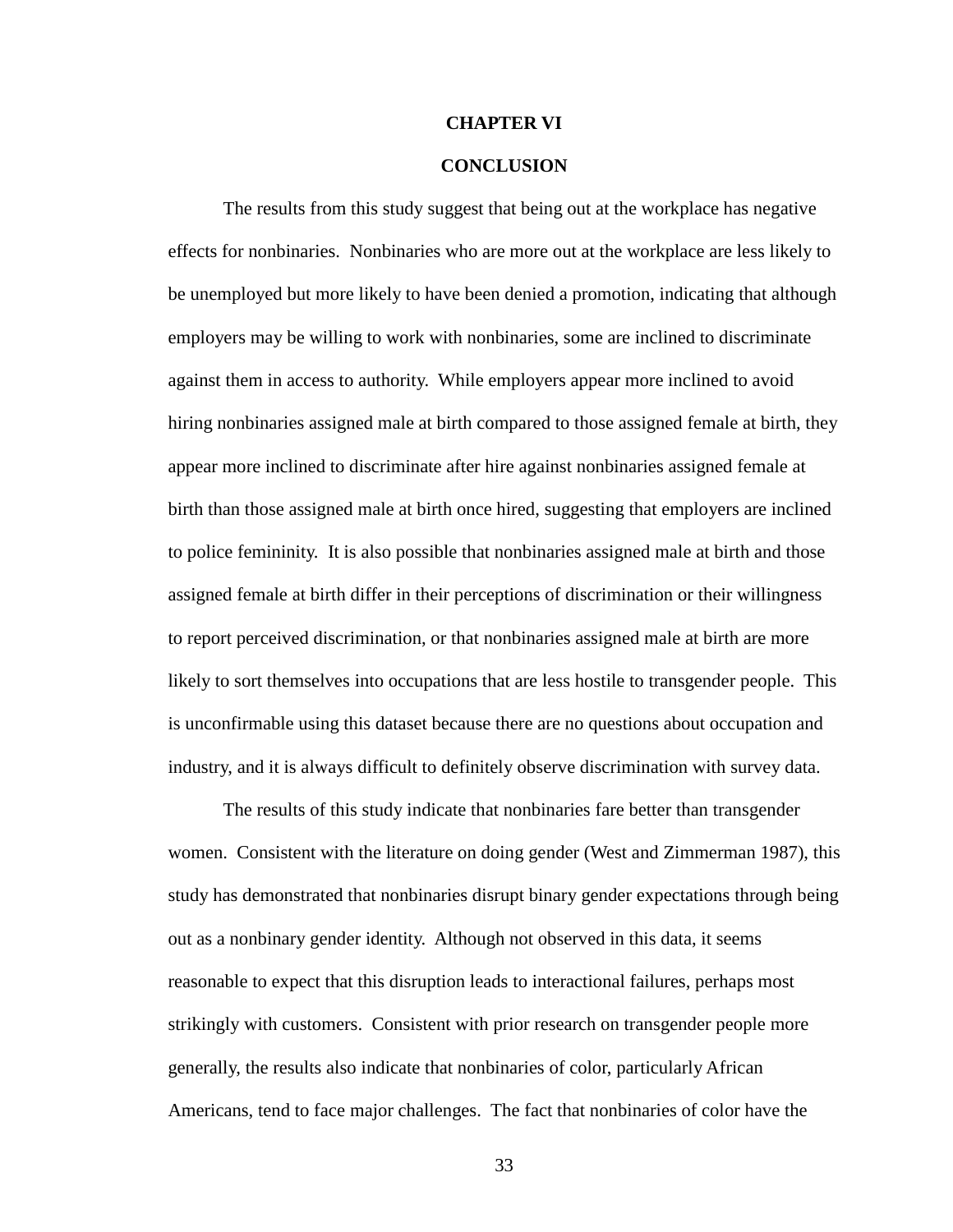worst outcomes confirms that an intersectional analysis of how people do gender is necessary in order to understand how they are treated.

The fact that the three transgender groups sometimes experience the same challenges, particularly if they are people of color, indicates that some similar interventions may improve their workplace outcomes. The difficulties faced by nonbinaries and other transgender people are related to the practices and policies they come into contact with (and in the case of nonbinaries, practices and policies that deny their identity). Broader education about and recognition of nonbinaries could help put into practice effective transgender-inclusive policies. Following from Dietert and Dentice's (2009) emphasis on the importance of upper management in protecting transgender people, businesses can do a variety of things to improve transgender people's experiences in the workplace.

Businesses can be inclusive of transgender people by evaluating their methods of recording gender, choosing to record it only when necessary and permitting people to respond with gender identity (including the option to write in a response) rather than biological sex when possible (Grant et al. 2011; Miller and Weingarten 2005; Sausa 2002). In the case of businesses with more than 100 employees (50 if federal contractors), the EEOC currently mandates that they report employees' gender, but the EEOC only permits the options of male and female. If this were changed to provide transgender-inclusive options (adding transgender men, transgender women, and nonbinaries), researchers may be able to investigate transgender employment inequality with more precision. This would still be an imperfect solution, because employees who are not out may not use the transgender options. If the EEOC did provide this option, it would educate employers that the category exists and is protected. Recognizing that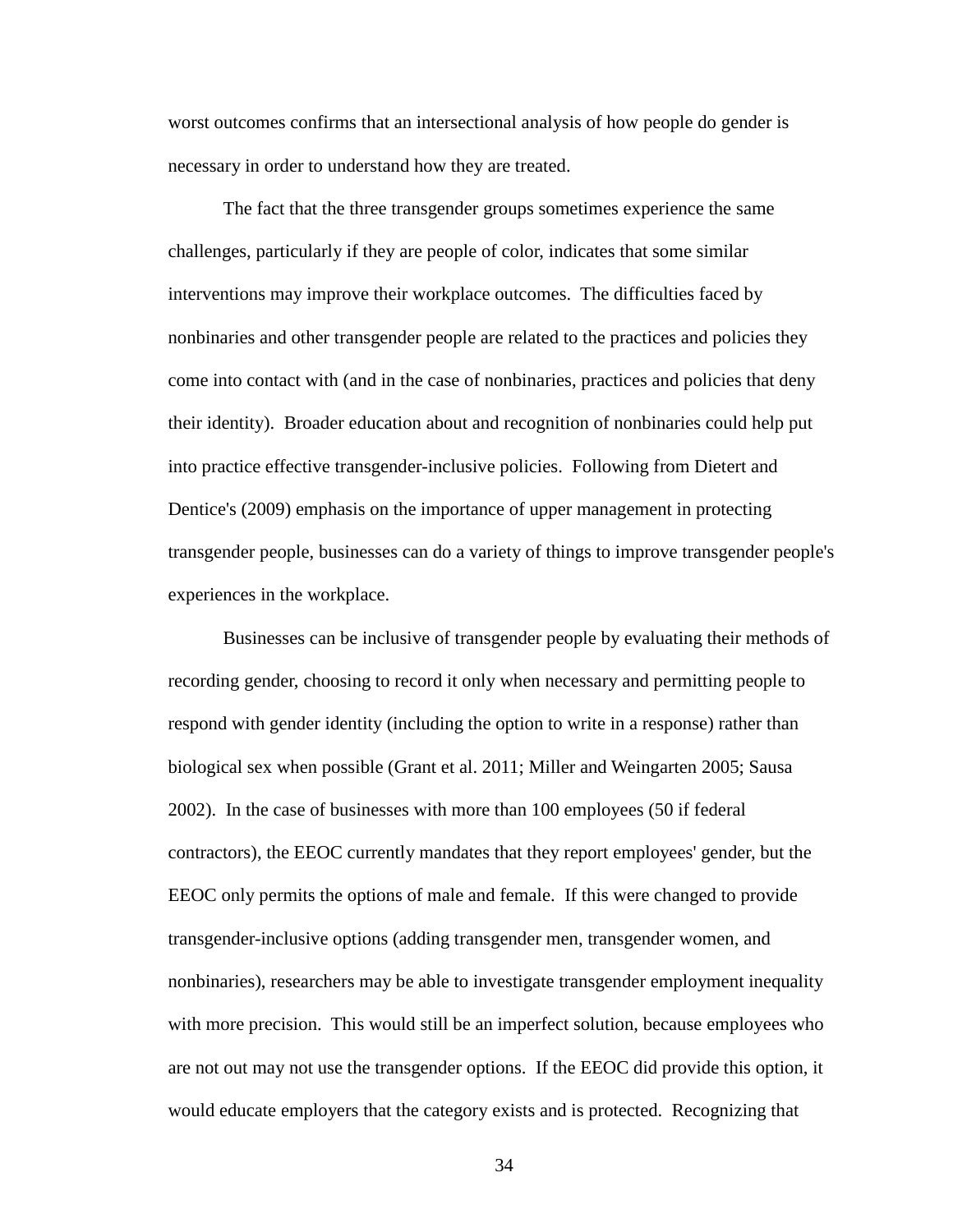gender is an identity, in the same way that race is now treated as an identity, businesses could permit transgender people to change their name and gender on that institution's documentation, even if they have not done so legally (Beemyn 2005:83). Because the number of people who are likely to use transgender-specific options is small, the inclusion of these options should not pose a burden for data collection (Miller and Weingarten 2005). Businesses can include gender identity and expression on antidiscrimination policies and implement standards for reporting transphobic incidents (Sausa 2002).

Finally, there are some things researchers can do in the future to improve our understanding of transgender people's employment outcomes. The results of this study are consistent with prior small, clinical samples of transgender people. However, it is unclear which transgender people had access to the NTDS but chose not to take it. Perhaps transgender people who have not experienced discrimination chose not to take the survey, causing the resulting sample to report more discrimination. Institutions that have the resources for large-scale or random sampling could include transgenderinclusive questions about gender (Grant et al. 2011). The size of the transgender population has been estimated at 0.3% of people (Gates 2011), so a large-scale survey with transgender-inclusive questions would be needed to provide an adequate sample size of transgender men, transgender women, and nonbinaries. Future research on transgender people's employment outcomes would benefit from incorporating information on transgender people's families. Research on the wage gap between men and women concludes that family structure, including having a partner and having children, can influence men's and women's salary (e.g., Blau and Kahn 2007). The NTDS is limited by having a household income question only, so future research should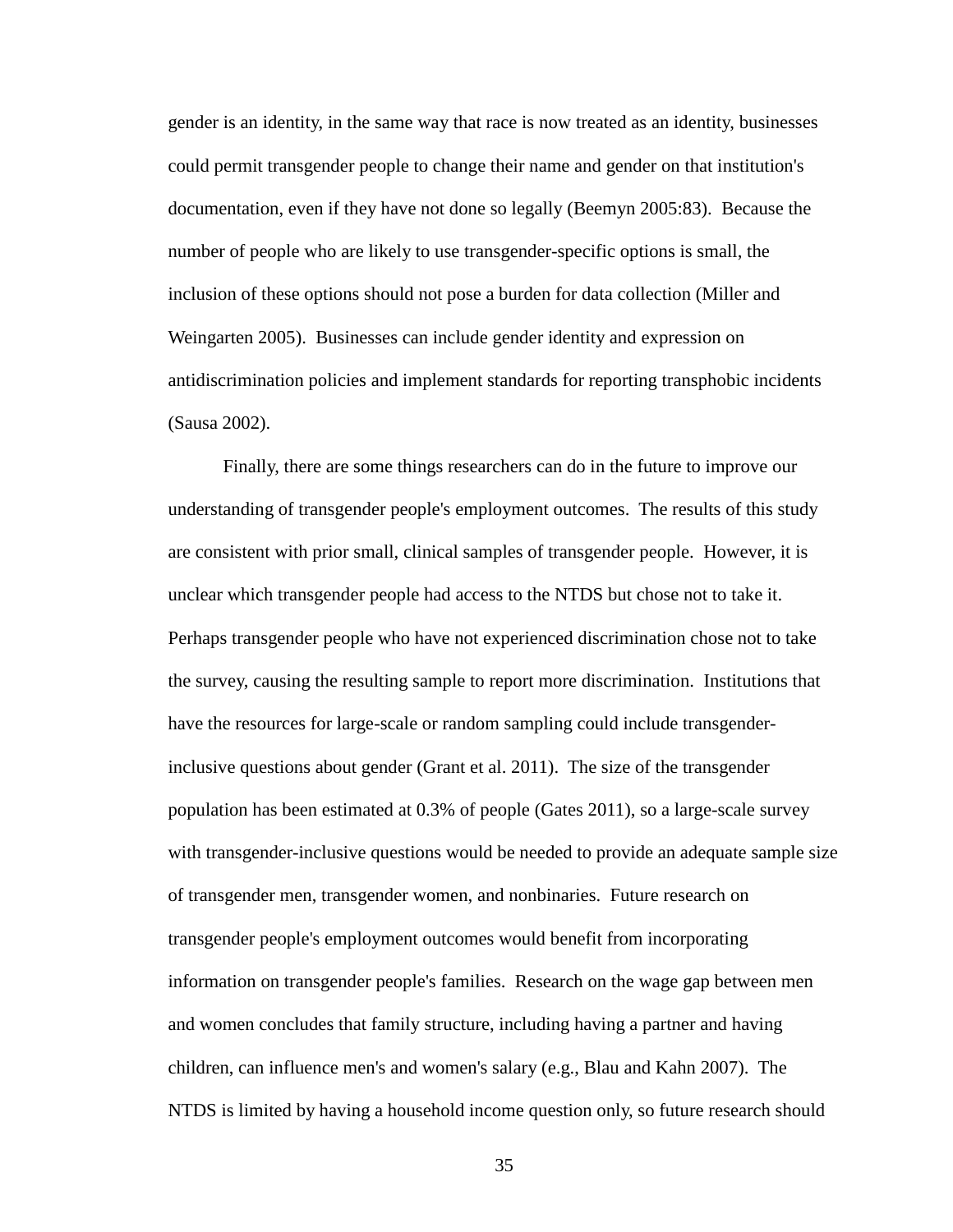investigate how transgender people of a variety of gender identities progress through the life course. Do transgender men and women follow the same patterns as cisgender men and women? And what does the life course look like for nonbinaries? Similarly, although coefficients for most control variables in my analyses were nonsignificant, the intersections between transgender status and education and disability would be useful topics for future research.

Following from Schilt and Connell's (2007) finding that transgender workers feel pressured by colleagues to abide by gender norms, researchers should also investigate how different types of gender presentation, such as masculine, feminine, mixed, and neutral, influence how transgender people are treated. Future studies should attempt to explain nuances of appearance, such as perceptions of transgender people's clothes, mannerisms, and sex assigned at birth. How do these different aspects of appearance contribute to different outcomes (or not)? Researchers could also investigate how, if at all, nonbinaries alter their gender expression for work environments. Finally, surveys regarding transgender people in the workplace should ask for information on the industry, occupation, and characteristics of employers and workplaces, such as transphobic employers or the existence of an antidiscrimination statement. This would increase understanding of transgender people's decisions of where to work (as Tilcsik, Anteby, and Knight [2015] analyzed for gay men and lesbians).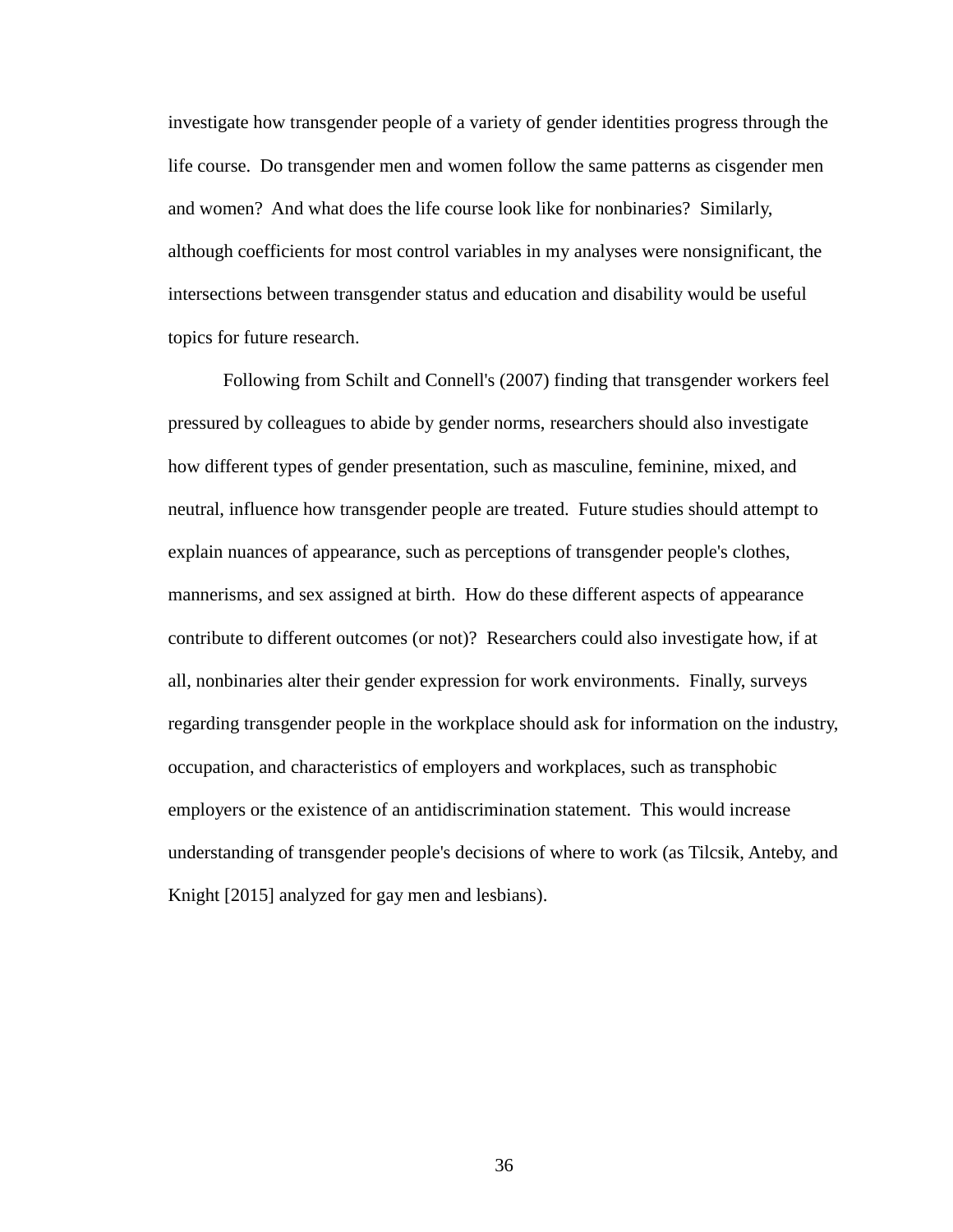## **APPENDIX**

## **REGRESSION MODELS**

Table A1: Income OLS Regression Model for Nonbinaries Only, with Additional Family Variables (Results in Dollars; Standard Errors in Parentheses)

| <b>Birth</b>           | $-9291**$                                           |  |
|------------------------|-----------------------------------------------------|--|
| Female                 | (3081)                                              |  |
| Outness                | $-3213^$                                            |  |
|                        | (1753)                                              |  |
| Transgender            | $-2706$                                             |  |
| Appearance             | (2141)                                              |  |
| Education              | 10295***                                            |  |
|                        | (1350)                                              |  |
| <b>Black</b>           | $-7547$                                             |  |
|                        | (5545)                                              |  |
| Latino                 | $-2345$                                             |  |
|                        | (5323)                                              |  |
| Asian                  | $-720$                                              |  |
|                        | (6517)                                              |  |
| Other                  | $-3760$                                             |  |
|                        | (4943)                                              |  |
| Age                    | 513***                                              |  |
|                        | (120)                                               |  |
| Disability             | $-5972*$                                            |  |
|                        | (2739)                                              |  |
| Household              | 0886***                                             |  |
| Size                   | (1232)                                              |  |
| Partnered              | 16447***                                            |  |
| $(1=Yes)$              | (2551)                                              |  |
| Number of              | 3073                                                |  |
| Children               | (1913)                                              |  |
| Financially            |                                                     |  |
| Responsible            |                                                     |  |
| For                    |                                                     |  |
| N                      | 1170                                                |  |
| Adjusted R-<br>squared | 0.20                                                |  |
|                        | $\land$ p < .1; * p < .05; ** p < .01; *** p < .001 |  |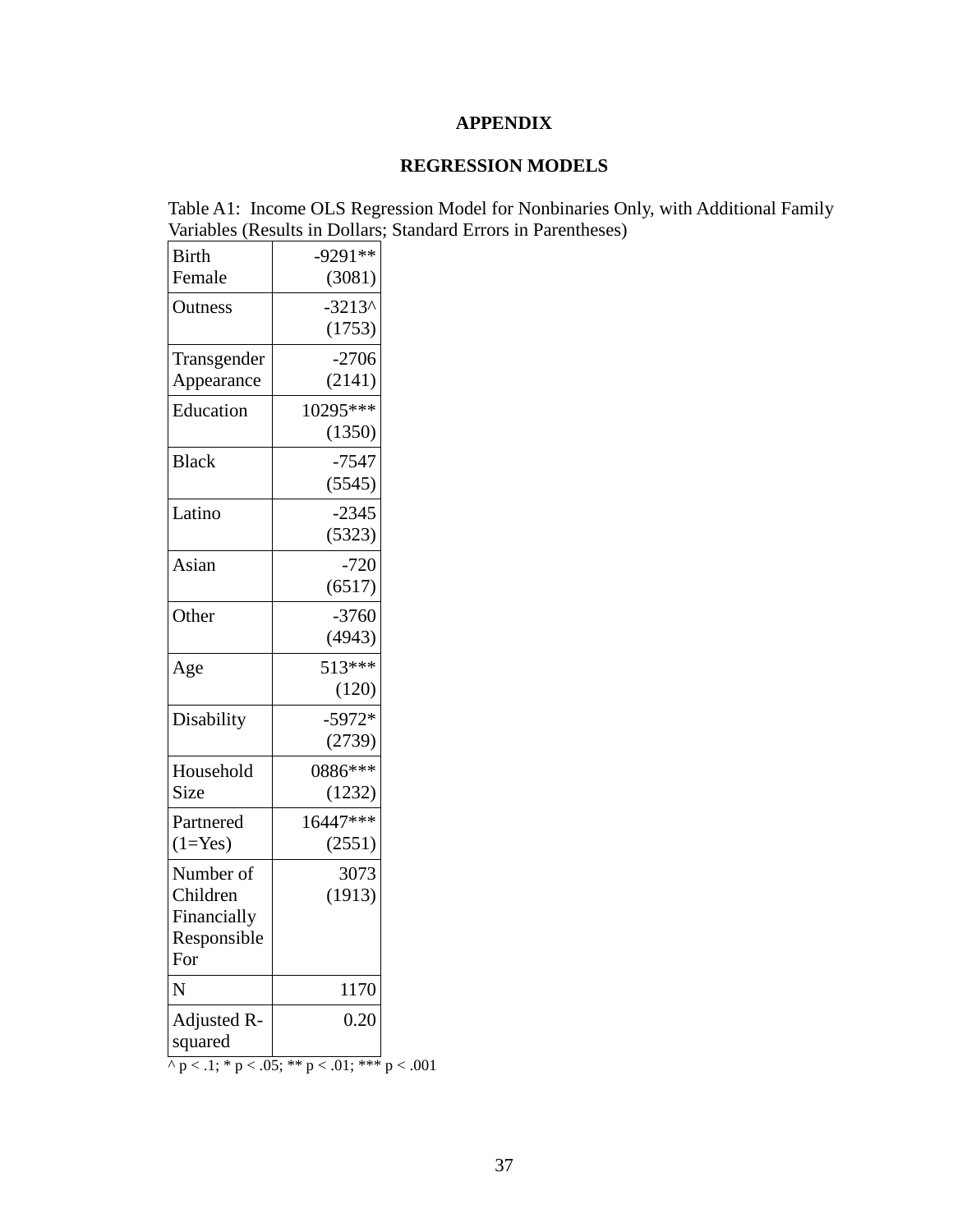Table A2: Logged Income OLS Regression Model for Nonbinaries Only (Results in Proportion Change; Standard Errors in Parentheses)

| <b>Birth</b>                                              | $-0.25*$  |  |  |  |  |
|-----------------------------------------------------------|-----------|--|--|--|--|
| Female                                                    | (0.11)    |  |  |  |  |
| Outness                                                   | $-0.03$   |  |  |  |  |
|                                                           | (0.06)    |  |  |  |  |
| Transgender                                               | $-0.05$   |  |  |  |  |
| Appearance                                                | (0.08)    |  |  |  |  |
| Education                                                 | $0.28***$ |  |  |  |  |
|                                                           | (0.05)    |  |  |  |  |
| <b>Black</b>                                              | $-0.44*$  |  |  |  |  |
|                                                           | (0.19)    |  |  |  |  |
| Latino                                                    | $-0.17$   |  |  |  |  |
|                                                           | (0.19)    |  |  |  |  |
| Asian                                                     | $-0.19$   |  |  |  |  |
|                                                           | (0.19)    |  |  |  |  |
| Other                                                     | $-0.16$   |  |  |  |  |
|                                                           | (0.18)    |  |  |  |  |
| Age                                                       | $0.02***$ |  |  |  |  |
|                                                           | (0.00)    |  |  |  |  |
| Disability                                                | $-.32**$  |  |  |  |  |
|                                                           | (0.10)    |  |  |  |  |
| N                                                         | 384       |  |  |  |  |
| Adjusted R-                                               | 0.24      |  |  |  |  |
| squared                                                   |           |  |  |  |  |
| $\sqrt{p} < 0.1; * p < 0.05; ** p < 0.01; ** * p < 0.001$ |           |  |  |  |  |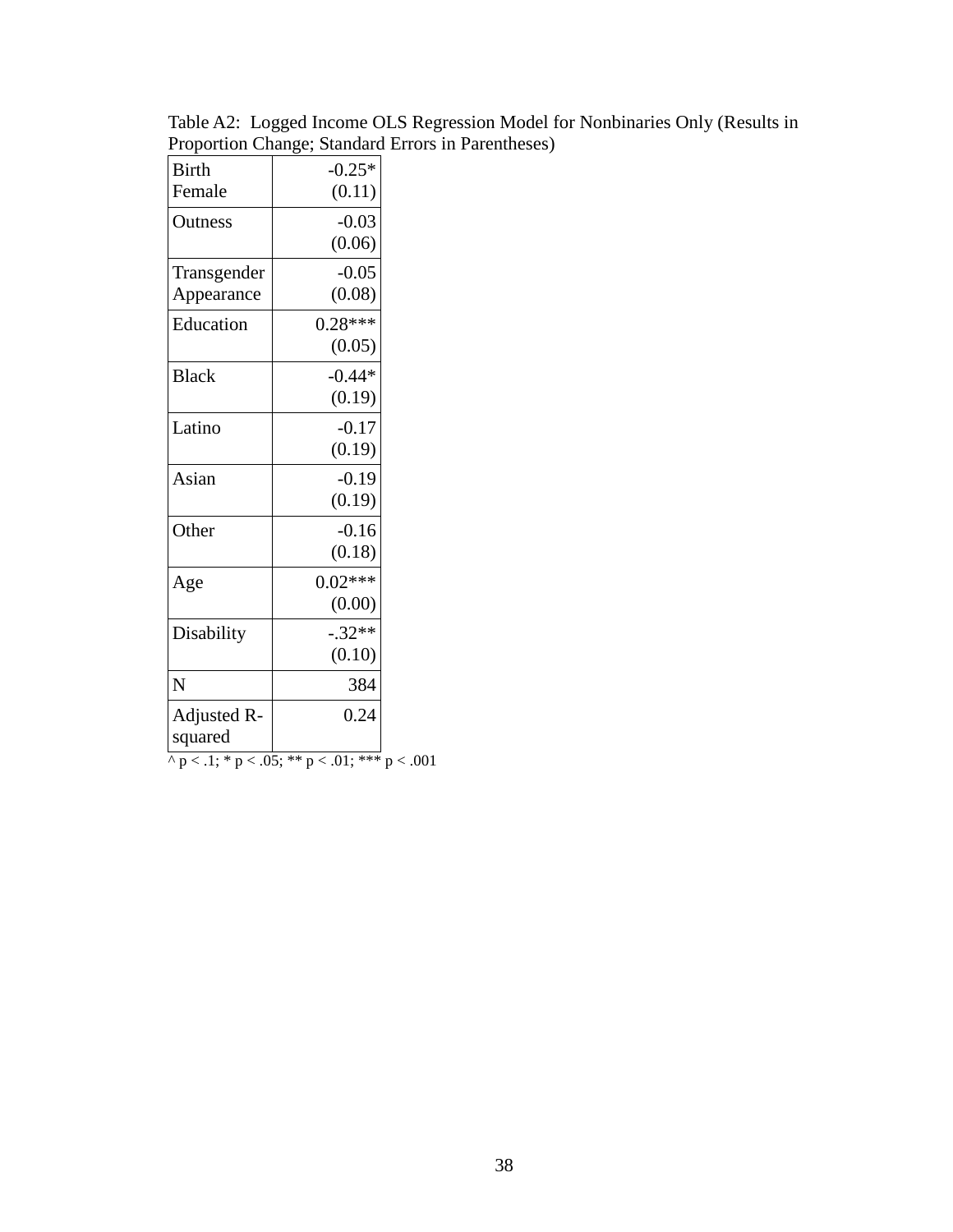## **BIBLIOGRAPHY**

- Acker, Joan. 1990. "Hierarchies, Jobs, Bodies: A Theory of Gendered Organizations." *Gender & Society* 4(2):139-158.
- Beemyn, Brett Genny. 2005. "Making Campuses More Inclusive of Transgender Students." *Journal of Gay & Lesbian Issues in Education* 3(1):77-87.
- Beemyn, Genny, and Susan Rankin. 2011. *The Lives of Transgender People.* New York: Columbia University Press.
- Blau, Francine D., and Lawrence M. Kahn. 2007. "The Gender Pay Gap: Have Women Gone As Far As They Can?" *Academy of Management Perspectives* 21(1):7-23.
- Blumstein, Philip, and Pepper Schwartz. 1983. *American Couples: Money, Work, Sex.*  New York: William Morrow.
- Bureau of Labor Statistics. 2015. "Economic News Release: Employment Status of the Civilian Population by Race, Sex, and Age." Retrieved March 18, 2015 from http://www.bls.gov/news.release/empsit.t02.htm.
- Bureau of Labor Statistics. 2011. "Alternative Measures of Labor Underutilization for States, 2008." Retrieved April 24, 2015 from http://www.bls.gov/lau/stalt08.htm.
- Connell, R.W., and James W. Messerschmidt. 2005. "Hegemonic Masculinity: Rethinking the Concept." *Gender & Society* 19:829-859.
- Dietert, Michelle, and Dianne Dentice. 2009. "Gender Identity Issues and Workplace Discrimination: The Transgender Experience." *Journal of Workplace Rights*14(1):121-140.
- Fausto-Sterling, Anne. 2000. *Sexing the Body: Gender Politics and the Construction of Sexuality.* New York, NY: Basic Books.
- Grant, Jaime M., Lisa A. Mottet, Justin Tanis, Jack Harrison, Jody L. Herman, and Mara Keisling. 2011. "Injustice at Every Turn: A Report of the National Transgender Discrimination Survey."
- Harris, Benjamin Cerf. 2015. "Likely Transgender Individuals in U.S. Federal Administrative Records and the 2010 Census." U.S. Census Bureau Center for Administrative Records Research and Applications Working Paper 2015-03.
- Harrison, Jack, Jaime Grant, and Jody L. Herman. 2012. "A Gender Not Listed Here: Genderqueers, Gender Rebels, and OtherWise in the National Transgender Discrimination Survey." *LGBTQ Policy Journal at the Harvard Kennedy School*  2:13-24.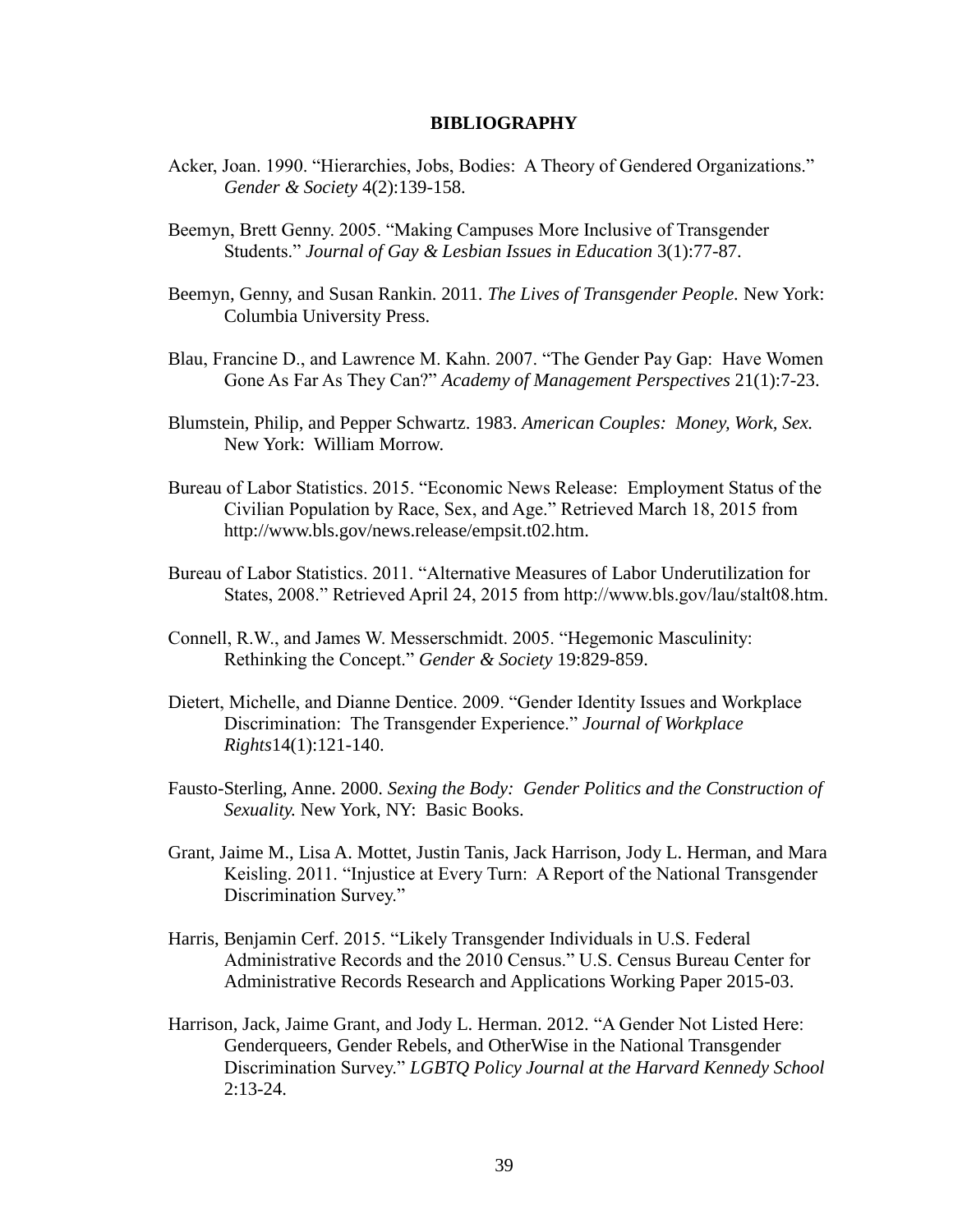- Harvey Wingfield, Adia. 2009. "Racializing the Glass Escalator: Reconsidering Men's Experiences with Women's Work." *Gender & Society* 23(1):5-26.
- Herman, Jody L. 2013. "Gendered Restrooms and Minority Stress: The Public Regulation of Gender and Its Impact on Transgender People's Lives." *Journal of Public Management and Social Policy* 19(1):65-80.
- Kessler, Ronald C., Kristin D. Mickelson, and David R. Williams. 1999. "The Prevalence, Distribution, and Mental Health Correlates of Perceived Discrimination in the United States." *Journal of Health and Social Behavior*  40(3):208-230.
- Kuper, Laura E., Robin Nussbaum, and Brian Mustanski. 2012. "Exploring the Diversity of Gender and Sexual Orientation Identities in an Online Sample of Transgender Individuals." *Journal of Sex Research* 49(2-3):244-254.
- Levi, Jennifer L. 2007. "Some Modest Proposals for Challenging Established Dress Code Jurisprudence." *Duke Journal of Gender Law and Policy* 14:243-255.
- Lucal, Betsy. 1999. "What It Means to Be Gendered Me: Life on the Boundaries of a Dichotomous Gender System." *Gender & Society* 13:781-797.
- Miller, Nathan and Lori Weingarten. 2005. "Creating LGBTQIA-Inclusive Forms: Suggestions for Policy and Implementation."
- Monro, Surya. 2003. "Transgender Politics in the UK." *Critical Social Policy* 23(4):433- 452.
- Nadal, Kevin L., Avy Skolnik, and Yinglee Wong. 2012. "Interpersonal and Systemic Microaggressions Toward Transgender People: Implications for Counseling." *Journal of LGBT Issues in Counseling* 6:55-82.
- Nordmarken, Sonny. 2014. "Becoming Ever More Monstrous: Feeling Transgender In-Betweenness." *Qualitative Inquiry* 20:37-50.
- Ridgeway, Cecilia. 2011. *Framed by Gender: How Gender Inequality Persists in the Modern World.* New York: Oxford University Press.
- Sausa, Lydia A. 2002. "Updating College and University Policies: Meeting the Needs of Trans Students, Staff, and Faculty." *Journal of Lesbian Studies* 6(3/4):43-55.
- Schilt, Kristen. 2010. *Just One of the Guys? Transgender Men and the Persistence of Gender Inequality.* Chicago, IL: University of Chicago Press.
- Schilt, Kristen, and Catherine Connell. 2007. "Do Workplace Gender Transitions Make Gender Trouble?" *Gender, Work and Organization* 14(6):596-618.